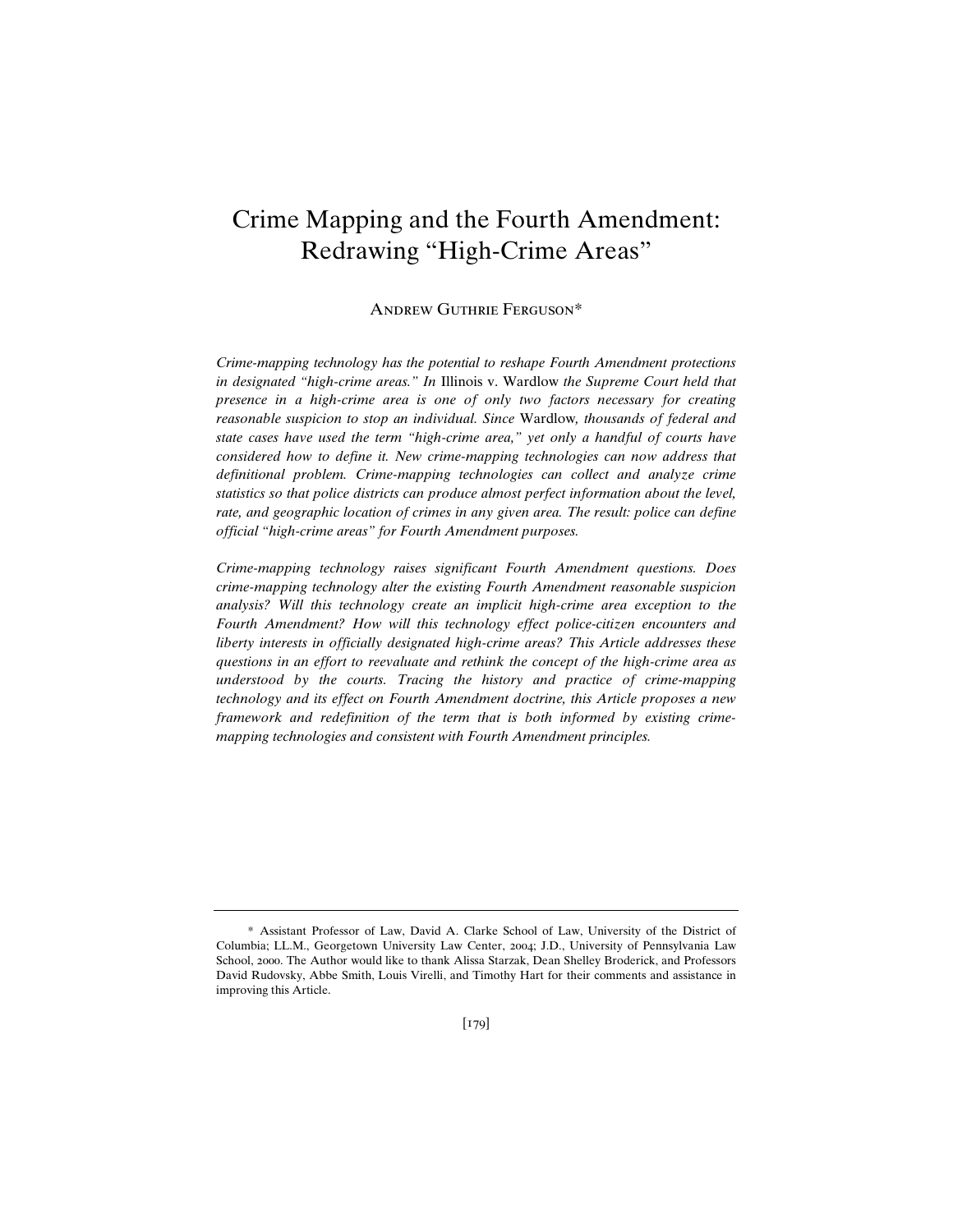## Table of Contents

| I. THE RISE OF GIS CRIME-MAPPING TECHNOLOGIES  184                     |
|------------------------------------------------------------------------|
| $\mathbf{A}$                                                           |
| $\overline{L}$                                                         |
| 2.                                                                     |
| В.                                                                     |
|                                                                        |
| $A_{\cdot}$                                                            |
| $\mathbf{B}$ .                                                         |
| $\overline{I}$ .                                                       |
| Official High-Crime Area Designations 195<br>2.                        |
|                                                                        |
|                                                                        |
| LEGAL CONTEXT OF THE HIGH-CRIME AREA QUESTION  198<br>А.               |
| THE SUPREME COURT AND HIGH-CRIME AREAS  199<br>$\bf{B}$ .              |
| AN OVERVIEW OF FEDERAL AND STATE CASES ADDRESSING<br>$\mathcal{C}$ .   |
|                                                                        |
| IV. THE INTERSECTION OF CRIME-MAPPING TECHNOLOGIES AND THE             |
|                                                                        |
| $A_{-}$                                                                |
| EFFECT ON A COURT'S REASONABLE SUSPICION ANALYSIS  208<br>$\mathbf{B}$ |
| EFFECT ON FOURTH AMENDMENT DOCTRINE  209<br>$\mathcal{C}$              |
| I <sub>1</sub>                                                         |
| Tension with "General Crime Suppression"<br>2.                         |
|                                                                        |
| EFFECT ON LIBERTY OF CITIZENS: WHY IT MATTERS 214<br>D.                |
|                                                                        |
| V. A NEW FRAMEWORK: REDRAWING HIGH-CRIME AREAS 219                     |
| $A_{-}$                                                                |
| WHY THE PARTICULARIZED APPROACH IS NECESSARY 223<br>$\mathbf{B}$ .     |
|                                                                        |
| A.                                                                     |
| Β.                                                                     |
| $\overline{C}$ .                                                       |
| D.                                                                     |
| COLLATERAL CONCERNS ABOUT HIGH-CRIME AREA<br>$E_{\cdot}$               |
|                                                                        |
|                                                                        |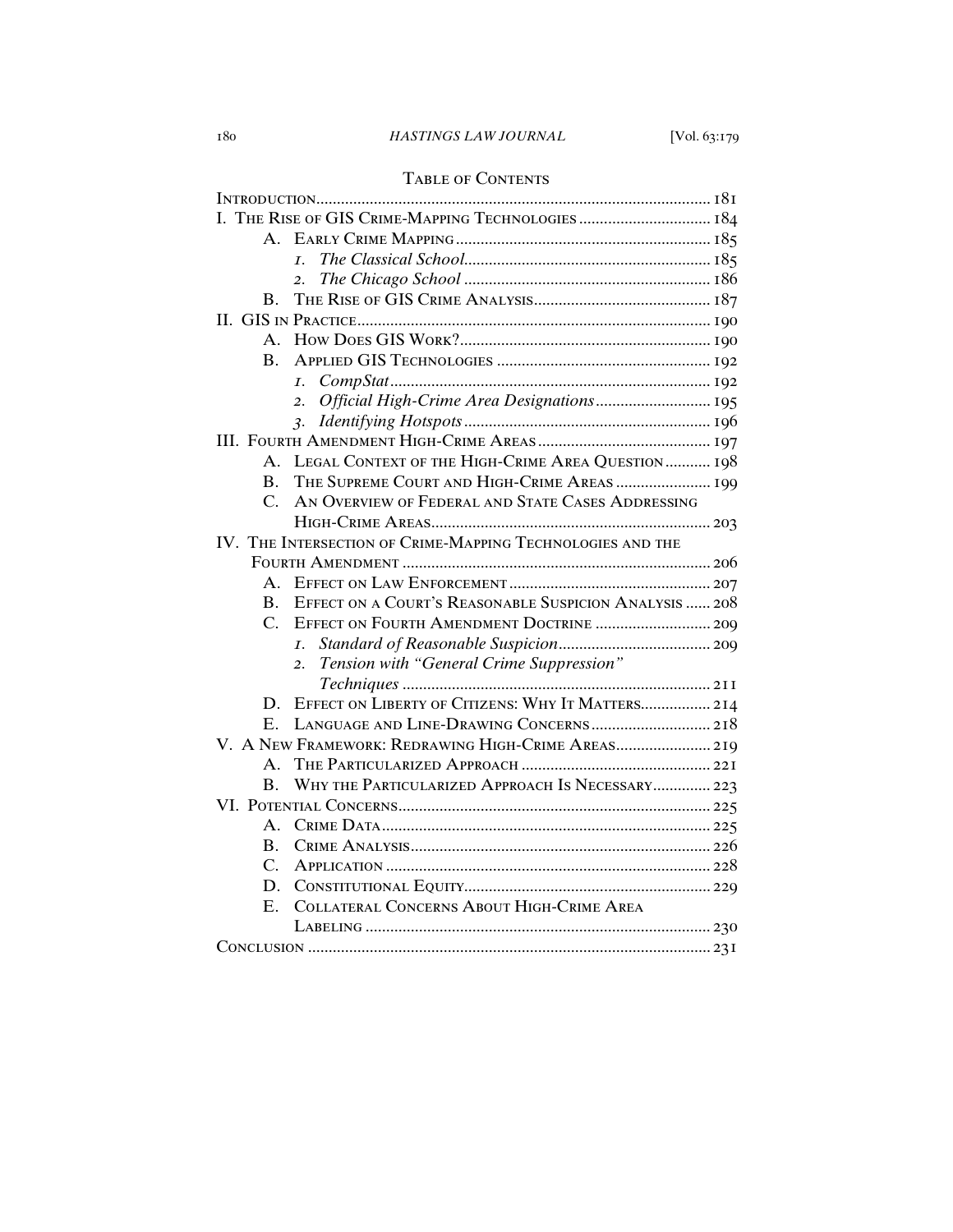## **INTRODUCTION**

 Virtually everyone in one section of Brooklyn's Brownsville neighborhood has either been stopped, questioned and frisked by the police, or they know someone who has .... [T]he overwhelming majority of people stopped and frisked by the NYPD have committed no crime. The statistics . . . . show that [an eight-block area] had 52,000 stops between January 2006 and March 2010. That averages nearly one stop a year for every person who lives in the ... area.<sup>1</sup>

On a map of a city, an irregular rectangle is marked off in gray. It is a "high-crime area," a "hotspot" of crime. The chief of police has duly designated the north, south, east, and west boundaries. It is official, documented, and legal. The shaded area means there existed a statistically disproportionate amount of crime during a given time period. Depending on the jurisdiction, this map may result in an increased police presence or targeted police activities in an area. As a strictly administrative matter, a "high-crime area"<sup>2</sup> designation may be a good example of data-driven policing—responding to crime-ridden areas with increased police presence. As a legal matter, however, this designation may have Fourth Amendment implications.<sup>3</sup> More fundamentally, for the thousands of citizens living inside this shaded area, this official designation has the potential to alter the liberty protections they enjoy: because these people live in a high-crime area, they may receive less protection under the Fourth Amendment and it may be more reasonable for police to stop or search them on suspicion of criminal activity.<sup>4</sup>

This Article focuses on crime-mapping<sup>5</sup> technology, including Geographic Information Systems ("GIS") and how this developing technology has the potential to reshape Fourth Amendment protections in designated high-crime areas. In the past few years, the ability of police administrators to identify and officially label high-crime areas has rapidly expanded. GIS crime-mapping technology has simplified the collection

<sup>1</sup>. James Ford, *Nearly Every Resident in Brooklyn Neighborhood Stopped, Frisked*, WPIX News 11, July 12, 2010, http://www.wpix.com/news/wpix-stop-and-frisk-brownsville,0,89085,print.story.

<sup>2</sup>. Illinois v. Wardlow, 528 U.S. 119, 124 (2000). The term "high-crime area" will be defined and discussed throughout this Article.

<sup>3</sup>. The Fourth Amendment to the United States Constitution provides that the people have a right "to be secure in their persons, houses, papers, and effects, against unreasonable searches and seizures." U.S. Const. amend. IV.

<sup>4</sup>. Adam Carlis, *The Illegality of Vertical Patrols*, 109 Colum. L. Rev. 2002, 2009 (2009) ("[S]topping and frisking individuals in a poor community is significantly easier than stopping and frisking individuals on the 'right' side of town. As a result, those living in 'high crime areas' receive less robust protection from the Fourth Amendment than those in areas with lower crime rates.").

<sup>5</sup>. The term "crime mapping" is used as shorthand for the entire GIS technology spectrum, which includes data collection, analysis, and dissemination of crime data in all forms—maps and otherwise. GIS technology involves computer based systems to record and analyze crime patterns. *See infra* Part II.

<sup>6</sup>. *See* Derek J. Paulsen & Matthew B. Robinson, Crime Mapping and Spatial Aspects of Crime 154 (2d ed. 2009).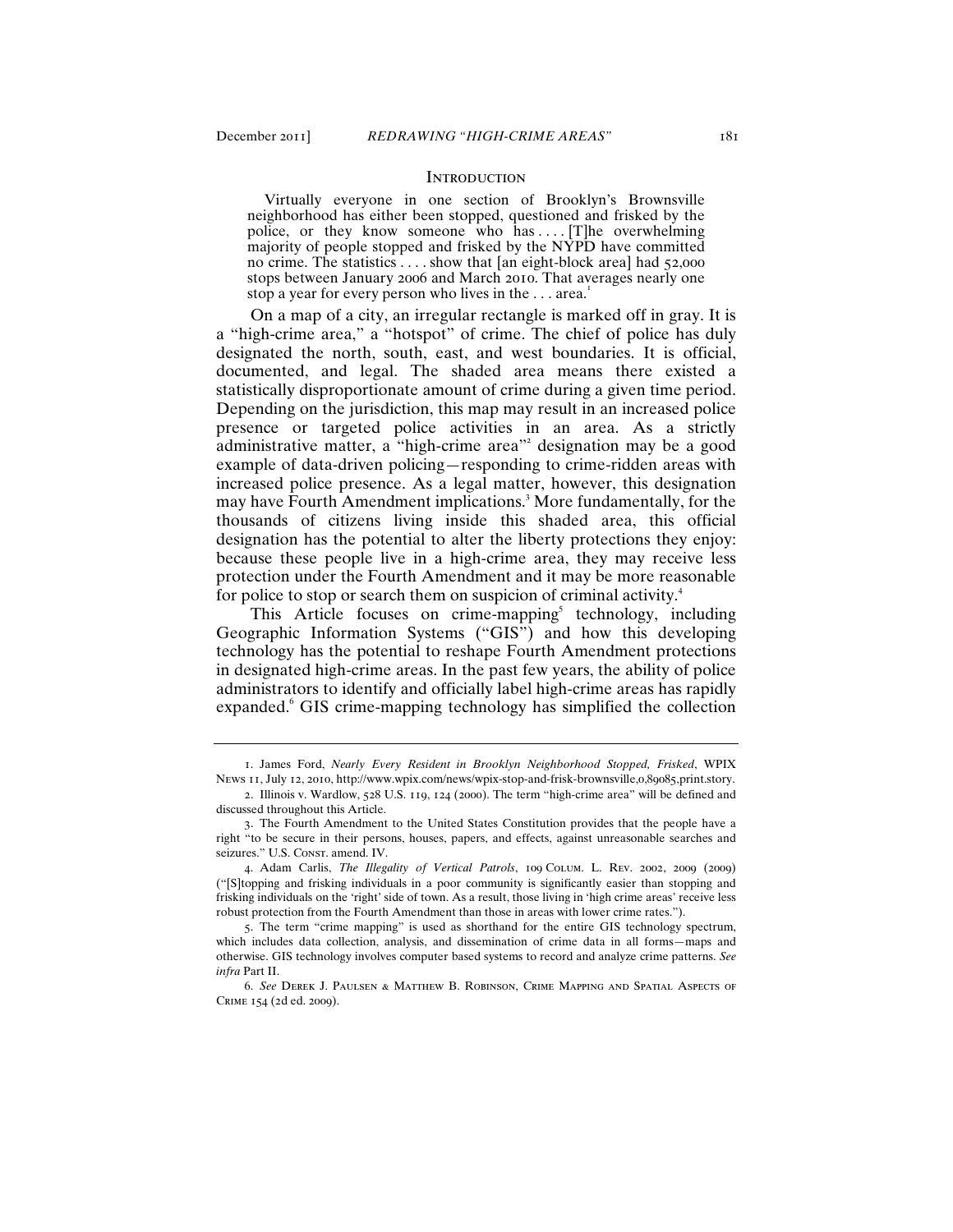and analysis of crime statistics. Sophisticated computer programs, databases, and algorithms have made it easier empirically to designate certain areas as having a disproportionately higher level of crime.<sup>7</sup>

Simply stated, these GIS crime-mapping technologies can produce almost perfect<sup>8</sup> information about the frequency and geographic location of crimes in any given area.<sup>9</sup> The crime data can be broken down and analyzed by location, crime, and time period. Some jurisdictions have almost real-time data collection and daily reports of problematic areas to officers in the field.<sup>10</sup> There is no longer a statistical question about which areas, in fact, have higher levels of crime.<sup>11</sup> Maps can be created detailing the last twenty auto thefts in a given neighborhood, the last three months of drug arrests within a city, or the locations of all of the homicides committed in a given year. Typically, the data collection, storage, and analysis are done by police administrators to determine staffing needs or allocate resources.<sup>12</sup> However, these technologies can now be used officially to label areas as having an empirically higher level of crime.<sup>13</sup>

While these technologies serve as effective policing tools, they also present unexamined constitutional questions. Under existing Supreme Court precedent, *Illinois v. Wardlow*,<sup>14</sup> the fact that an area is designated a high-crime area has Fourth Amendment implications.<sup>15</sup> Such a finding

<sup>7</sup>. *See generally* Keith Harries, Mapping Crime: Principle and Practice 92 (1999); Paulsen & Robinson, *supra* note 6, at 154; Luc Anselin et al., *Spatial Analyses of Crime*, *in* 4 Criminal Justice 2000 at 213, 215 (David Duffee ed., 2000); *see also infra* Part II.

<sup>8</sup>. It is important not to overstate the accuracy of existing data. While the technology exists to have complete and thorough data of crime patterns, there also are limitations in the collection and analysis of the data. Importantly, the positional accuracy of the crime location data available is limited by the technology in use. Interview with Dr. Timothy Hart, Assistant Professor, Univ. of Nev., Las Vegas (Jan. 2011).

<sup>9</sup>. *See infra* Part II.

<sup>10</sup>. James J. Willis et al., *Making Sense of COMPSTAT: A Theory-Based Analysis of Organizational Change in Three Police Departments*, 41 Law & Soc'y Rev. 147, 172 (2007); John Douglass, *Tactical Deployment: The Next Great Shift in Law Enforcement?*, Geography & Pub. Safety, Jan. 2009, at 6, 7.

<sup>11</sup>. In large measure, crime-mapping technology focuses only on "street crime" as opposed to corporate crime, cyber crime, identity theft, or fraud. This focus on street crime in combination with a focus on crime mapping can distort the understanding of overall crime patterns in a jurisdiction. *See* John Markovic & Christopher Stone, Crime Mapping and the Policing of Democratic Societies 2 (2002) ("The fact that unreported crimes cannot be mapped influences which types of crime police and researchers try to map. Categories of crime that are reported to the police with some regularity, such as homicide and auto theft, are more frequently mapped than categories that are rarely reported, such as drug sales and simple assault.").

<sup>12</sup>. Susan W. Brenner, *Toward a Criminal Law for Cyberspace: Distributed Security*, 10 B.U. J. SCI. & TECH. L. I, 73 (2004) ("'Crime'-location patterns are also used to allocate resources; they let law enforcement agencies allocate officers to geographical areas where certain types of 'crimes,' at least, are committed with the greatest frequency.").

<sup>13</sup>. *See infra* Part IV.

<sup>14</sup>. 528 U.S. 119 (2000).

<sup>15</sup>. *See* Pennsylvania v. Dunlap, 129 S. Ct. 448, 448 (2008) (Roberts, C.J. and Kennedy, J., dissenting); Brown v. Texas, 443 U.S. 47, 49 (1979); Adams v. Williams, 407 U.S. 143, 144 (1972).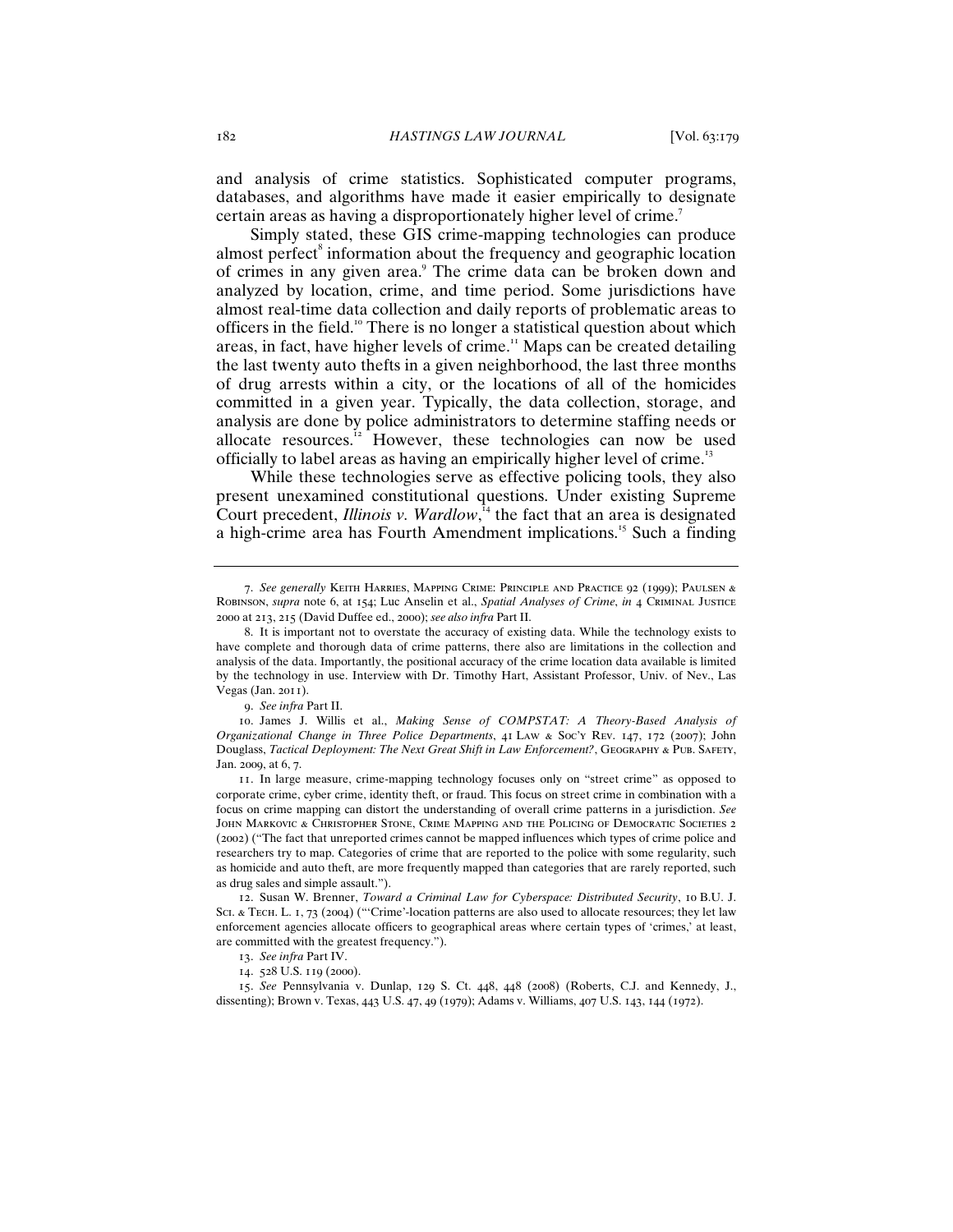in a suppression hearing can affect a court's determination about whether police officers had "reasonable suspicion" to stop an individual suspected of a crime.<sup>16</sup> After *Wardlow*, the fact that the stop occurred in a "high crime area' [is] among the relevant contextual considerations in a *Terry* [*v. Ohio*] analysis."<sup>17</sup> The result in *Wardlow* was a finding of reasonable suspicion based on the "totality of circumstances" of only two factors—a high-crime area plus an unprovoked flight from police.<sup>18</sup> In thousands<sup>19</sup> of post-*Wardlow* cases, the designation of an area as a highcrime area has had not only constitutional effects on the liberty interests of individuals in those areas, but also practical effects on courts analyzing the reasonableness of a Fourth Amendment stop.<sup>20</sup>

What a "high-crime area" is, however, has not been defined by courts, legislatures, or police administrators in any consistent fashion.<sup>21</sup> In contested Fourth Amendment hearings, determinations are made on a case-by-case basis, with differing levels of proof, conflicting definitions, and contradictory outcomes.<sup>22</sup> Much of the reason for this divergence results from the long-standing difficulty of collecting and analyzing crime statistics to make them useful for court consideration. This reality has been changed by the advent of new crime-mapping technologies.

Two questions frame this Article. First, how does GIS crime-mapping technology alter Fourth Amendment reasonable suspicion analysis? Or

<sup>16</sup>. *See, e.g.*, Lenese C. Herbert, *Can't You See What I'm Saying? Making Expressive Conduct a Crime in High-Crime Areas*, 9 Geo. J. on Poverty L. & Pol'y 135, 135 (2002); Brian D. Walsh, Illinois v. Wardlow*: High-Crime Areas, Flight, and the Fourth Amendment*, 54 Ark. L. Rev. 879, 879–80 (2002); Debra Meek Nelson, Comment, Illinois v. Wardlow*: A Single Factor Totality*, 2001 Utah L. Rev. 509, 511.

<sup>17</sup>. *Wardlaw,* 528 U.S. at 124 (citing *Adams*, 407 U.S. at 144, 147–48; Terry v. Ohio, 392 U.S. 1  $(1968)$ ).

<sup>18</sup>. *Id.* ("In this case, moreover, it was not merely respondent's presence in an area of heavy narcotics trafficking that aroused the officers' suspicion, but his unprovoked flight upon noticing the police. Our cases have also recognized that nervous, evasive behavior is a pertinent factor in determining reasonable suspicion.").

<sup>19</sup>. In the years since *Wardlow* was decided, there have been over one thousand federal and state cases citing the term "high-crime area" in reference to a finding of reasonable suspicion. This number comes from the Author's search of Westlaw and Lexis and includes unpublished but reported opinions.

<sup>20</sup>. *See infra* Part III; *see also* Margaret Raymond, *Down on the Corner, Out in the Street: Considering the Character of the Neighborhood in Evaluating Reasonable Suspicion*, 60 Ohio St. L.J. 99, 100 (1999).

<sup>21</sup>. Carlis, *supra* note 4, at 2010 ("Even though finding an area to be 'high crime' greatly reduces Fourth Amendment protections, the Supreme Court has yet to articulate what constitutes such an area and exactly how it affects the determination of whether a police stop comports with the Fourth Amendment. This lack of guidance means that there is no agreement among either state or lower federal courts as to either what constitutes a high crime area or what the effects of such a determination should be.").

<sup>22</sup>. *See* Andrew Guthrie Ferguson & Damien Bernache, *The "High-Crime Area" Question: Requiring Verifiable and Quantifiable Evidence for Fourth Amendment Reasonable Suspicion Analysis*, 57 Am. U. L. Rev. 1587, 1588–89 (2008).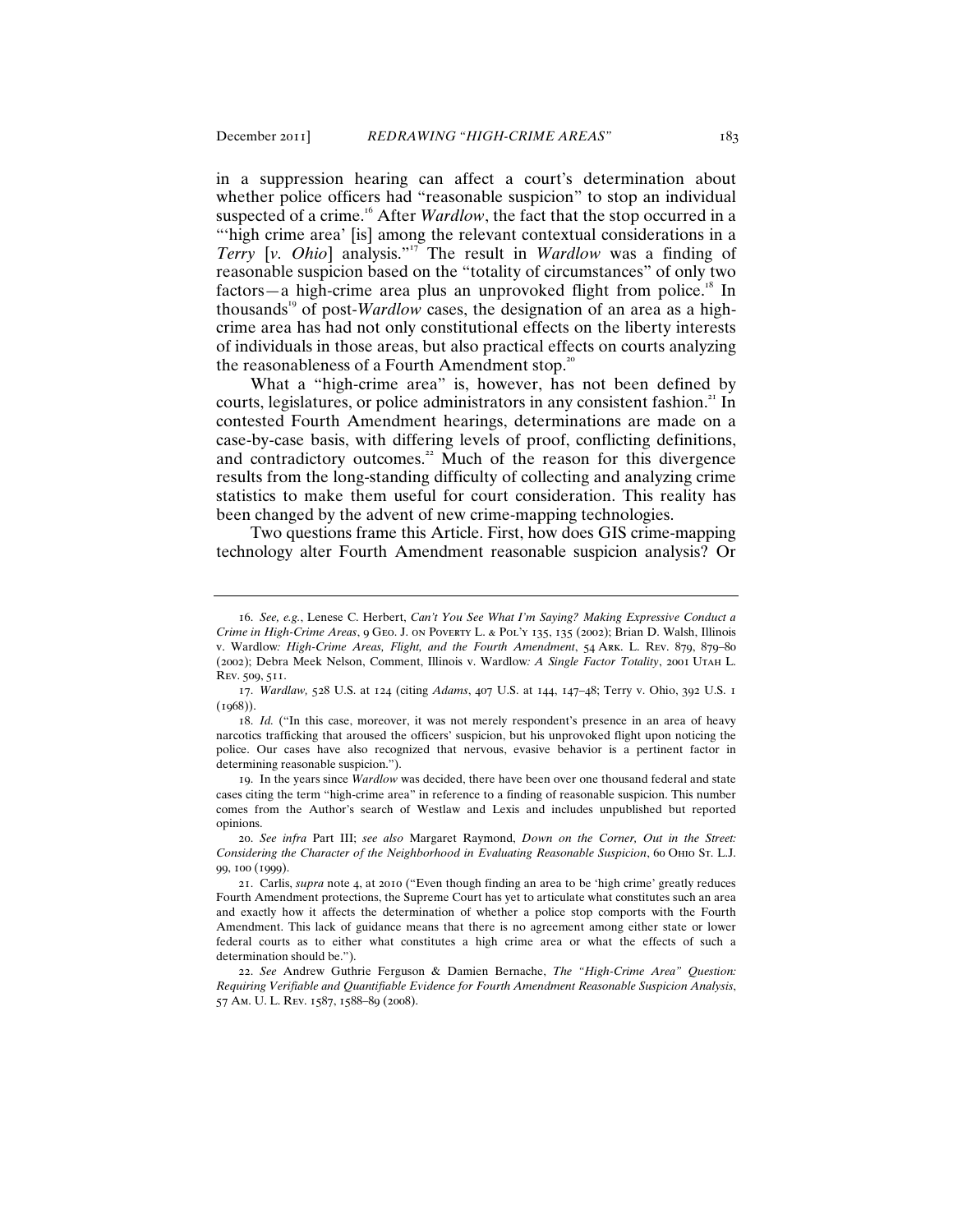more pointedly, will application of the technology within the existing legal doctrine create an implicit "high-crime area exception" to the Fourth Amendment? Second, how will this technology alter policecitizen encounters and liberty interests in officially designated high-crime areas? These framing questions lead to a reevaluation of the "high-crime area" terminology as understood by the courts. This Article proposes a redefinition of the term that builds on and is informed by existing crimemapping technologies.

Part I of this Article details the history and development of GIS crime-mapping analysis.<sup>23</sup> Part II provides a brief overview of the technical requirements of GIS and explains how the technology works in practice, using three real-world examples. Part III examines how courts have used existing crime-mapping technologies to address the Fourth Amendment "high-crime area" question. Part IV examines the intersection of crime-mapping technologies and the Fourth Amendment, exploring how these technologies shape our understanding of reasonable suspicion and restructure police-citizen encounters in official high-crime areas. Part V proposes a new framework to address the high-crime area question. In this Article, I argue for rejecting the existing overgeneralized "high-crime area" terminology and replacing it with a more data-driven and specific understanding of crime patterns in an area. The result will be a particularized approach based on timely, accurate, and targeted crime data about crime patterns in a defined location. Part VI addresses concerns with this proposal, particularly regarding the transparency, accuracy, fairness, equality, and legitimacy of GIS crime-mapping techniques. The Article concludes with an acknowledgment of the tensions raised by the development of these new technologies, but with a proposed solution that replaces the "high-crime area" terminology with a more particularized and targeted framework for Fourth Amendment analysis.

## I. The Rise of GIS Crime-Mapping Technologies

Crime maps have been around since the earliest days of policing.<sup>24</sup> Picture a push-pin map stuck on a police captain's wall, with different colored pins representing different crimes. Looking at the wall, a police

<sup>23</sup>. Nina Cope, *Intelligence Led Policing or Policing Led Intelligence?: Integrating Volume Crime Analysis into Policing*, 44 Brit. J. Criminology 188, 191 (2004) ("Crime analysis incorporates the collection and review of information into manageable summaries, for example crime maps or network charts, to facilitate its interpretation.").

<sup>24</sup>. As one police chief from Lincoln, Nebraska explained, "Back at police headquarters in Lincoln, someone was sticking coloured pins in a map on the wall when Teddy Roosevelt was President. In those days the pins represented saloons, or horse thefts, stick-ups or burglaries, maybe accidents, houses of ill repute." Spencer Chainey & Jerry Ratcliffe, GIS and Crime Mapping 8 (2005) (citing a case study by Tom Casady, Chief of Police, Lincoln, Nebraska); *see also* Harries, *supra* note 7, at 1.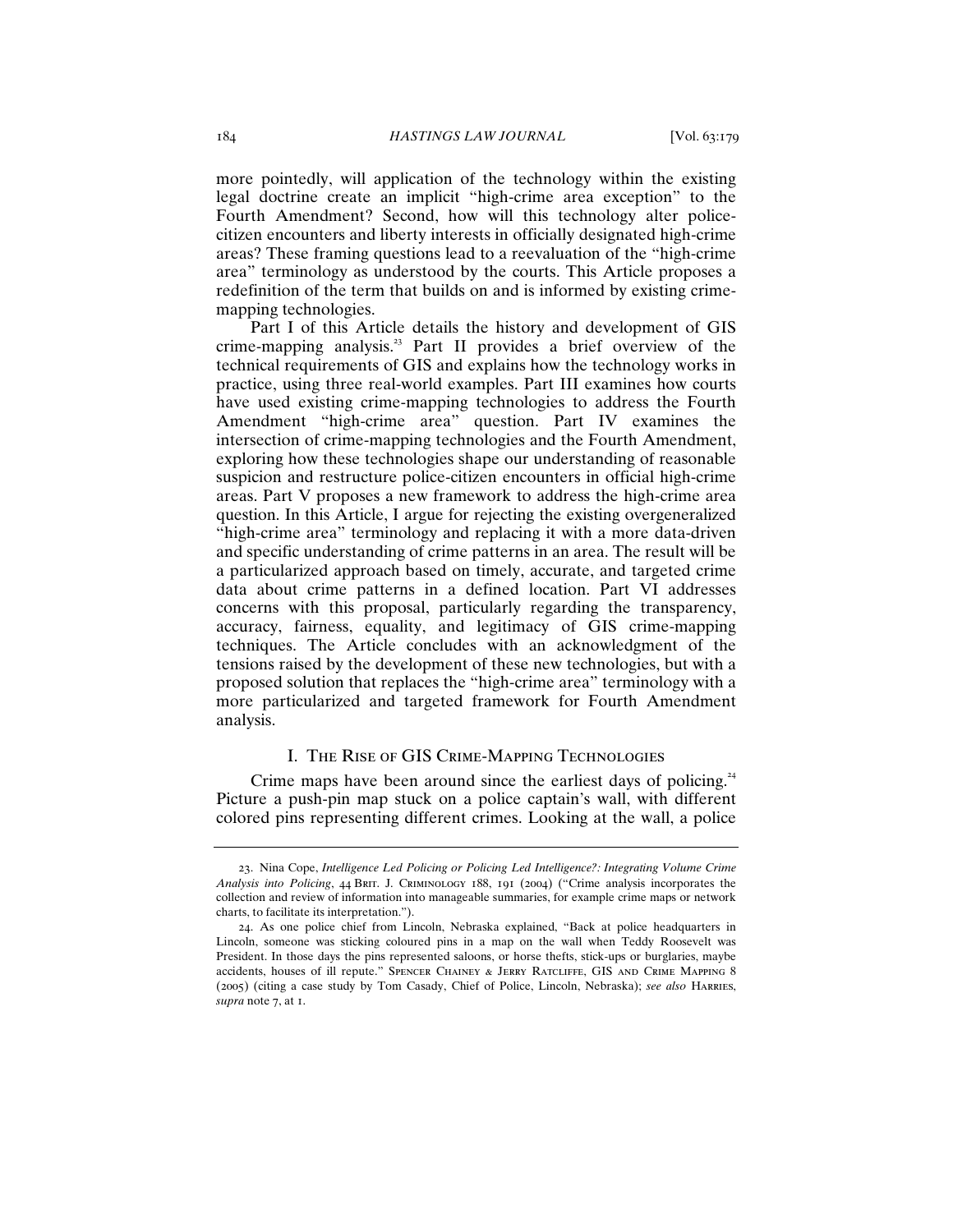administrator could develop a good understanding of the crime patterns in his jurisdiction. Tracking crime along geographic lines makes sense because most crimes involve a particular physical location. <sup>25</sup> Most police departments are localized and target the specific "places" where crime occurs in their jurisdictions.<sup>26</sup> Thus, crime-mapping technologies have taken on the routine task of recording the place of a crime and have adapted sophisticated analytical tools to better understand, organize, and express the information.<sup>27</sup> The fundamental reason for collecting crime data—to understand past criminal activity in order to combat future criminal activity—remains unchanged.<sup>28</sup>

#### A. Early Crime Mapping

#### *1. The Classical School*

The first crime maps predate the rise of computers and even the development of modern police administrations. Beginning in the mid-1800s, French and Belgian social ecologists undertook the first formal study of crime and place.<sup>29</sup> The "classical" or "cartographic" school was led by social ecologists Andre-Michel Guerry<sup>30</sup> and Lambert-Adolphe Quetelet. $3<sup>1</sup>$  Specifically, they studied rates of "crime, suicide, alcoholism, population age structure, family structure, educational levels, and population diversity," with the goal of understanding where crime was occurring, what populations were living in those locations, and under what social conditions.<sup>32</sup> With their followers, these early pioneers were

<sup>25</sup>. Brenner, *supra* note 12, at 52 ("[R]eal-world crime . . . must be conducted in physical, actual space."). The vast majority of crimes require four component parts:  $(1)$  a law,  $(2)$  an offender, (3) a target/victim, and (4) a place. *See* Paulsen & Robinson, *supra* note 6, at 2.

<sup>26</sup>. *See* Debra Livingston, *Police Discretion and the Quality of Life in Public Places: Courts, Communities, and the New Policing*, 97 Colum. L. Rev. 551, 656 (1997).

<sup>27</sup>. Ronald F. Wright, *Fragmented Users of Crime Predictions*, 52 Ariz. L. Rev. 91, 92 (2010) ("Police departments have produced crime reports since the nineteenth century, but only recently did they begin to use database techniques to analyze geographic and other trends in crime.").

<sup>28</sup>. Cope, *supra* note 23, at 188 ("Crime analysis is the process of identifying patterns and relationships between crime data and other relevant data sources to prioritize and target police activity.").

<sup>29</sup>. *See* Anselin et al., *supra* note 7, at 216–17.

<sup>30</sup>. In 1833, Guerry published his findings in a book of maps that displayed a visual connection between violent crime and property crime in areas of France. *See* Paulsen & Robinson, *supra* note 6, at 48; *see also* Chainey & Ratcliffe, *supra* note 24, at 81.

<sup>31</sup>. Gerben J.N. Bruinsma, *Urbanization and Urban Crime: Dutch Geographical and Environmental Research*, 35 Crime & Just. 453, 454 (2007) (tracing the history of criminology). Quetelet used statistics to map spatial variations of "undesirable" elements of society, including concentrated pockets of beggars and smugglers. In attempting to explain the positive correlation of crime rates and social conditions, Quetelet went beyond mere statistical calculations to develop the first type of formal crime analysis. Chainey & Ratcliffe, *supra* note 24, at 81; Paulsen & Robinson, *supra* note 6, at 152.

<sup>32</sup>. *See* Harries, *supra* note 7, at 4 ("The social ecology school concentrated on geographic variations in social conditions under the assumption that they were related to patterns of crime.");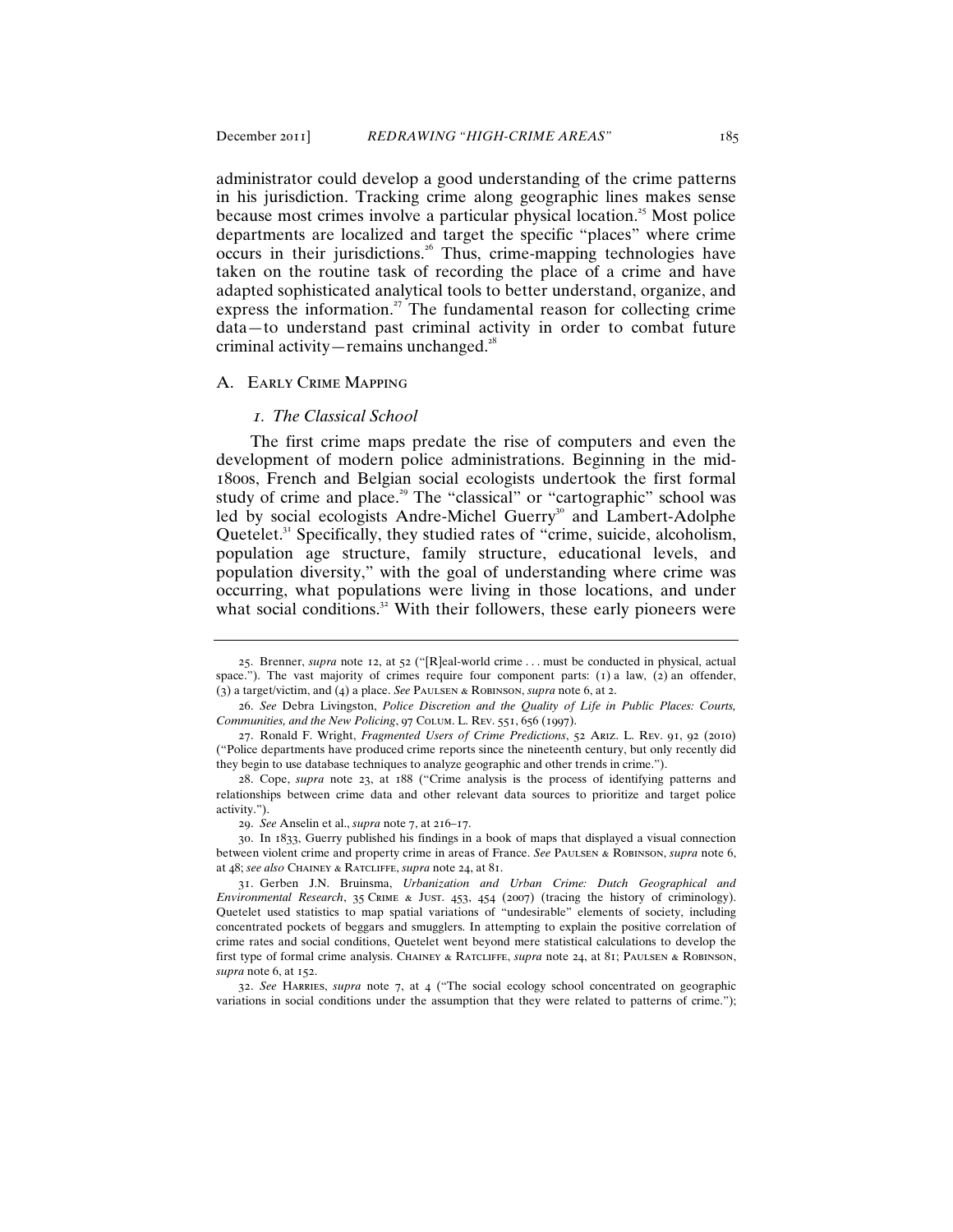among the first to document and map "the empirical regularity of crime."33

## *2. The Chicago School*

In the United States, the first sustained scholarly project of mapping criminal activity occurred at the University of Chicago in the 1930s. $34$ Urban sociologists Robert Park, Clifford Shaw, and Henry McKay undertook an effort to identify the link between geography and crime.<sup>35</sup> Chicago provided a fertile ground for the study because its population had doubled each decade from 1860 to 1910,<sup>36</sup> creating an urban environment with increasing levels of crime. The Chicago School initiated a study of juvenile delinquency, mapping the addresses and neighborhoods of the young men involved in the delinquency system.<sup>37</sup> The purpose was to analyze the "social disorganization" effects of the areas where these young men lived and study the distribution of crime in Chicago.<sup>38</sup> The maps and studies developed by the Chicago School demonstrated a stable delinquency pattern over time within certain areas of Chicago.<sup>39</sup> The Chicago School found that crime was positively correlated with economically disadvantaged areas and demonstrated a link between delinquency rates and "features of community structure like economic status, stability, and racial composition."<sup>40</sup> These findings inspired the field of criminology and incubated new theories of "crime and place," such as "social disorganization" theory, "routine activities" theory, and "defensible space" theory—theories which, over time, led to an interest in studying how newly developed GIS technologies could help researchers understand patterns of criminal activity.<sup>41</sup>

Anselin et al., *supra* note 7, at 217.

<sup>33</sup>. Bruinsma, *supra* note 31, at 457; *see* Harries, *supra* note 7, at 4 ("The cartographic or geographic school dominated between 1830 and 1880, starting in France and spreading to England. This work was based on social data, which governments were beginning to gather. Findings tended to center on the influence of variables such as wealth and population density on levels of crime."); *see also* Anselin et al., *supra* note 7, at 216.

<sup>34</sup>. The Chicago School included scholars outside of the University of Chicago, but the name derived from the School of Sociology at the University of Chicago. Chainey & Ratcliffe, *supra* note 24, at 82.

<sup>35</sup>. The Chicago School of Criminology was inspired by Park's early studies of the parallels between "the natural distribution of plant life and the societal organization of human life." PAULSEN & Robinson, *supra* note 6, at 49; *see also* Chainey & Ratcliffe, *supra* note 24, at 1, 82.

<sup>36</sup>. Paulsen & Robinson, *supra* note 6, at 49.

<sup>37</sup>. Bruinsma, *supra* note 31, at 454.

<sup>38</sup>. *Id.* 

<sup>39</sup>. *See* Anselin et al., *supra* note 7, at 217–18.

<sup>40</sup>. Ralph B. Taylor, *Crime and Small-Scale Places: What We Know, What We Can Prevent, and What Else We Need to Know*, *in* Crime and Place: Plenary Papers of the 1997 Conference on Criminal Justice Research and Evaluation 1, 14 (1998); *see also* Anselin et al., *supra* note 7, at 217– 18.

<sup>41</sup>. "Social disorganization theory posits the idea that increased levels of delinquency, especially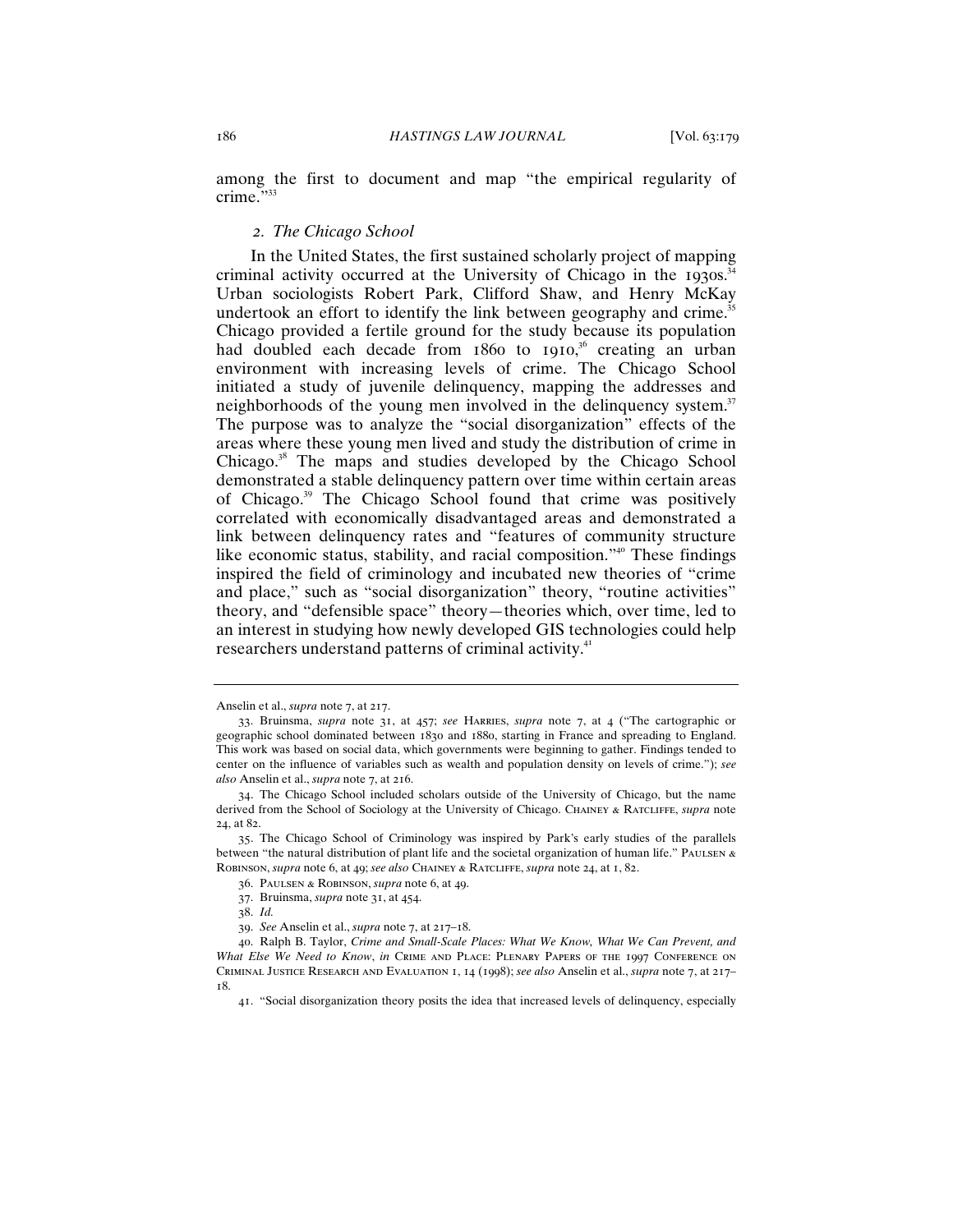## B. The Rise of GIS Crime Analysis

While the theories seeking to explain the link between criminal activity and physical location have a long history, the technological tools to conduct empirical studies and then translate those studies to police in the field did not arrive until the mid-1980s and only became commercially available beginning in the late 1990s. <sup>42</sup> It was not until improvements in computer software developed and technology costs decreased that law enforcement began any sustained experimentation with GIS crime-mapping technologies.<sup>43</sup>

What is GIS crime-mapping technology? "A geographic information system (GIS) is a set of computer-based tools that allow an analyst to modify, visualize, query, and analyze geographic and tabular data."<sup>44</sup> GIS includes the development of particular software programs that help researchers "visualize data, assess human behavior over geographic space, follow spatial patterns, validate theories, and examine how geography affects crime and public safety."<sup>45</sup> GIS is not simply an electronic version of a push-pin map. Instead, it allows for different layers of information to be superimposed so that detailed information about a location can be analyzed.<sup>46</sup>

42. Technically, "the first use of computerized crime mapping in applied crime analysis occurred in the mid-1960s in St. Louis." Harries, *supra* note 7, at 4, 92. In addition, one of the seminal research areas that spurred the larger crime-mapping discipline was environmental criminology pioneered by Paul and Patricia Brantingham. *See, e.g*., Environmental Criminology (Paul J. Brantingham & Patricia L. Brantingham eds., 1981).

43. Peter M. Flannery, *How to Pry with Maps: The Fourth Amendment Privacy Implications of*  Governmental Wetland Geographic Information Systems (GIS), 29 RUTGERS COMPUTER & TECH. L.J. 447, 454–55 (2003).

44. Rachel Boba, Introductory Guide to Crime Analysis and Mapping 19 (2001); *see also* Chainey & Ratcliffe, *supra* note 24, at 38 ("A GIS is a computer system for capturing, managing, integrating, manipulating, analysing and displaying data which is spatially referenced to the Earth.").

45. Ron Wilson & Kurt Smith, *What is Applied Geography for the Study of Crime and Public Safety*?, Geography & Pub. Safety, Feb. 2008, at 1, 2.

46. Harries, *supra* note 7, at 92; Markovic & Stone, *supra* note 11, at 4 ("A common feature of

juvenile delinquency, exist because of the lack of a local social fabric where the structure and culture of the community are strong enough to provide a concerted influence over local residents." CHAINEY  $\alpha$ Ratcliffe, *supra* note 24, at 335. In routine activities theory,

<sup>[</sup>p]lace is central . . . serving as the locus where *motivated offenders* come together with *desirable targets* in the absence of *crime suppressors* (who include guardians, intimate handlers, and place managers). This convergence of crime opportunities in space and time is facilitated by various situational features, of both the physical and social variety, that provide a context or setting that is more or less conducive to crime.

Anselin et al., *supra* note 7, at 220 (citations omitted). Defensible space theory focuses on the environmental design of an area, seeking to strengthen "territoriality" and "natural surveillance" as a means to protect individuals in the area. "Areas of low defensible space (such as large cities) were thought to be more vulnerable to crime because in these areas feelings of ownership and community spirit were not generated by residents." In attempting to remedy those two weaknesses, the theory of defensible space attempted to improve visibility (and thus "surveillability,") as well as aesthetic qualities in the physical environment. Paulsen & Robinson, *supra* note 6, at 69–70.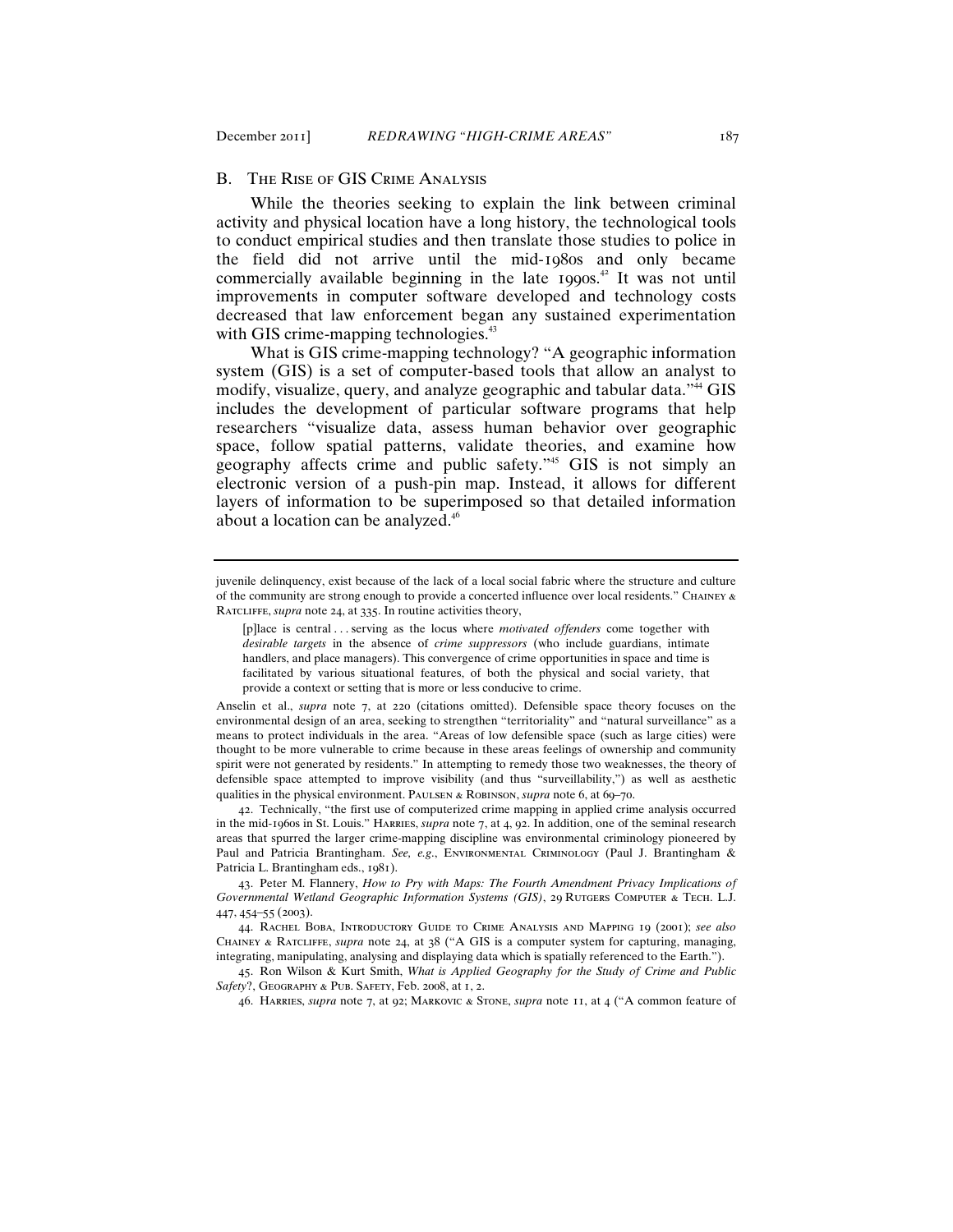GIS allows recorded crimes to be entered in a large database that includes information regarding different types, times, and geographic coordinates of crime, so that police administrators can study historic and current patterns of crime in any location at any time. <sup>47</sup> The database can be searched for statistical information, can analyze unusual clusters of crime, and can display the information on a recognizable map of the area. If an administrator wants to know how many robberies occurred on a particular street in the last week, month, or year, the administrator simply searches for the proper information. If the administrator wants to compare that street with robberies on other streets, she can do that as well.

A jurisdiction that uses GIS to map, record, and analyze crime has the ability to understand the actual level of reported criminal events in any given area. This means that a jurisdiction can analyze crime patterns and identify hotspots,<sup>48</sup> redraw arbitrary district or policing boundaries,<sup>49</sup> connect with other jurisdictions to see how crime from one area affects neighboring areas,<sup>50</sup> and compare crime statistics across a jurisdiction or among several jurisdictions.<sup>51</sup>

49. Chainey & Ratcliffe, *supra* note 24, at 9 ("The power of GIS . . . dramatically simplifies the time-consuming task of redistricting or adjusting boundaries in patrol areas."); Christopher Bruce, *Districting and Resource Allocation: A Question of Balance*, Geography & Pub. Safety, Jan. 2009, at 1, 1 ("[T]he 'Bud-Shell Method' of creating police districts . . . describes a police administrator who sits down one night with a 'six pack of Budweiser and a Shell station road map' and uses a magic marker to draw lines down major streets. If you have a major east-west artery and a major north-south artery—*voila!*—you have four districts! Never mind that one contains mostly upper-class residential housing and another contains a hospital, a high school, and a methadone clinic. It would probably be too much to say that the 'Bud-Shell Method' was the predominant method of districting during the first 90 percent of the 20th century ... but until the advent of affordable desktop geographic information system (GIS) software, the task was too difficult to accomplish any other way.").

50. San Diego County's Automated Regional Justice Information System became the first "multiagency" system in the country. It was later renamed San Diego County Regional Crime Mapping Application for Public Safety ("MAPS"). *See* Julie Wartell, *Crime MAPS: Evolution and Revolution*, 7 Crime Mapping News, no. 4, 2007 at 1, 1; *see also* Thomas Rich, *Mapping the Path to Problem Solving*, Nat'l Inst. Just. J., Oct. 1999, at 2, 4 ("In some areas of the country, law enforcement agencies have established regional systems that merge crime and other police data from several, typically adjacent, law enforcement agencies.").

51. Markovic & Stone, *supra* note 11, at 8 ("A map of a police district can show which sectors are experiencing an increase, and which a decrease, in any particular crime in the system. A map of a city or state can show the equivalent patterns across several police districts.").

all crime mapping systems is that the data are organized into layers. Think of the layers as a series of transparencies that can be viewed in a variety of combinations. The user determines which layers to make visible at any one time.").

<sup>47</sup>. Markovic & Stone, *supra* note 11, at 2.

<sup>48</sup>. Katie Filbert, *Targeting Crime in Hot Spots and Hot Places*, Geography & Pub. Safety, Feb. 2008, at 4, 4–5 ("GIS and related mapping and analysis tools have been advancing to include sophisticated statistics software that allows rigorous analysis of crime hot spots and testing against random patterns and variation. In addition to statistical analysis, researchers use spatial analysis to devise problem-solving approaches and reduce crime and disorder.").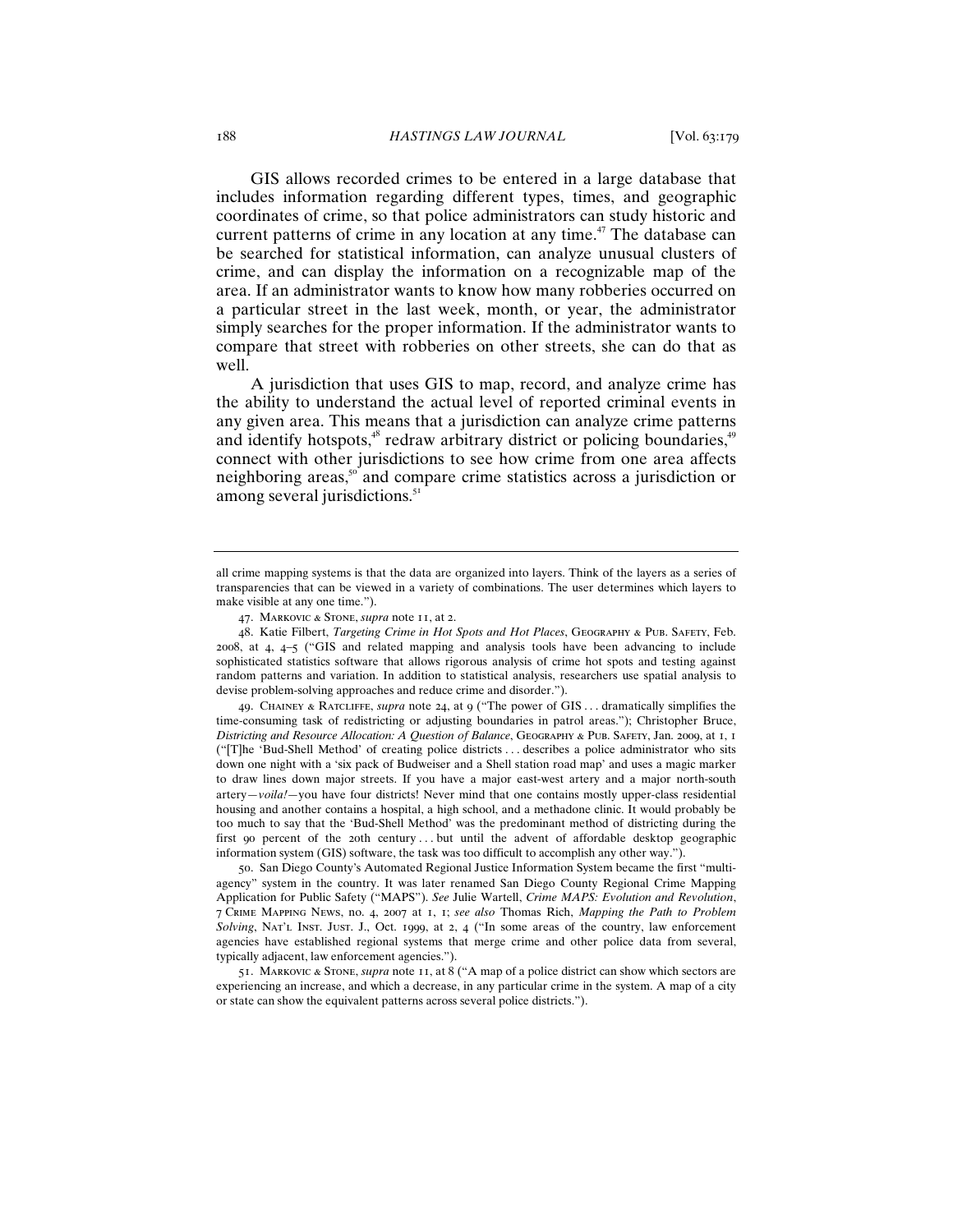Police utilize GIS in both big cities and small towns.<sup>52</sup> As of 2004, ninety percent of police departments serving jurisdictions of 250,000 or more residents used computerized mapping in some form.<sup>53</sup> Approximately sixty percent of agencies serving jurisdictions of 50,000 to  $249,000$  residents used computerized mapping.<sup>54</sup> However, in jurisdictions with less than 50,000 residents, only fourteen percent of police departments used the technology.<sup>55</sup> Encouraged by federal funding<sup>56</sup> and inspired by new computer programming and internet capabilities, more police departments have begun to adopt  $GIS<sup>57</sup>$  Cheaper technologies that merge data-collection methods with data-analytical methods have made crime mapping possible for many jurisdictions.<sup>58</sup>

Currently, GIS is used by police departments for tactical analysis, criminal investigations, statistical record keeping, strategic planning, and administrative management.<sup>59</sup> New criminology theories have accompanied the adoption of GIS.<sup>60</sup> Police departments have also created crime-analysis divisions, which are staffed by professional crime analysts.<sup>61</sup> The rise of data-driven policing has led to a reprioritization of resources $62$ 

57. Paulsen & Robinson, *supra* note 6, at 154.

58. *See* Anselin et al., *supra* note 7, at 215 ("Technological advances, primarily in computer capabilities, are fundamental to recent analytical advances in the methods available for analyzing place-based crime data. The advent of computer mapping applications and accompanying geographic information systems (GIS) are crucial to being able to measure and represent the spatial relationships in data. Perhaps the most powerful analytical tools emerging from GIS technologies are (1) flexible spatial aggregation capabilities to facilitate the measurement of place-based crime and (2) simple contiguity matrices for representing neighbor relationships between different areal units.").

59. Boba, *supra* note 44, at 11–14.

60. Thomas R. O'Connor, *Intelligence-Led Policing and Transnational Justice*, 6 J. Inst. Just. & Int'l Stud., 2006, at 233, 233 ("Intelligence-led policing . . . has been defined . . . as the application of criminal intelligence analysis in order to facilitate crime reduction and prevention in a criminal environment through effective policing strategies and external partnership projects." (citing Jerry H. Ratcliffe, *Intelligence-Led Policing*, TRENDS & ISSUES CRIME & CRIM. JUST., Apr. 2003, at 1)).

61. *See* Olivier Ribaux et al., *Forensic Intelligence and Crime Analysis*, 2 L. Probability & Risk 47, 48, 54 (2003) (detailing the increased role of intelligence-led policing through the creation of crimeanalysis units, and describing the aim of crime analysis as "revealing problems, analysing their potential causes and trying to foresee their development in order to determine where best to target law enforcement resources . . . . The information itself is an integration of a broad variety of data representing, for example, crime incidents, physical environments, socio-economic and demographic features of a population, or physical traces."); Willis et al., *supra* note 10, at 148 ("Crime analysts collect, analyze, and map crime statistics to spot trends and help precinct commanders identify underlying factors that explain crime incidents.").

62. Cope, *supra* note 23, at 190 ("The process of intelligence led policing exemplifies concerns

<sup>52</sup>. *See, e.g.*, Mark Sirois & William Galten, *Crime Mapping News Spotlight: Johnson City Police Department*, 7 Crime Mapping News, no. 3, 2006 at 9, 9 (discussing Johnson City, Tennessee, population 56,217, and the police department's adoption of a GIS system in 2006).

<sup>53</sup>. Paulsen & Robinson, *supra* note 6, at 154.

<sup>54</sup>. *Id.*

<sup>55</sup>. *Id.*

<sup>56</sup>. Funding was provided primarily by the National Institute of Justice's Crime Mapping Research Center (renamed the Mapping and Analysis for Public Safety Program in 2002). Chainey & Ratcliffe, *supra* note 24, at 3.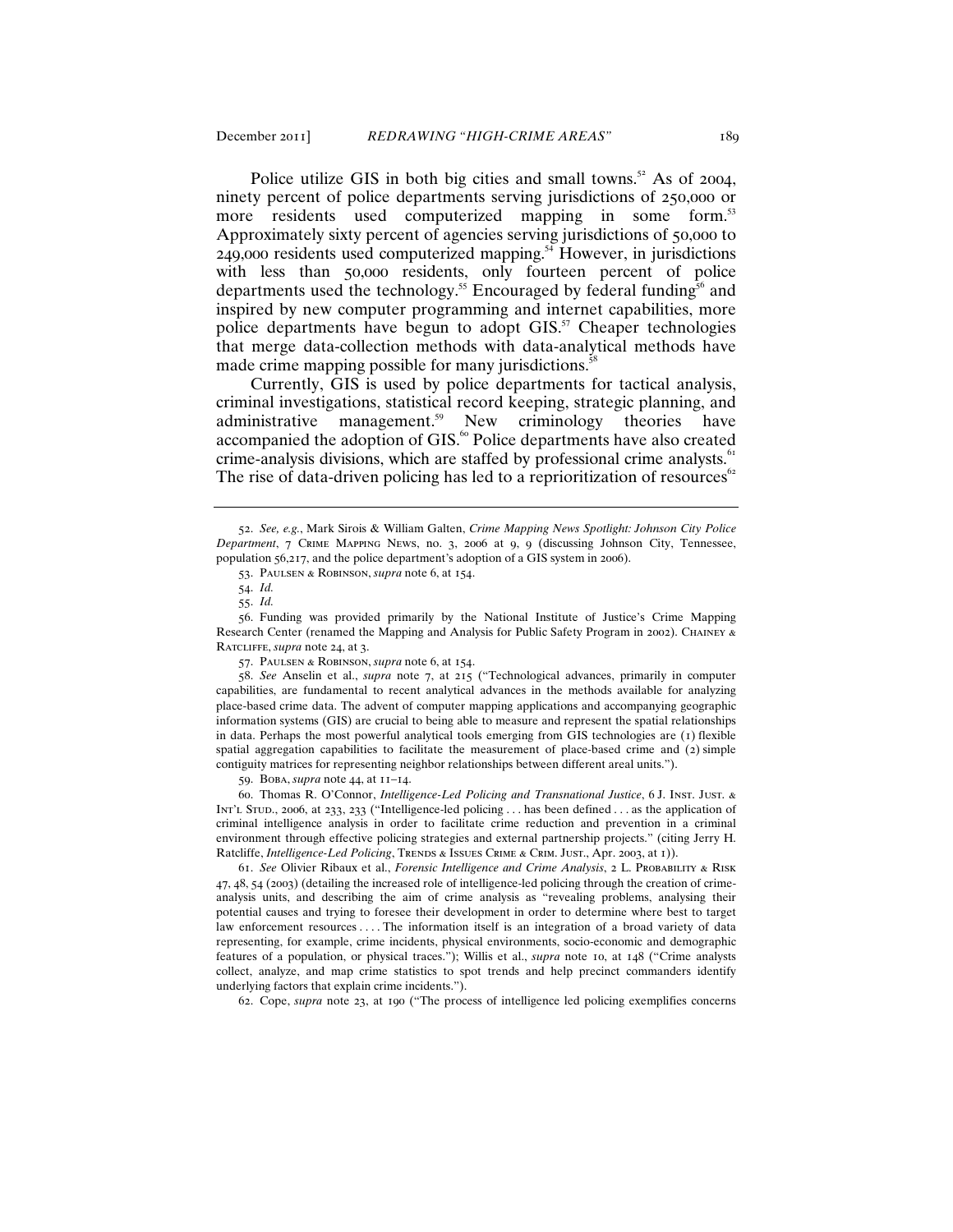and a restructuring of police management at the department level.<sup>63</sup> To the extent it has shifted the focus of police departments from a reactive method of responding to crimes to a more proactive method of managing societal disorder, $64$  it has changed the way police departments do their jobs.

## II. GIS in Practice

To understand GIS technology's effect on the Fourth Amendment, one must understand how GIS technologies work in practice. While necessarily an oversimplified summary of a complicated academic and professional discipline, this Subpart describes the basics of existing crime-mapping technologies.

## A. How Does GIS Work?

Though GIS software varies in sophistication, all GIS software can run statistical programs that identify or isolate crime patterns.<sup>65</sup> Many software packages include a base map<sup>66</sup> that provides digital street information primarily based on U.S. Census data $67$  as well other geographic information.<sup>68</sup> Some software packages merely provide data layers with street maps and a computer platform with which to manipulate and study the data.<sup>99</sup>

66. Markovic & Stone, *supra* note 11, at 3 ("In general, crime mapping projects rely on digital base maps created by government departments other than the police.").

with identifying, prioritizing and intervening to minimize risk. Intelligence can be understood as information developed to direct police action.").

<sup>63</sup>. "One of the most common objectives related to the [adopted crime-mapping] system was identifying and quantifying crime hot spots, including specific addresses, streets, and sections of neighborhoods." Thomas Rich, Crime Mapping and Analysis by Community Organizations in HARTFORD, CONNECTICUT 8 (Mar. 2001).

<sup>64</sup>. Willis et al., *supra* note 10, at 172 ("[This shift in focus was based on the] belief that crime can be reduced more effectively through proactive policing and an attack on underlying sources of criminal activity than through arresting perpetrators after a crime has occurred.").

<sup>65</sup>. The Office of Justice Programs in the United States Department of Justice has collected and made available crime-mapping data from jurisdictions across the United States. *See* Office of Justice Programs, *Mapping and Analysis for Public Safety*, U.S. DEP'T OF JUSTICE, http://www.ojp.usdoj.gov/ nij/maps (last visited Oct. 31, 2011).

<sup>67</sup>. Harries, *supra* note 7, at 97 ("The history of geocoding is tied to efforts at the U.S. Census Bureau to find ways of mapping data gathered across the country, address by address."). Geocoding is discussed later in this Part.

<sup>68</sup>. Keshav Bhattarai, *A Comparative Analysis of Crime Mapping: TIGER Files vs. High Resolution Data*, 6 J. Inst. Just. & Int'l Stud., 2006, at 99, 99. ("Topologically Integrated Geographic Encoding and Referencing (TIGER) files are digital street layers that are used in attributing census information to upgrade census records, map updating, improving emergency response (E-911) services. In addition, these layers are also used in cartographic visualization of the relative locations of both man-made and natural features from these layers.").

<sup>69</sup>. *See* Interview with Dr. Timothy Hart, *supra* note 8. Any errors in explanation are this Author's alone.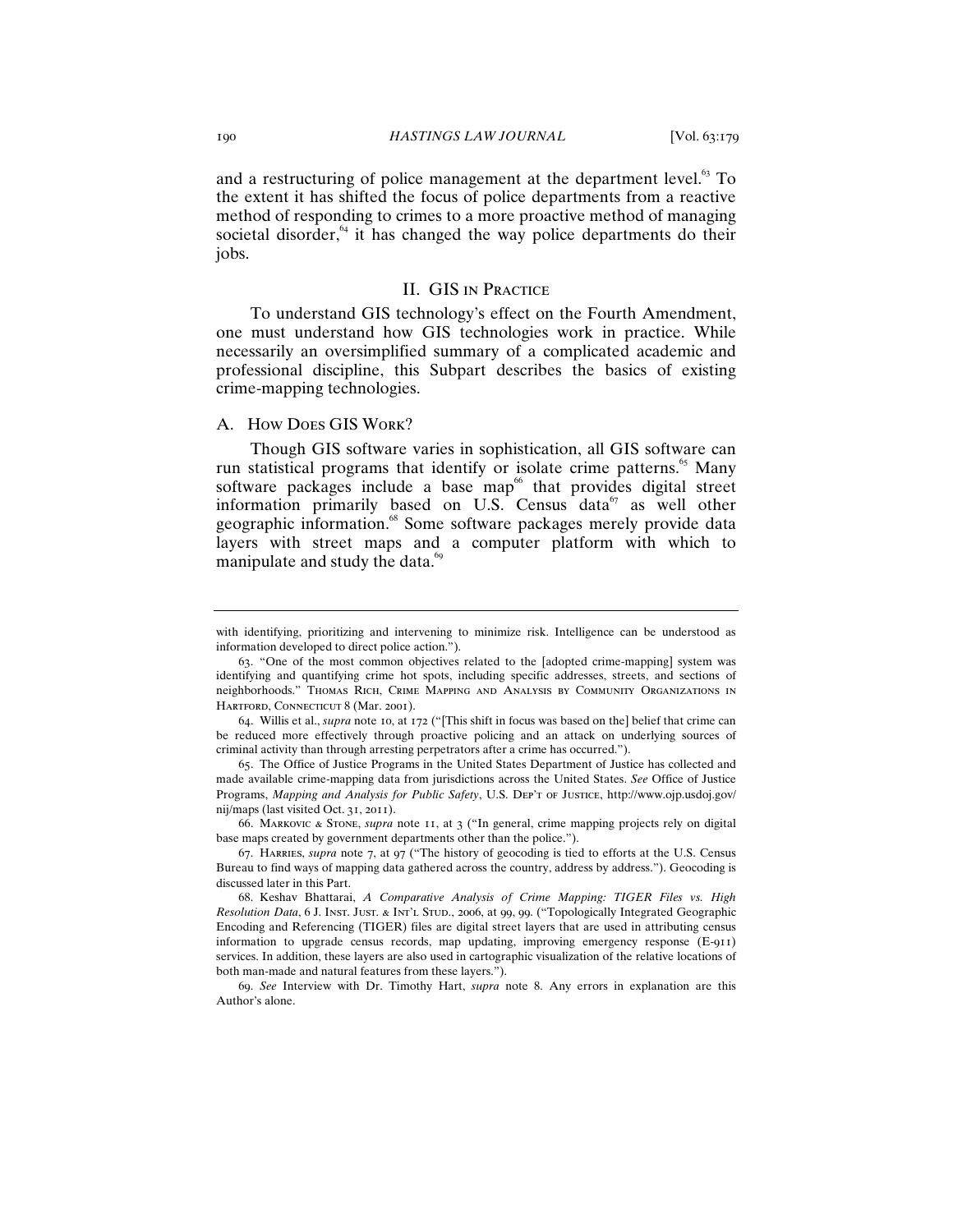Crime data is collected from police officers and other official sources of reported crimes.<sup>70</sup> A GIS system requires both tabular<sup>71</sup> and geographical data.<sup>72</sup> Tabular data includes arrests, calls for service, or other reports of crime.<sup>73</sup> This data is inputted into the software system, along with the time and place of the incident, a factual report of the incident, and other relevant information.<sup>74</sup> The crime data primarily consists of "street crime," as opposed to corporate crime, cyber crime, or fraud. While underinclusive in terms of the total number of crimes that occur, calls for service and arrests do provide an official and verifiable record.<sup>75</sup> The crime data is then layered on a parcel file,<sup>76</sup> which includes details of the area from property records and other local features (for example, parks, rivers, highways, and shopping malls).

The result is a record of crimes reported by address and a mapping system that provides the basic geographic layout of a jurisdiction. Because each reported crime is identified with a particular place, the data can be geocoded.<sup>77</sup> "Geocoding" is a method of determining the absolute spatial location (cross point of latitude and longitude) of an object to locate it on a map. Locations of reported crime can be geocoded by street center-line data, by parcel, or by address, depending on the sophistication of the program.<sup>7</sup>

75. Crime data is necessarily imperfect because many crimes are not reported, some crimes have no geographical boundaries, and the data collection systems themselves are not error proof. *See* Harries, *supra* note 7, at 77, 98–99; *infra* Part VI.

76. "A parcel file is a polygon layer used to keep track of lots, subdivisions, and ownership information primarily for planning and tax purposes." Boba, *supra* note 44, at 44.

<sup>70</sup>. *See* Boba, *supra* note 44, at 41.

<sup>71</sup>. *See* Chainey & Ratcliffe, *supra* note 24, at 8 ("Virtually everything we do as a police department revolves around an address or location. All our dispatch records, incident reports, citations, intelligence reports have a place, and all of these are records collected in the ordinary course of business. GIS software allows mappers to use these computerised records of such things by automatically placing the 'pins' on the map." (citing the chief of police in Lincoln, Nebraska)).

<sup>72</sup>. "A variety of geographic data types may be used as a reference layer, though street files such as the Census Bureau's TIGER/Line files are the most commonly used." Boba, *supra* note 44, at 42.

<sup>73</sup>. Willis et al., *supra* note 10, at 172 ("The primary sources of crime data were police incident and arrest reports and CAD (computer-aided-dispatch) data."). Calls for service are understood as phone calls to police for assistance.

<sup>74</sup>. Mary Velasco & Rachel Boba, Manual of Crime Analysis Map Production 3 (2000) ("Crime data and calls for service data are types of tabular data most frequently mapped in law enforcement. For example, these data contain information primarily about crime incidents and calls for service activity such as the type of activity, date, time, priority, and disposition.").

<sup>77</sup>. *Id.* at 40 ("Geocoding is the process of bringing tabular and geographic data together based on a common geographic unit of analysis. A geographic unit of analysis refers to a spatial characteristic within the data that is necessary to locate it on a map such as address, zip code, beat, or grid. Tabular data are contained in a table and are a list of records that, along with information about the record, contain addresses or some other type of geographic variable.").

<sup>78</sup>. The positional accuracy of the data is dependent on the level of precision used to geo-code the data. For example, looking at a map based on an address that corresponds to the center line of a road might be very different than looking at a map based on the center of a parcel of land. *See* Interview with Dr. Timothy Hart, *supra* note 8.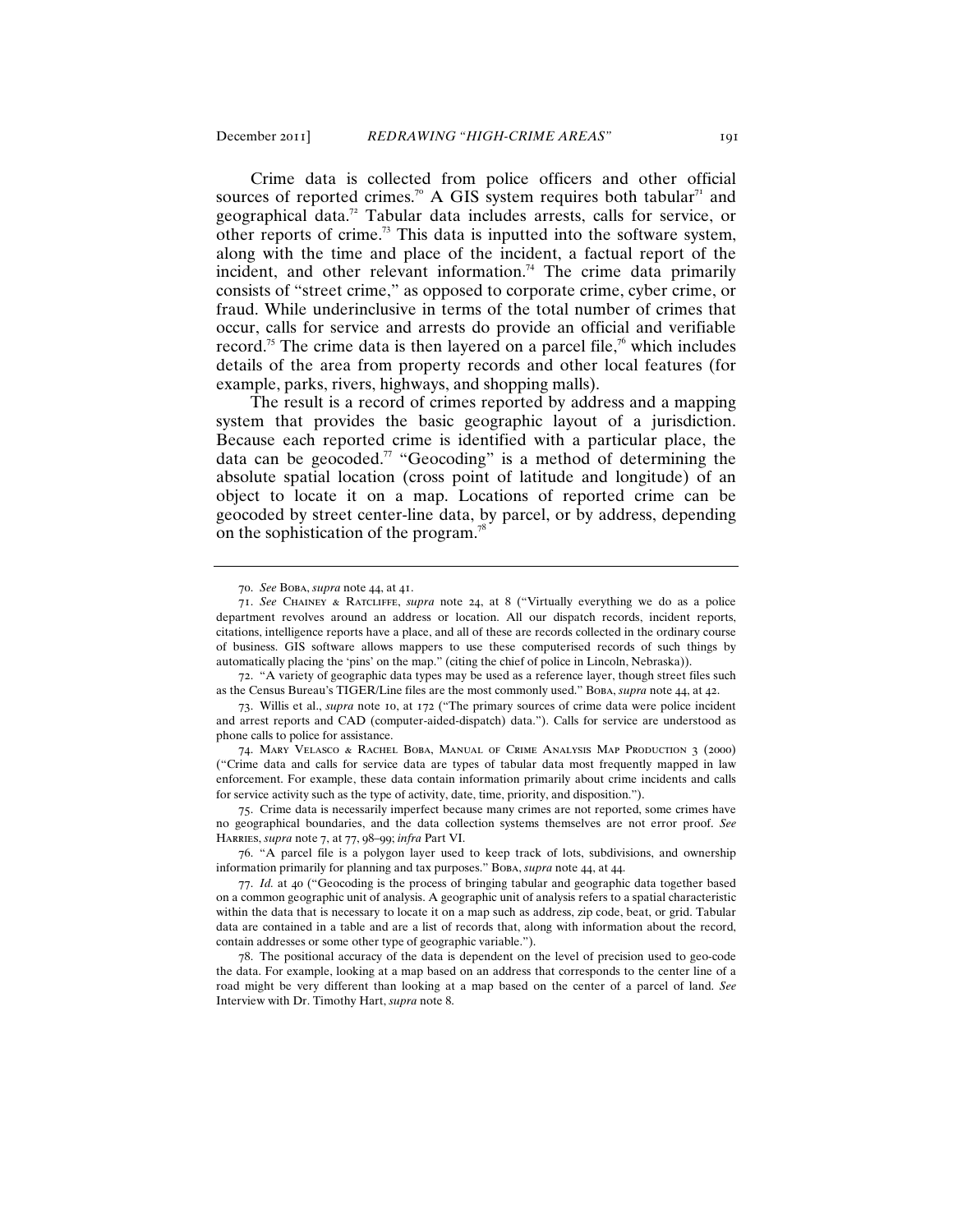Finally, a professional crime analyst, trained in various software programs, can examine the data to develop maps useful for crime analysis. Maps may be quantitative or qualitative.<sup>79</sup> Maps can display different kinds of data: nominal, ordinal, ratio, and interval.<sup>80</sup> "Statistical maps use proportional symbols, pie charts, or histograms" to display the quantitative aspects of the data.<sup>81</sup> Choropleth maps "show discrete" distributions for particular areas such as [police] beats, precincts, districts, counties, or census blocks."<sup>82</sup> Different types of maps, such as isoline maps, surface maps, and linear maps, $\frac{s_3}{s_3}$  provide different advantages and disadvantages to the analyst.<sup>84</sup>

#### B. Applied GIS Technologies

In a few short years, GIS crime-mapping analysis has changed police strategy and policies across the nation.<sup>85</sup> This Subpart discusses three specific applications of GIS technologies and highlights the promise and problems in adapting these technologies in order to answer the highcrime area question.

#### *1. CompStat*

Perhaps the most well-publicized adoption of GIS technology occurred in New York City with the creation of the CompStat system.<sup>8</sup>

85. Adam Benforado, *The Geography of Criminal Law*, 31 CARDOZO L. REV. 823, 860 (2010) ("Computer technology now allows for the rapid production of maps that can be used not only to implement more efficient targeted policing practices at the precinct level, but also to monitor the effectiveness of different police policies. The result of such strategies is that officers tend not to be placed evenly across the physical landscape; rather, they are focused in specific areas of high crime or in areas deemed to require special protection.").

86. Eli B. Silverman, *With a Hunch and a Punch*, 4 J.L. Econ. & Pol'y 133, 144–45 (2007); Willis et al., *supra* note 10, at 148. "CompStat" is an acronym for the NYPD computer and comparative

<sup>79</sup>. "Quantitative maps portray numerical information, such as numbers of crimes in an area or crime rates. Qualitative maps show nonnumerical data like land use types or victim/offender characteristics, such as male or female, juvenile or adult." HARRIES, *supra* note 7, at 23.

<sup>80</sup>. "Nominal measurement names or labels items in unordered categories, such as race." *Id.* Ordinal measurement "classifies incidents, victim or offender characteristics, or some other attributes (perhaps areas) according to rank." *Id.* Ratio scales, such as distance in inches, feet, yards, etc., start at zero and continue indefinitely. *Id.* "Interval scales show values but cannot show ratios between values." *Id.*

<sup>81</sup>. *Id.* at 24.

<sup>82</sup>. *Id.*

<sup>83</sup>. *Id.* at 24–25.

<sup>84</sup>. *Id.* at 40 ("[I]f we want to see the precise locations of burglaries for the last month, then we use a point map of addresses of incidents. Or perhaps a city council member has asked the police department for a map summarizing the number of incidents of graffiti per structure by city neighborhoods. This calls for a choropleth map, with neighborhood boundaries making up the geographic units. Links between victim and offender residences demand a linear representation. A generalized picture of crime risk or incidents is seen best with an isoline or surface map, and census information depicting the relationship between poverty and race can be shown using either a statistical or choropleth map.").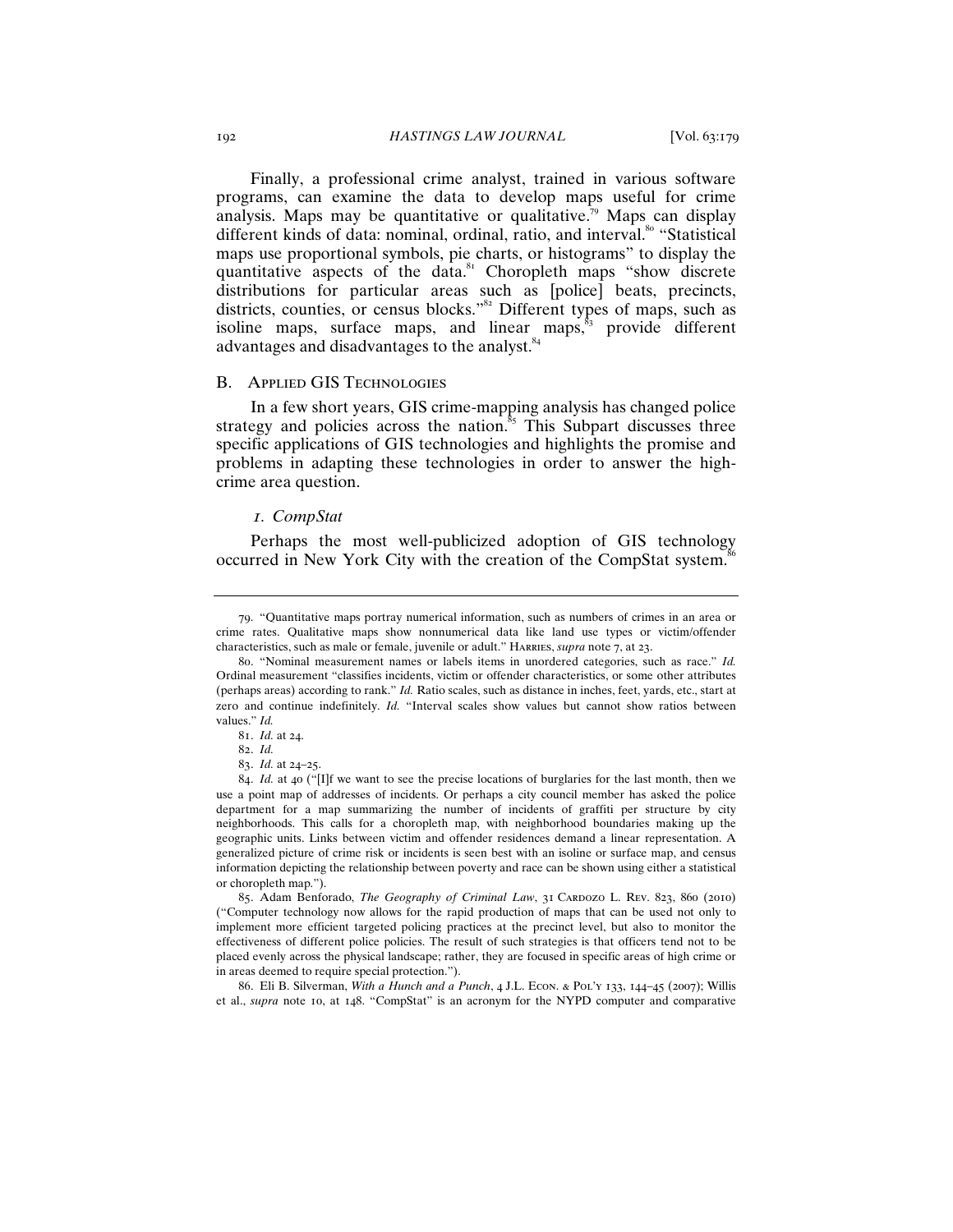In 1994, under the leadership of Police Chief William J. Bratton, the New York Police Department (NYPD) adopted the CompStat system in a way that revolutionized the policing structure of the city. $87$  CompStat created an integrated data-management system for police statistics that required weekly data updates, crime mapping, targeted police responses, and an accountability mechanism that was primarily data driven.<sup>88</sup> Accompanying the adoption of CompStat were additional police practices that targeted designated high-crime areas with more officers and more aggressive policing techniques.<sup>89</sup>

The CompStat philosophy focused on evaluating police performance using crime data.<sup>90</sup> While some have argued that CompStat was more of a managerial change than a technological change, $9<sup>1</sup>$  the daily operations of the police department focused on "up-to-date computerized crime data, crime analysis, and advanced crime mapping as the bases for regularized, interactive crime strategy meetings."<sup>92</sup> Chief Bratton proposed four goals to improve the police department: first, police should collect and maintain accurate, timely information on crime in the city; second, police should implement targeted police operations focused on specific crime problems; third, police should be able to rapidly deploy resources to target those specific crime problems; and fourth, police should follow up and assess all decisions.<sup>93</sup>

Crime mapping and data collection became a central organizing principle for holding the police administrators and police officers accountable for reducing crime rates. Day-to-day operations proceeded as follows:

 On a weekly basis, personnel from each of the Department's 76 Precincts, 9 Police Service Areas and 12 Transit Districts compile[d] a statistical summary of the week's crime complaint, arrest and summons activity, as well as a written recapitulation of significant cases, crime patterns and police activities. This data, which include[d] the specific

88. Willis et al., *supra* note 86, at 48.

90. *Id.* at 2–4.

92. Silverman, *supra* note 86, at 144–45 (evaluating the effectiveness of the CompStat program in New York City).

93. Willis et al., *supra* note 10, at 148.

statistics system. James J. Willis et al., Compstat in Practice: An In-depth Analysis of Three Cities 2 n.1 (2003) ("There is some disagreement about what the acronym 'Compstat' actually means. Former NYPD police commissioner William Bratton suggests that it stands for 'computer-statistics meetings,' but Silverman attributes the term to 'Compare Stats'—a computer filename. Some commentators have collapsed these meanings and argue that Compstat refers to 'computer comparison statistics.'").

<sup>87</sup>. Silverman, *supra* note 86, at 144–45; Willis et al., *supra* note 10, at 148.

<sup>89</sup>. *Id.* at 64.

<sup>91</sup>. M. Todd Henderson et al., *Predicting Crime*, 52 Ariz. L. Rev. 15, 29 (2010) ("The process of forecasting and evaluation [with CompStat] is less technical than managerial, as its use by the New York Police Department (NYPD) and departments in other cities is primarily about framing data and issues for analysis and discussion, instead of creating formulaic and computer analysis of data.").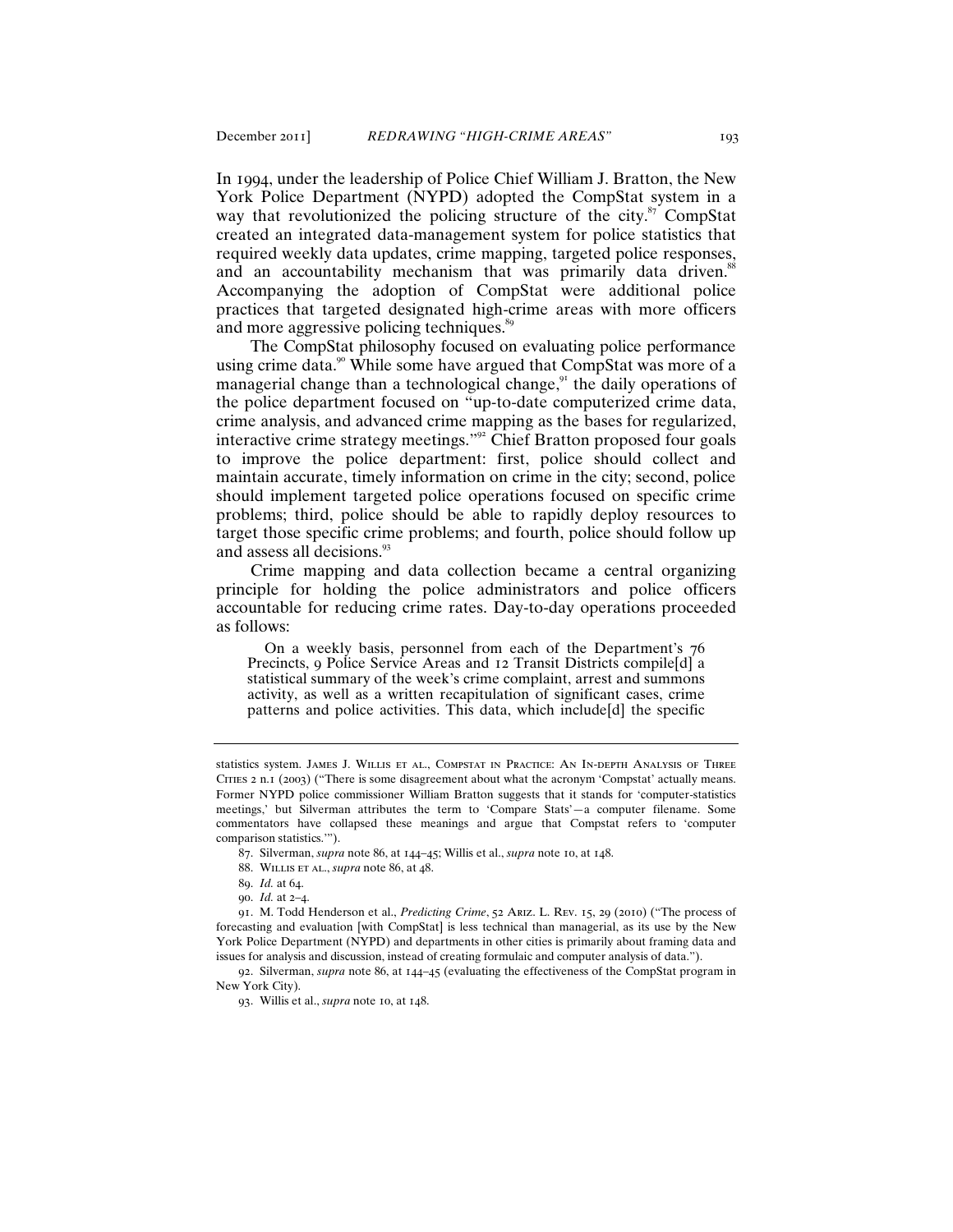times and locations at which the crimes and enforcement activities took place, [was] forwarded to the Chief of Department's CompStat Unit where it [was] collated and loaded into a city-wide database. The data [was] analyzed by computer and a weekly CompStat Report [was] generated. The CompStat Report capture[d] crime complaint and arrest activity at the precinct, patrol borough, and city-wide levels, and present[ed] a concise summary of these and other important performance indicators. These data [were] presented on a week-todate, prior 30 days, and year-to-date basis with comparisons to previous years' activity. Precinct commanders and members of the agency's top management [could] easily discern emerging and established crime trends as well as deviations and anomalies, and [could] easily make comparisons between commands. Each precinct [was] also ranked in each complaint and arrest category.<sup>94</sup>

More relevant to the issue of studying high-crime areas, the NYPD used the CompStat database to create a weekly, or sometimes daily, snapshot of crime in New York City. The data was almost real time and had a real-world effect on policing decisions, resource allocation, and how the police department patrolled certain higher-crime neighborhoods.<sup>95</sup> In the twenty-five years since the NYPD adopted CompStat, New York City's crime rate dropped seventy-seven percent.<sup>96</sup>

As of 2001, one third of the nation's 515 largest police forces had developed CompStat-inspired systems.<sup>97</sup> The result, in both large and small cities, is that police now have data about the crimes committed in particular areas. Some of these police departments also have adopted aggressive police techniques that use the data to target crime. For example, in New York City, CompStat has been used in conjunction with a "stop and frisk" policy that has resulted in hundreds of thousands of police-citizen contacts.<sup>98</sup> Using the CompStat data, the NYPD identified "impact zones," or areas with disproportionately high crime rates, and adopted a policy of flooding these areas with police officers who had

98. Ray Rivera et al., *A Few Blocks, 4 Years, 52,000 Police Stops*, N.Y. Times, July 12, 2010, at A1.

<sup>94</sup>. Henderson et al., *supra* note 91, at 29–30.

<sup>95</sup>. Harries, *supra* note 7, at 80 ("[T]he CompStat database can be used to create a precinct map depicting almost any combination of crime and/or arrest locations, crime hot spots, and other relevant information. These visual presentations are a highly effective complement to the CompStat report, since they permit precinct commanders and executive staff members to instantly identify and explore trends, patterns, and possible solutions for crime and quality-of-life problems.").

<sup>96</sup>. At the same time, there were concerns about the pressure on police to increase the number of police stops while decreasing the number of arrests in order to manipulate crime statistics. *See* Graham Rayman, *The NYPD Police Tapes: Inside Bed-Stuy's 81st Precinct*, Village Voice, May 5, 2010, at 12.

<sup>97</sup>. Chainey & Ratcliffe, *supra* note 24, at 264–66 (describing the use of CompStat in Philadelphia, Pennsylvania); Silverman, *supra* note 86, at 144 (citing a 1999 Police Foundation survey for the National Institute of Justice); *Columbia, South Carolina, Police Department Uses GIS for Improved Policing*, ARCWatch, July 2007, at 1, 1 [hereinafter ARCWatch] ("'The crime rate for the city of Columbia has fallen dramatically with the implementation of GIS mapping,' says Chief H. Dean Crisp Jr., police chief of Columbia. 'It provides a basis for commanders and analysts to come together and to identify and solve problems using what we call COMPSTAT, or computer statistics . . . . It has helped produce the lowest crime rate that Columbia has seen within the past 15 years.'").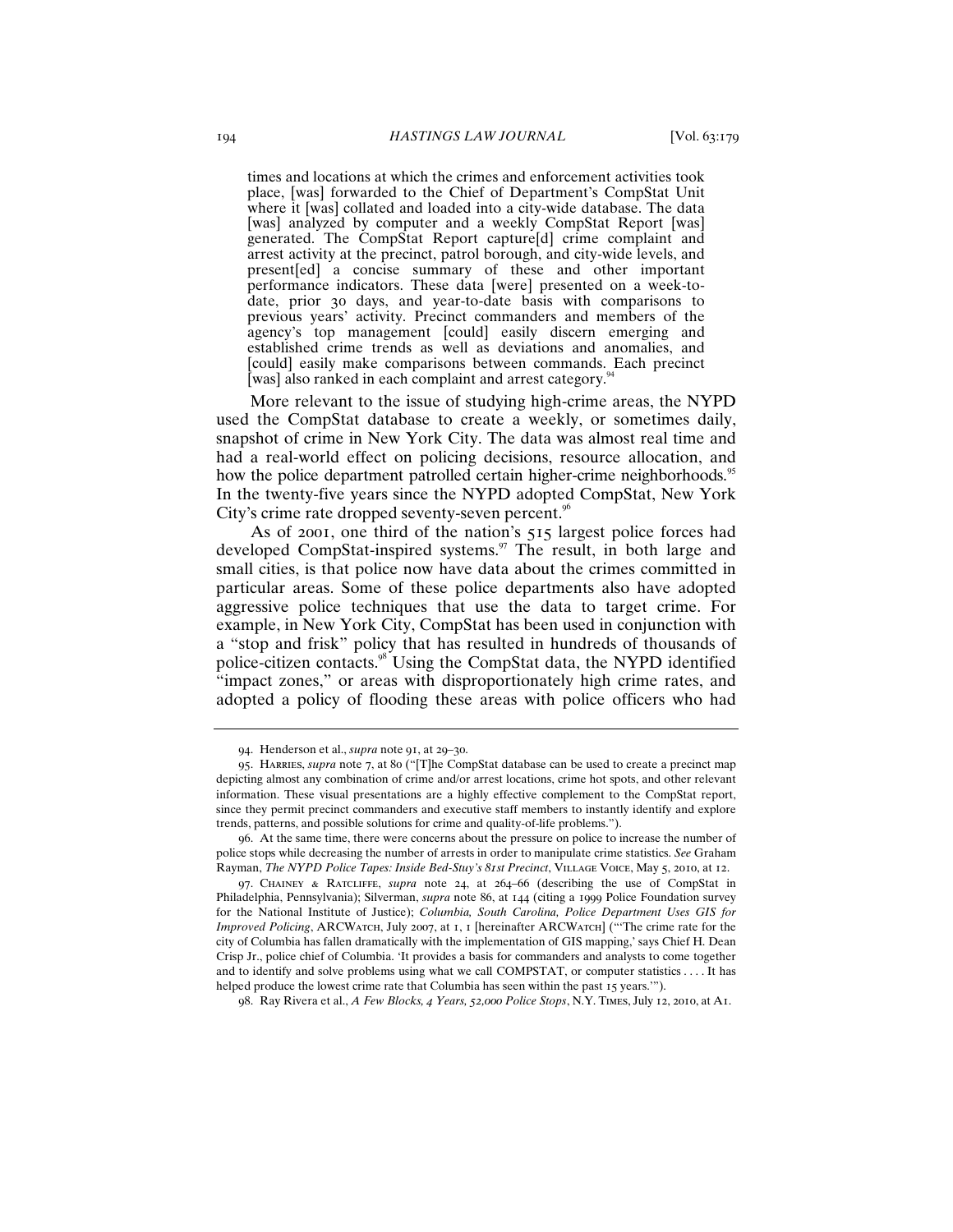explicit encouragement to stop, frisk, and detain people they suspected of criminal activity.<sup>99</sup>

## *2. Official High-Crime Area Designations*

The second example of GIS-driven policing involves jurisdictions that have prospectively and publicly designated certain neighborhoods or locations as official high-crime areas. In some jurisdictions, police administrators have publicly released the crime data and announced that certain areas are designated as high-crime areas. In other jurisdictions, specified "hotspots" or "drug free zones" have been legislatively approved and codified.<sup>100</sup>

For example, the Miami-Dade County (Intercoastal Region) proactively used GIS technology to restructure its policing services.<sup>101</sup> In an effort to take advantage of crime-mapping technology, the police department reorganized its districts.<sup>102</sup> Administrators divided the region into one-by-one square mile sections and compared the crime patterns in each section to the entire Intercoastal Region, focusing on the most serious crimes—murder, rape, aggravated assault, armed robbery, and other violent offenses.<sup>103</sup> The one-square-mile sections were ranked in order based on the number of serious crimes recorded in the past month. The police administrators then designated the top ten percent of sections as official high-crime areas.<sup>104</sup> They informed police officers as well as courts, prosecutors, defense lawyers, and local communities of the new designations.<sup>105</sup> So as not to have static designations, the listing of the top ten percent sections was updated every month with new crime data.<sup>106</sup> As

*See Drug Free Zones*, D.C. Metropolitan Police Dep't (Sept. 18, 2011, 8:23 PM), http://mpdc.dc.gov/ mpdc/cwp/view,a,1238,q,542244,mpdcNav\_GID,1541.asp.

<sup>99</sup>. *Id.*; *see infra* Part IV.A.

<sup>100</sup>. For example, in Washington, D.C.,

<sup>[</sup>The Anti-Loitering/Drug Free Zone Act of 1996 (DC Law 11-270)] provides that, while a Drug Free Zone is in effect, it will be unlawful for a group of two or more persons to congregate in a public space or property in that area for the purpose of participating in the use, purchase or sale of illegal drugs. A Drug Free Zone may be established by the Chief of Police, provided it meets certain criteria, particularly that there have been a disproportionately high number of drug-related crimes in that area. The Anti-Loitering/Drug Free Zone will last no more than 240 hours (10 days), and the area will be clearly identified, with signs posted along the perimeter, as well as within the zone.

<sup>101</sup>. Glenn Theobald, Chief Legal Counsel, Miami-Dade Police Dep't, Presentation at the Tenth Annual Crime Mapping Conference (Aug. 2009).

<sup>102</sup>. Tucson, Arizona, a city of 200 square miles and with a population of 500,000, did the same type of redistricting. *See* Autumn Kistler, *Tucson Police Officers Redraw Division Boundaries to Balance Their Workload*, Geography & Pub. Safety, Jan. 2009, at 3 (detailing how the police department used GIS Mapping to divide Tucson into one-quarter of a square mile squares).

<sup>103</sup>. Theobald, *supra* note 101.

<sup>104</sup>. *Id.*

<sup>105</sup>. *Id.*

<sup>106</sup>. *Id.*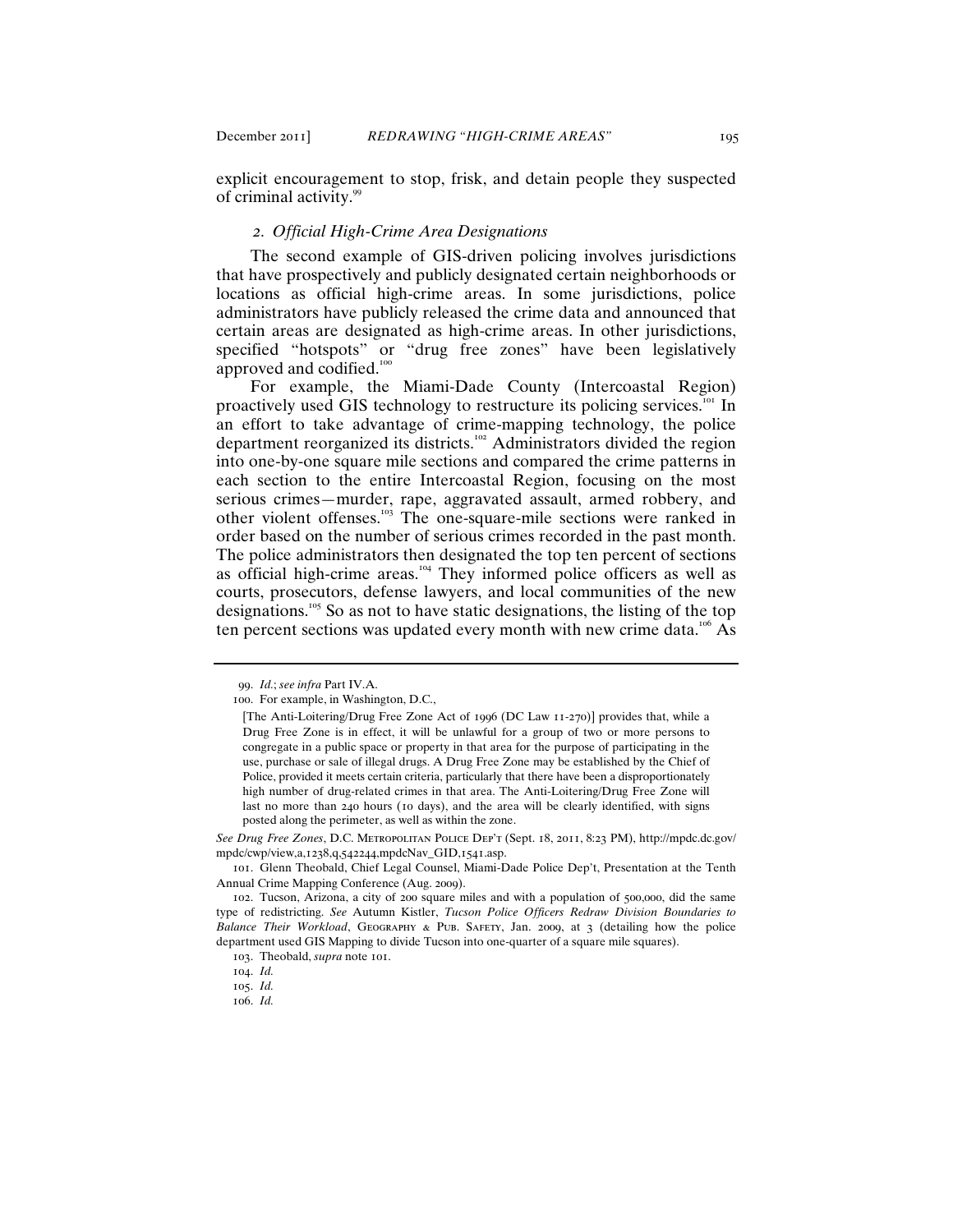a result of this restructuring and of additional police resources directed to the identified areas, crime dropped approximately fifty percent in the region. $107$ 

## *3. Identifying Hotspots*

A third application of GIS technology is the identification of crime "hotspots." A hotspot is an area that has a statistically higher rate of crime than an average or random area in the same jurisdiction.<sup>108</sup> A hotspot can be a single address, cluster of addresses, block, intersection, or an even larger area.<sup>109</sup> It could be created by particular environmental concerns or by particular individuals or groups.<sup>110</sup> Hotspots do not necessarily correspond to set neighborhood boundaries, patrol districts, or census tracts.<sup>111</sup> While there is no agreed-upon definition of an official hotspot, at a minimum the area should have a geographic boundary and thresholds against which the crime rates are measured.<sup>112</sup> For example,

<sup>107</sup>. *Id.* Such designated official areas raise several problems. For example, without oversight, a data-driven approach creates a self-fulfilling prophecy: the increase in police presence in a specific high-crime area results in more arrests in that area. With more arrests taking place, analysts have more evidence that it is a higher-crime area, which means more targeting and more officers. One can create a permanent high-crime area with such a self-perpetuating, numbers-driven system.

<sup>108</sup>. James G. Cameron, *Spatial Analysis Tools for Identifying Hotspots*, *in* Mapping Crime: Understanding Hot Spots 35, 35 (John E. Eck et al. eds., 2005) ("A central concern of hot spot analyses of crime is assessing the degree of spatial randomness observed in the data. Most of the available tools provide different ways of determining whether the underlying pattern is uniform over space or whether significant clusters or other spatial patterns exist, which are not compatible with spatial randomness.").

<sup>109</sup>. Taylor, *supra* note 40, at 3; *see also* John E. Eck, *Crime Hot Spots: What They Are, Why We Have Them, and How to Map Them*, *in* Mapping Crime, *supra* note 108, at 1, 8; Harries, *supra* note 7, at 113–15 ("[In one case, hotspots were limited to] [n]ot more than one standard linear street block (one side of the street only). Not more than half a block from an intersection. No closer to another hot spot than one block.").

<sup>110</sup>. Anselin et al., *supra* note 7, at 222–23 ("[A] crime hot spot is a location, or small area within an identifiable boundary, with a concentration of criminal incidents. These chronic crime places where crime is concentrated at high rates over extended periods of time may be analogous to the small percentage of chronic offenders who are responsible for a large percentage of crime.").

<sup>111</sup>. Adding a level of complexity to the analysis, if there are hotspots, there necessarily must be "cool spots," many of which may be in close geographic proximity to the hotspot cluster of crime. Eck, *supra* note 109, at 4 ("Although hot places often are concentrated within areas, they often are separated by other places with few or no crimes."). *See id.* at 2 ("Though no common definition of the term hot spot of crime exists, the common understanding is that a hot spot is an area that has a greater than average number of criminal or disorder events, or an area where people have a higher than average risk of victimization. This suggests the existence of cool spots—places or areas with less than the average amount of crime or disorder. It also suggests that some hot spots may be hotter than others; that is, they vary in how far above average they are.").

<sup>112</sup>. Anselin et al., *supra* note 7, at 223 ("Minimally, crime hot spots share the key features of a boundary and criminal events within that boundary (e.g., 911 calls, offense reports). Perhaps the easiest means of identifying hot spots is to partition a jurisdiction into a fixed set of boundaries (e.g., square grid cells, census block groups, or some other boundary set) and to develop a set of rules (a "rule base") using threshold values. . . . Suppose that the boundaries are square grid cells of a fixed size and origin. Then a rule for hot spot *initiation* at any grid cell might be the following: If the cell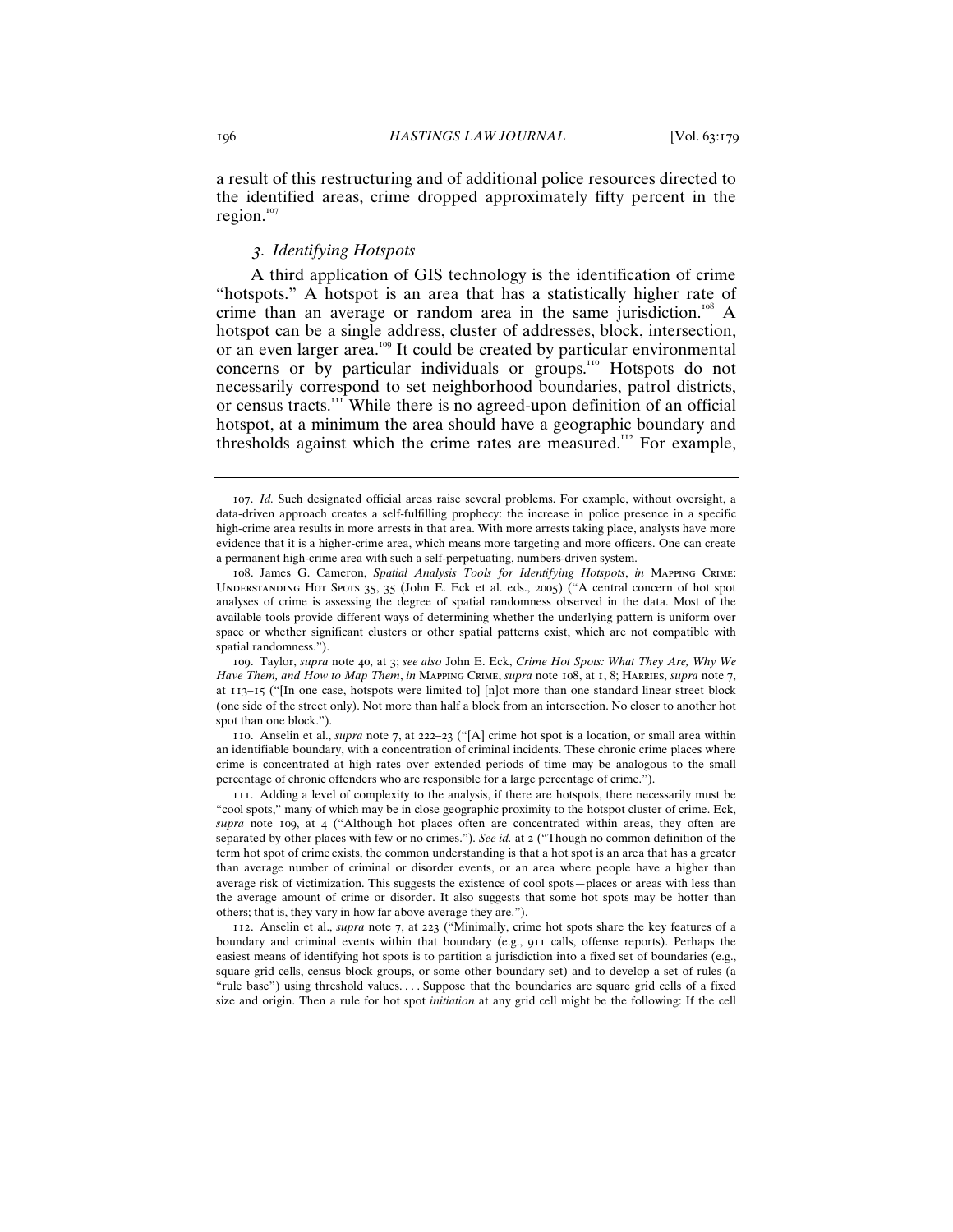one study of hotspots in Minneapolis, Minnesota "found that 3.3[%] of street addresses and intersections in [the city] generated 50.4[%] of all dispatched police calls for service."<sup>113</sup>

As an academic discipline, scientific statistical models are used on a regular basis to create a pattern analysis that shows a nonrandom event in space and time that is statistically significant to study.<sup>114</sup> Scholars and practitioners are now able to isolate and identify crime patterns in a reliable and predictable manner.<sup>115</sup> Using these scientific methods, police administrators can isolate specific trends.<sup>116</sup> Hotspot identification increasingly has led to a reallocation of resources targeting specific crime problems in specific areas.<sup>117</sup>

These examples are just three of the potential uses of GIS technology.<sup>118</sup> As will be discussed in the next Part, these developments present equally new and uncertain challenges to existing law.

## III. Fourth Amendment High-Crime Areas

This Part addresses the post-*Wardlow* use of the term "high-crime areas," analyzing federal and state cases that rely on the term. After a brief overview of the legal context, several themes are distilled from the cases raising a concern with the generality and malleability of the term. These concerns highlight the importance of a particularized and targeted approach to making crime patterns relevant for a Fourth Amendment analysis.

While crime-mapping technology and GIS systems have been used by police departments for years, courts have all but ignored the development. In Fourth Amendment hearings, courts have relied on a

114. Ned Levine, *CrimeStat III,* 7 Crime Mapping News, no. 2, 2005 at 8; Rich, *supra* note 50, at 7 (discussing STAC technologies).

116. Hotspots are not limited to urban environments. Instead,

a hotspot represents an area of high crime concentration, relative to the distribution of crime across the whole region of interest. This means that regardless of whether crime patterns are being studied across a rural, urban, or suburban area, the area of high crime concentration relative to the general pattern of crime across the whole area will stand out as the problem crime area.

Chainey & Ratcliffe, *supra* note 24, at 147–48.

117. David Weisburd & John E. Eck, *What Can Police Do to Reduce Crime, Disorder, and Fear*, 593 Annals Am. Acad. Pol. & Soc. Sci. 42, 54 (2004) ("A series of randomized field trials shows that policing that is focused on hot spots can result in meaningful reductions in crime and disorder . . . .").

118. *See, e.g.*, Kate J. Bowers et al., *Prospective Hot-Spotting: The Future of Crime Mapping?*, 44 Brit. J. Criminology 641, 642 (2004) (analyzing predictive crime mapping of crimes).

were not a hot spot in the previous time period but the number of crimes of a designated type now exceeds a specified threshold value, then the cell becomes a hot spot during the current period."); HARRIES, *supra* note 7, at 112.

<sup>113</sup>. Anselin et al., *supra* note 7, at 221; *see also* David M. Kennedy, *Pulling Levers: Chronic Offenders, High-Crime Settings, and a Theory of Prevention*, 31 Val. U. L. Rev. 449, 459 (1997) (recognizing areas of hotspots as target areas for police surveillance).

<sup>115</sup>. *See* Anselin et al., *supra* note 7, at 223; Harries, *supra* note 7, at 112.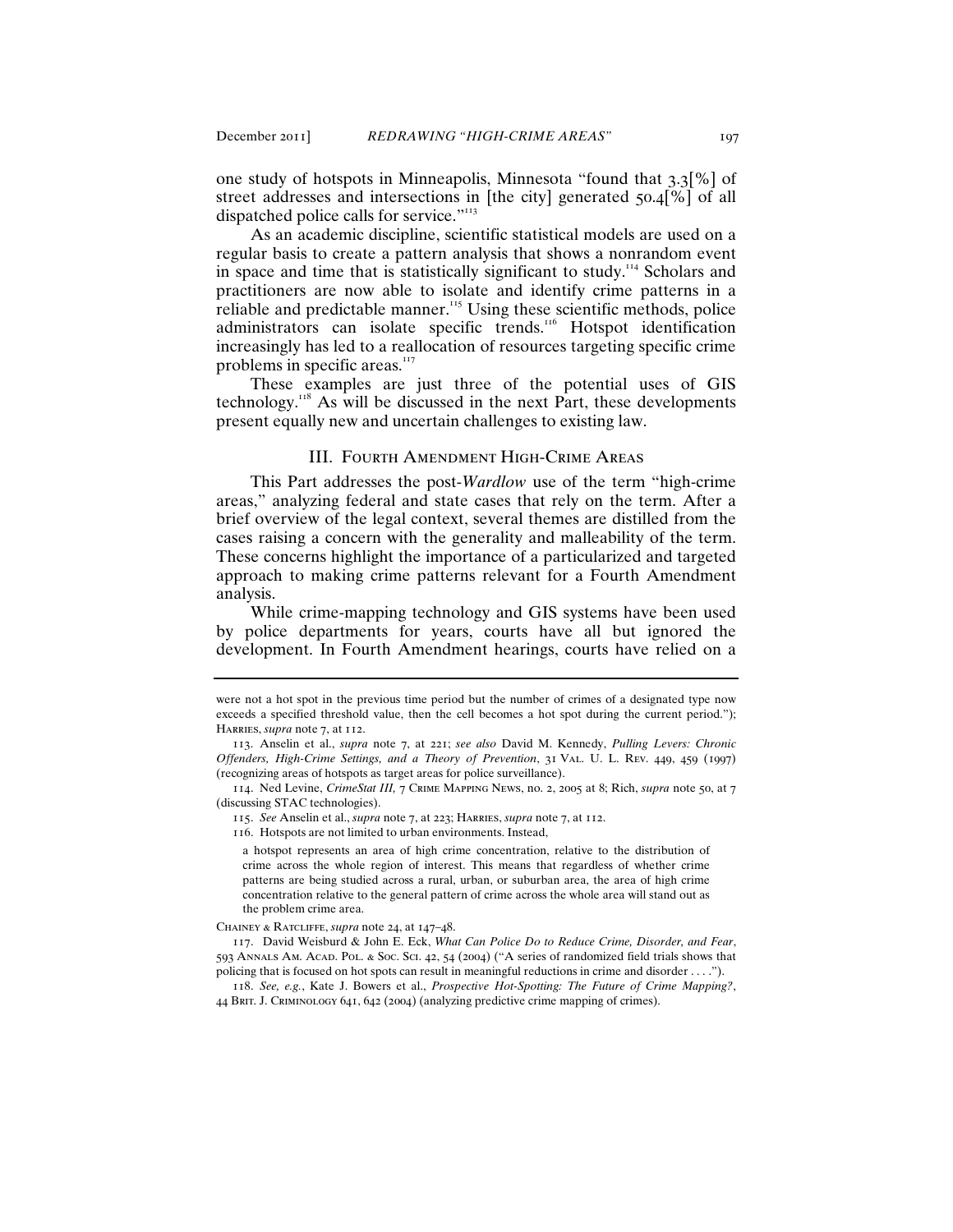protean understanding of high-crime areas without any grounding in the empirical data developed by GIS systems.<sup>119</sup> In the years since *Wardlow*, there have been more than one thousand federal and state cases that have used the term "high-crime area" in the context of Fourth Amendment reasonable suspicion.<sup>120</sup> Yet only a few courts have addressed the issue of defining "high-crime area" with any sustained scrutiny.<sup>121</sup> Even fewer have addressed the empirical data the government possessed about the area at the time of the stop.<sup>122</sup> Crime maps are rarely used and crime analyst reports are almost never introduced in court.<sup>123</sup>

Thus, decades after the Supreme Court's first use of "high-crime area" in *Adams v. Williams*, <sup>124</sup> the term has become a "familiar talismanic litany" often uttered and usually conclusive in a reasonable suspicion determination.<sup>125</sup> High-crime areas have thus become a significant, yet undefined, factor in determining reasonable suspicion for a police stop.

#### A. Legal Context of the High-Crime Area Question

The Fourth Amendment "impose[s] a standard of 'reasonableness' upon the exercise of discretion by government officials, including law enforcement agents, in order to safeguard the privacy and security of individuals against arbitrary invasions."<sup>126</sup> Three types of police-citizen encounters can occur: (1) consensual encounters, which require no objective level of suspicion; (2) investigative detentions, or stops, which must be preceded by reasonable, articulable suspicion of criminal activity; and (3) full searches and arrests, which must be supported by probable cause.<sup>127</sup>

<sup>119</sup>. A few courts have in fact rejected the requirement of introducing crime statistics to determine a high-crime area. *See, e.g.*, United States v. Baskin, 401 F.3d 788, 793 (7th Cir. 2005).

<sup>120</sup>. This number comes from the Author's search of Westlaw and Lexis and includes unpublished but reported opinions.

<sup>121</sup>. The exceptions include *United States v. Wright*, 582 F.3d 199, 222–23 (1st Cir. 2009) (Lipez, J., dissenting); *United States v. Wright*, 485 F.3d 45, 53–54 (1st Cir. 2007); *United States v. Bonner*, 363 F.3d 213, 218 (3d Cir. 2004) (Smith, J., concurring); *United States v. Montero-Camargo*, 208 F.3d 1122, 1143 (9th Cir. 2000) (en banc) (Kozinski, J., concurring).

<sup>122</sup>. In *Wardlow*, the Court had been provided the data to determine high- and low-crime areas in Chicago and essentially sidestepped analysis of the issue. *See Amicus Curiae* Brief of the National Association of Police Organizations et al. in Support of Petitioner at 7, Illinois v. Wardlow, 528 U.S. 119 (2000) (No. 98-1036), 1999 WL 451226 [hereinafter *Wardlow* Amici Curiae Brief].

<sup>123</sup>. However, see *United States v. Wright*, in which the defense introduced Boston Police Department reports to demonstrate the area was not designated by the police department as an area of heightened concern. 485 F.3d 45, 49 (1st Cir. 2007).

<sup>124</sup>. 407 U.S. 143, 144 (1972).

<sup>125</sup>. Curtis v. United States, 349 A.2d 469, 472 (D.C. Ct. App. 1975) ("[W]e eschew the notion that the above facts assume added significance because they happen to have occurred in a high crime area. This familiar talismanic litany, without a great deal more, cannot support an inference that appellant was engaged in criminal conduct.").

<sup>126</sup>. Delaware v. Prouse, 440 U.S. 648, 653–54 (1979) (citations omitted).

<sup>127</sup>. Florida v. Royer, 460 U.S. 491, 497–98 (1983).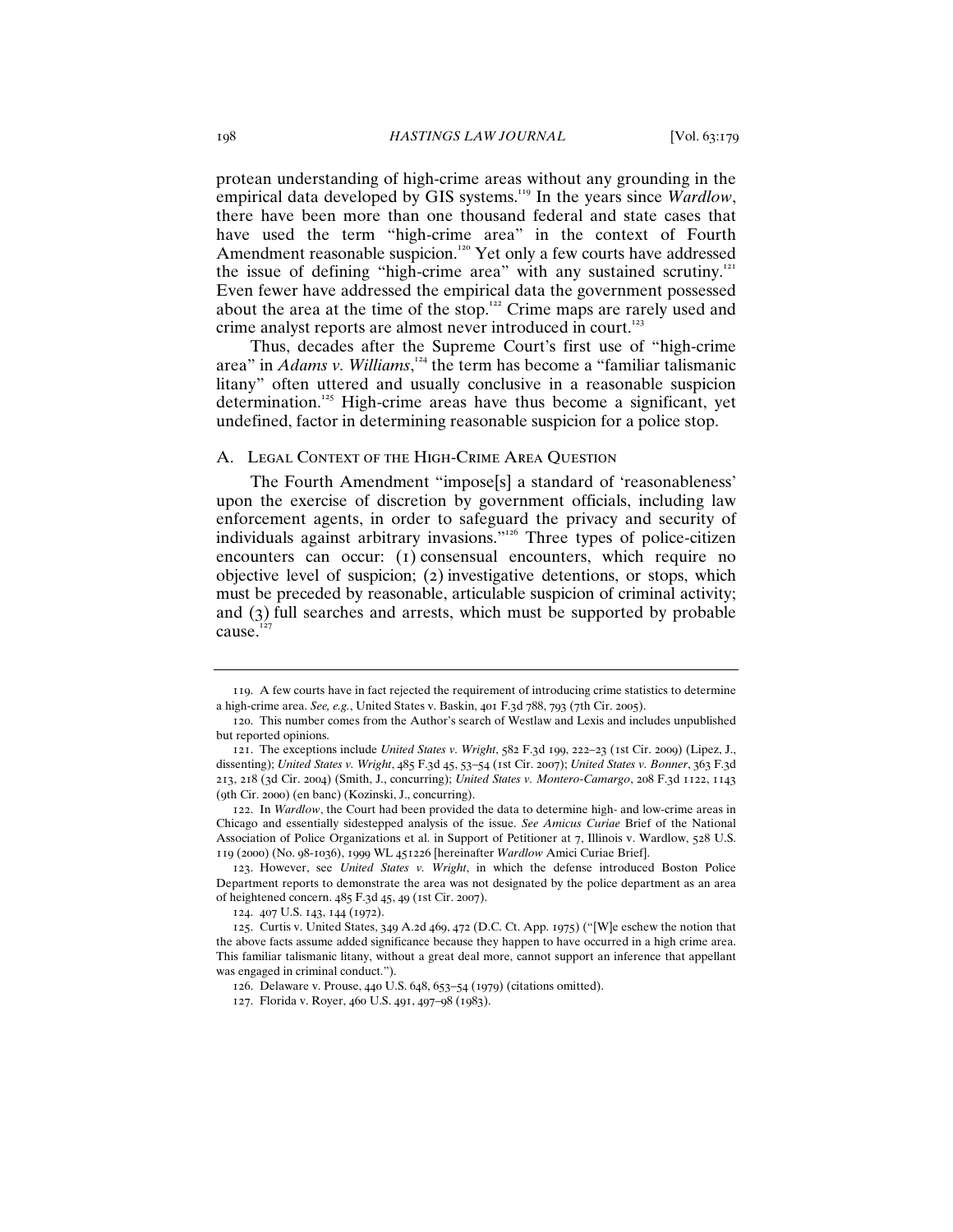The high-crime area analysis generally arises only in the second type of encounter. Following the well-known *Terry v. Ohio* framework, a police officer may briefly detain a suspect if the officer has a reasonable suspicion, supported by particularized and articulable facts, that criminal activity is afoot.<sup>128</sup> Reasonable suspicion is an objective standard, and reviewing courts assess reasonable suspicion based on the "totality of circumstances," including, when relevant, the crime level of the area.<sup>129</sup> While the character of the area can influence the totality analysis, the same objective standard of reasonable suspicion is assumed to apply in all neighborhoods and to all people.<sup>130</sup> In other words, the reasonable suspicion legal standard in a high-crime area should be the same as in a non high-crime area.

## B. The Supreme Court and High-Crime Areas

For almost forty years, the Supreme Court has relied on an understanding that the crime level of an area can influence the reasonable suspicion determination.<sup>131</sup> Yet only rarely has the Court been presented with crime statistics generated from crime-mapping programs or official designations labeling a certain area.<sup>132</sup> In no case has the Supreme Court analyzed crime data or the implications of crimemapping technologies. However, a comparison of two cases provides some guidance as to how the Court might approach this issue in the future.

In *Illinois v. Wardlow*, the high-crime area designation of a stop became one of only two factors the Supreme Court used in its totality of

<sup>128</sup>. 392 U.S. 1, 21–22 (1968).

<sup>129</sup>. Illinois v. Wardlow, 528 U.S. 119, 124 (2000) ("[O]fficers are not required to ignore the relevant characteristics of a location in determining whether the circumstances are sufficiently suspicious to warrant further investigation."); Ornelas v. United States, 517 U.S. 690, 696 (1996) ("[H]istorical facts, viewed from the standpoint of an objectively reasonable police officer, amount to reasonable suspicion or to probable cause."); United States v. Cortez, 449 U.S. 411 (1981); United States v. McKie, 951 F.2d 399, 402 (D.C. Cir. 1991) ("[Courts] look to the record as a whole to determine what facts were known to the officer and then consider whether a reasonable officer in those circumstances would have been suspicious.").

<sup>130</sup>. Commonwealth v. Thompson, 985 A.2d 928, 944 (Pa. 2009); *see* United States v. Black, 525 F.3d 359, 361, 367, 370 (4th Cir. 2008) (Gregory, J., dissenting) ("By creating zones of lower constitutional protection in poor neighborhoods, the majority, albeit unwittingly, engages in a blatant display of class discrimination of the basest variety. It has never been my understanding of the Fourth Amendment that those with less means likewise receive less constitutional protection as a result of their plight. It is written into the very fiber of our Constitution that the protections granted therein apply equally to all Americans, regardless of whether they are returning home to the grandest of mansions or the humblest of shanties. Such a broad reading of 'reasonable articulable suspicion' significantly limits the freedom of people who happen to be in an area deemed 'high crime.' Surely, the Constitution cannot support such an arbitrary and discriminatory result.").

<sup>131</sup>. *See* Pennsylvania v. Dunlap, 129 S. Ct. 448, 448 (2008); Brown v. Texas, 443 U.S. 47, 49 (1979); Adams v. Williams, 407 U.S. 143, 147 (1972).

<sup>132</sup>. *See, e.g.*, *Wardlow*, 528 U.S. at 124–25.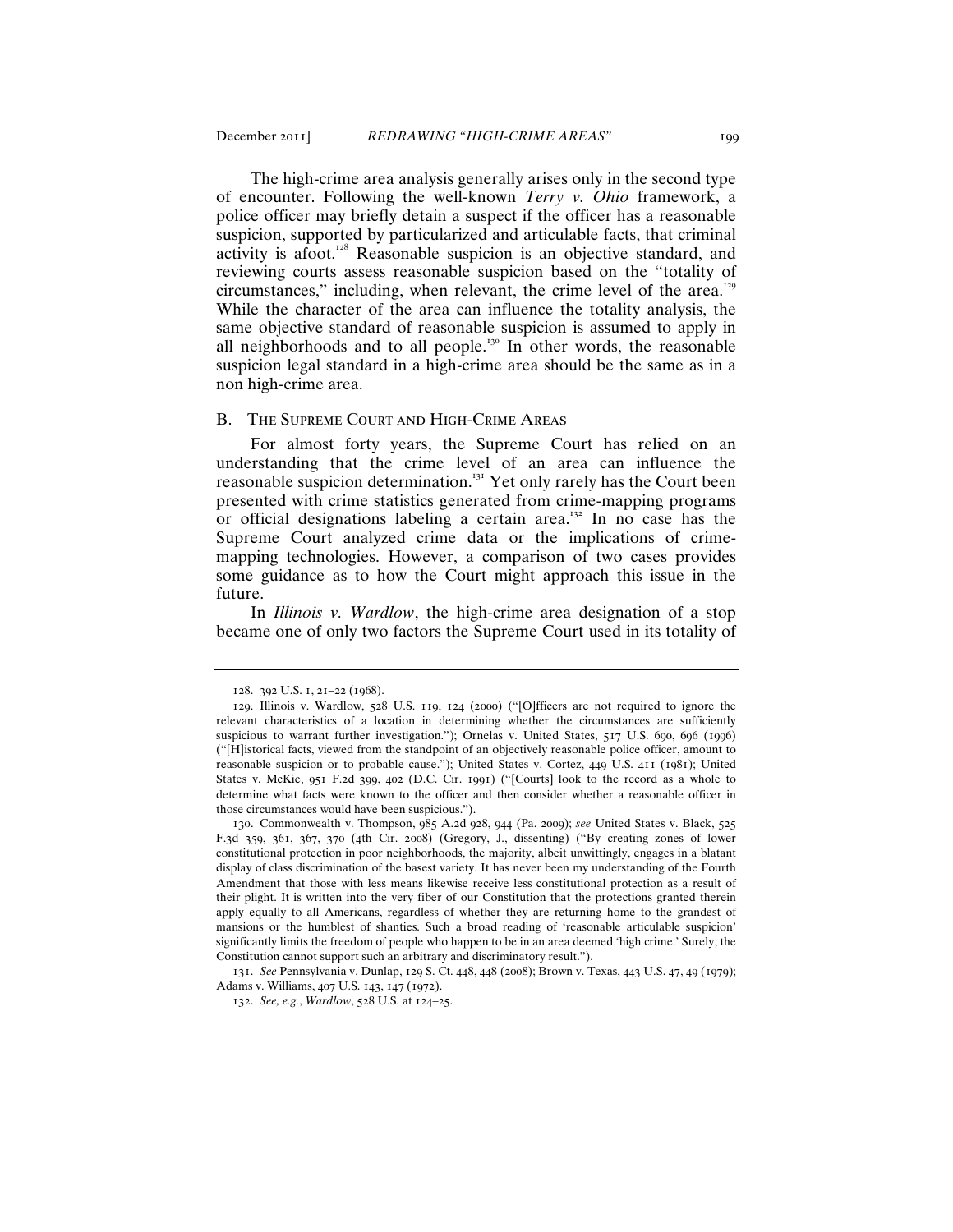circumstances analysis.<sup>133</sup> The Court held that "unprovoked flight" in a high-crime area justified the reasonable suspicion of the officers conducting the stop of Mr. Wardlow.<sup>134</sup> The finding that the area was a high-crime area was based on an officer's testimony that he was part of a special operations division focusing on "heavy narcotics trafficking."<sup>135</sup> Officer Nolan testified that he was part of a four-car caravan driving through Chicago's 11th Police District when he observed Mr. Wardlow holding a white plastic bag near  $4035$  West Van Buren Street.<sup>136</sup>

The issue of whether the area surrounding this location was, in fact, a high-crime area or an "area known for heavy narcotics trafficking" had been contested during the state court proceedings.<sup>137</sup> The Appellate Court of Illinois found the record too vague to determine whether the area was a high-crime area:

 From the record before us, we cannot discern the precise location of the area known by the officers to have a high incidence of narcotics trafficking. After he testified that he noticed defendant at 4035 West Van Buren, Officer Nolan was asked why he went to that area. He responded that it was one of the areas in the 11th District that had "high narcotics traffic." His testimony indicates only that the officers were headed somewhere in the general area. There was no evidence that the officers were investigating the specific area where defendant had been standing or that any of the police cars had stopped at that location or that defendant had any basis for believing that police were interested in his activity.

 Officer Nolan testified that he was "caravaning" down West Van Buren when he noticed defendant. He did not testify that the officers were targeting 4035 West Van Buren because it was known to be a location where drugs were sold. From the evidence elicited at the hearing on the motion to suppress, it appears that the officers were simply driving by, on their way to some unidentified location, when they noticed defendant standing at 4035 West Van Buren. The record here is simply too vague to support the inference that defendant was in a location with a high incidence of narcotics trafficking or, for that matter, that defendant's flight was related to his expectation of police focus on him.<sup>1</sup>

The Supreme Court of Illinois disagreed with this determination, concluding that Officer Nolan's "uncontradicted and undisputed

<sup>133</sup>. *Id.* at 124.

<sup>134</sup>. *Id.*; *see, e.g.*, Nelson, *supra* note 16, at 511; Amy D. Ronner, *Fleeing While Black: The Fourth Amendment Apartheid*, 32 Colum. Hum. Rts. L. Rev. 383, 384 (2001); Walsh, *supra* note 16, at 883.

<sup>135</sup>. *Wardlow*, 528 U.S. at 124 ("Nolan and Harvey were among eight officers in a four-car caravan that was converging on an area known for heavy narcotics trafficking, and the officers anticipated encountering a large number of people in the area, including drug customers and individuals serving as lookouts.").

<sup>136</sup>. *Id.* at 121–22.

<sup>137</sup>. People v. Wardlow, 678 N.E.2d 65, 67 (Ill. App. Ct. 1997).

<sup>138</sup>. *Id.*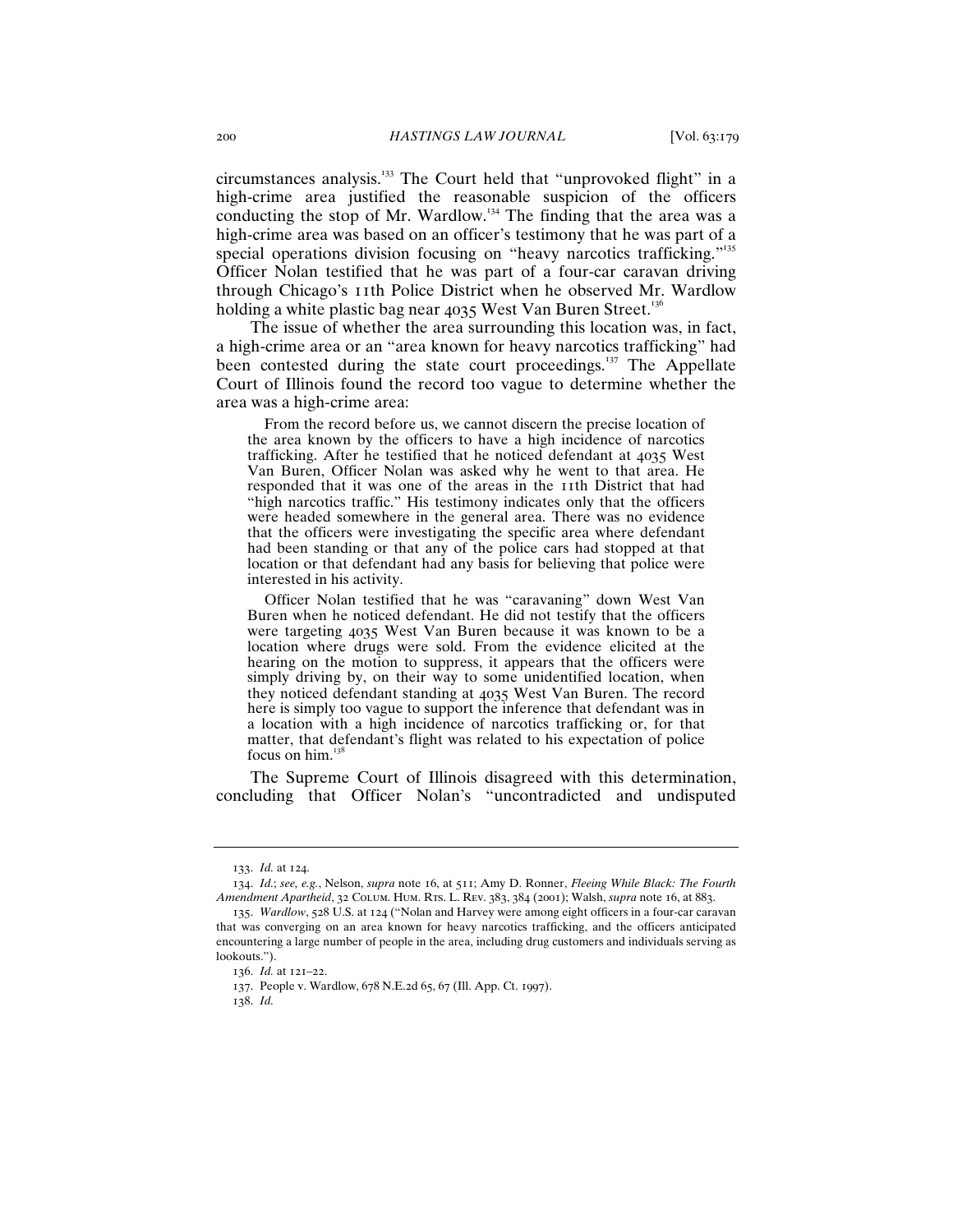. . . .

testimony, which was accepted by the trial court, was sufficient to establish that the incident occurred in a high-crime area."<sup>139</sup>

*Wardlow* thus presented the Supreme Court with the opportunity to address how to define "high-crime areas" in a Fourth Amendment case. Crime statistics and crime-mapping techniques were introduced by the parties.<sup>140</sup> As one amicus brief stated:

 The reputation of an area for having substantial criminal activity can be based, not only on the objective knowledge and experience of police officers, but on verifiable and quantifiable data. Sophisticated data collection, geographical computer and other mapping, and detailed geographical analysis systems have all become an essential part of crime prevention.

 The use of geographical factors in policing is the subject of extensive ongoing studies. In conducting these studies, researchers rely on computer mapping as a fundamental tool when working with geographical data. Aided by advancements in technology, computer mapping, which can encompass the production of a simple pin map or the complex interactive mapping for detailed geographical analysis, has become an essential part of crime prevention in larger cities.<sup>14</sup>

But despite the invitation to embrace GIS crime-mapping technologies, the Supreme Court declined to address the issue.

One reason why the Court might have avoided the issue is that the crime data did not necessarily support its ultimate conclusion. As I have argued elsewhere, $142$  the data presents a more complicated picture of crime in the area of Mr. Wardlow's stop. For example, while the majority opinion relies on testimony that the area was in a high narcotics trafficking area, there were no statistics on drug arrests presented to the Supreme Court.<sup>143</sup> Further, nothing Mr. Wardlow was doing at 12:35 pm holding a white plastic bag necessarily indicated narcotics trafficking.<sup>144</sup> The crime statistics presented to the Court demonstrated that District 11 had the highest murder rate of Chicago's twenty-five districts, and a quite high rate for sexual assault and robberies,<sup>145</sup> but was ranked right in the

<sup>139</sup>. People v. Wardlow, 701 N.E.2d 484, 486 (Ill. 1998).

<sup>140</sup>. *See Wardlow* Amici Curiae Brief, *supra* note 122, at \*7.

<sup>141</sup>. *Id.* at \*7, \*20.

<sup>142</sup>. *E.g.*, Ferguson & Bernache, *supra* note 22, at 1601–02 (describing the courts' interpretations of the area of Mr. Wardlow's stop).

<sup>143</sup>. *Wardlow* Amici Curiae Brief, *supra* note 122, at \*25 n.27 ("These statistics do not list drug offenses.").

<sup>144</sup>. In fact, Mr. Wardlow did not have narcotics in his possession, nor was he engaged in narcotics trafficking. Illinois v. Wardlow, 528 U.S. 119, 121–22 (2000).

<sup>145</sup>. *Wardlow* Amici Curiae Brief, *supra* note 122, at \*7 ("Chicago Police District 11, where the Respondent fled from the police, is such a high crime area. In 1997, District 11 had a higher overall total crime rate than 13 of the 25 police districts, roughly an equal crime rate to two of the districts, and a lower crime rate than 9 of the districts. When broken down further, this data reveals that in 1997, District 11 had the highest number of murders and robberies, and the second highest number of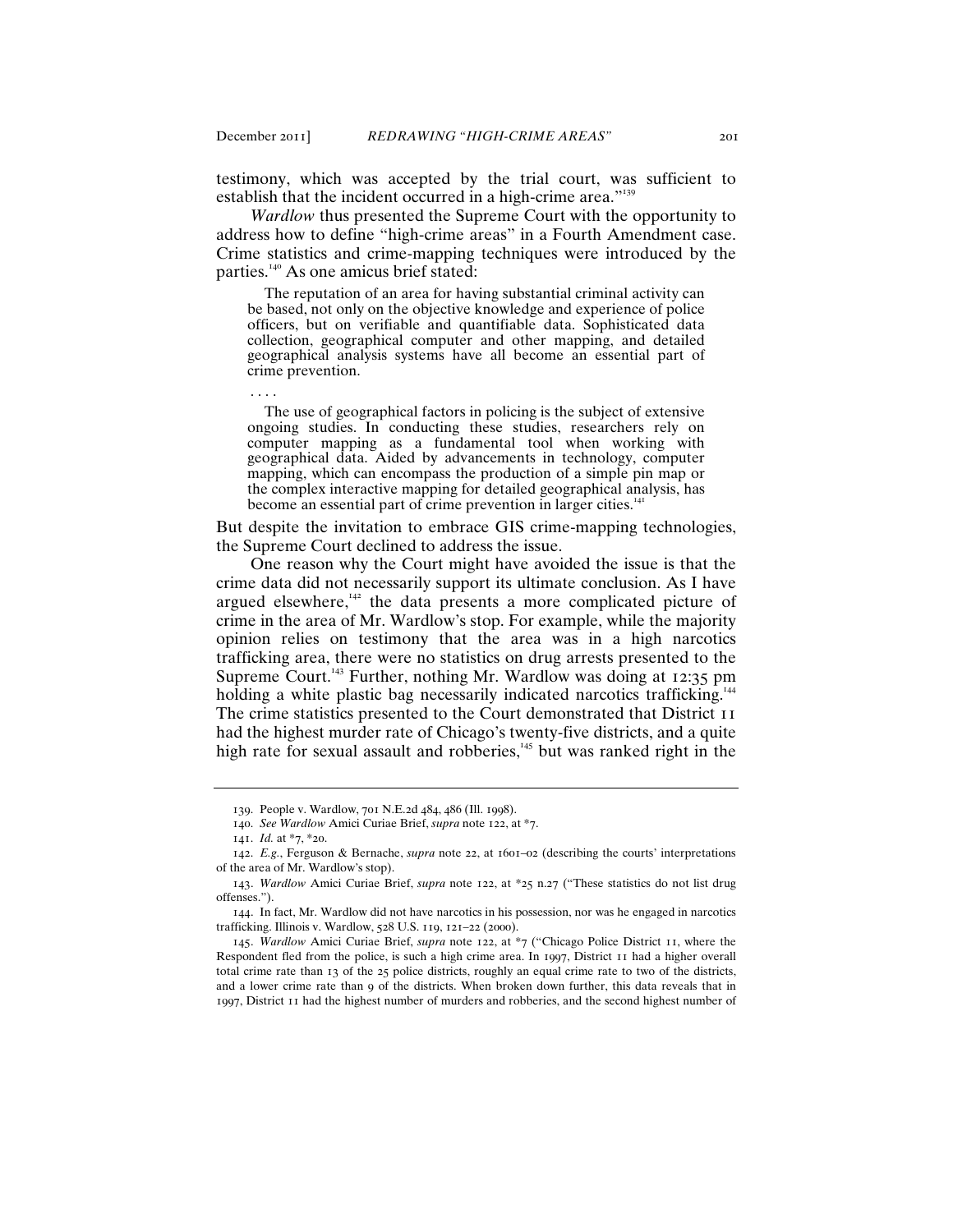middle of the twenty-five districts for crime overall. The relevance of the number of murders or sexual assaults to an officer's observation of a man holding a plastic bag is not obvious. Finally, while crime statistics were presented on a district level—a district that encompassed 98,000 people<sup>146</sup>—there was no specific information about the 4035 West Van Buren address or any particularized complaints about that location.<sup>147</sup> There appears, thus, to be a substantial disconnect between the existing crime data and any argument for how that data should have affected the reasonable suspicion of the officer observing Mr. Wardlow.

The Court addressed a similar issue in *Pennsylvania v. Dunlap*, in which Chief Justice John Roberts and Justice Anthony Kennedy dissented from a denial of a writ of certiorari.<sup>148</sup> In a homage to the noir fiction genre, the Chief Justice highlighted the importance of the character of the neighborhood in justifying a police stop.<sup>14</sup>

 North Philly, May 4, 2001. Officer Sean Devlin, Narcotics Strike Force, was working the morning shift. Undercover surveillance. The neighborhood? Tough as a three-dollar steak. Devlin knew. Five years on the beat, nine months with the Strike Force. He'd made fifteen, twenty drug busts in the neighborhood.

 Devlin spotted him: a lone man on the corner. Another approached. Quick exchange of words. Cash handed over; small objects handed back. Each man then quickly on his own way. Devlin knew the guy wasn't buying bus tokens. He radioed a description and Officer Stein picked up the buyer. Sure enough: three bags of crack in the guy's pocket. Head downtown and book him. Just another day in the office. $15$ 

In dissenting from the denial of certiorari, Chief Justice Roberts signaled his disapproval of the Supreme Court of Pennsylvania's holding that a single, isolated drug transaction in a high-crime area was insufficient to justify a stop of the suspect.<sup>151</sup> Relying in part on the officer's specific knowledge of the area as well as the officer's specific experience in making arrests in the area, Chief Justice Roberts reasoned that such information should constitute probable cause to arrest.<sup>152</sup>

While there remains an open question whether fifteen or twenty arrests in the general vicinity of an area is sufficiently particularized to make suspicious what Officer Devlin observed,<sup>153</sup> there is in fact a closer

criminal sexual assaults and aggravated assaults, of all the police districts in Chicago.").

<sup>146</sup>. *Wardlow*, 528 U.S. at 137 n.15 (Stevens, J., dissenting).

<sup>147</sup>. *Id.* at 138 ("[The officer's] terse testimony is most noticeable for what it fails to reveal.").

<sup>148</sup>. 129 S. Ct. 448, 448 (2008).

<sup>149</sup>. Chief Justice Roberts and Justice Kennedy would have found probable cause on the facts before them. *Id.*

<sup>150</sup>. *Id.*

<sup>151</sup>. *Id.*; *see also* Commonwealth v. Dunlap, 941 A.2d 671, 671 (Pa. 2007).

<sup>152</sup>. *Dunlap*, 129 S. Ct. at 448–49.

<sup>153</sup>. Kit Kinports, *Veteran Police Officers and Three-Dollar Steaks: The Subjective/Objective*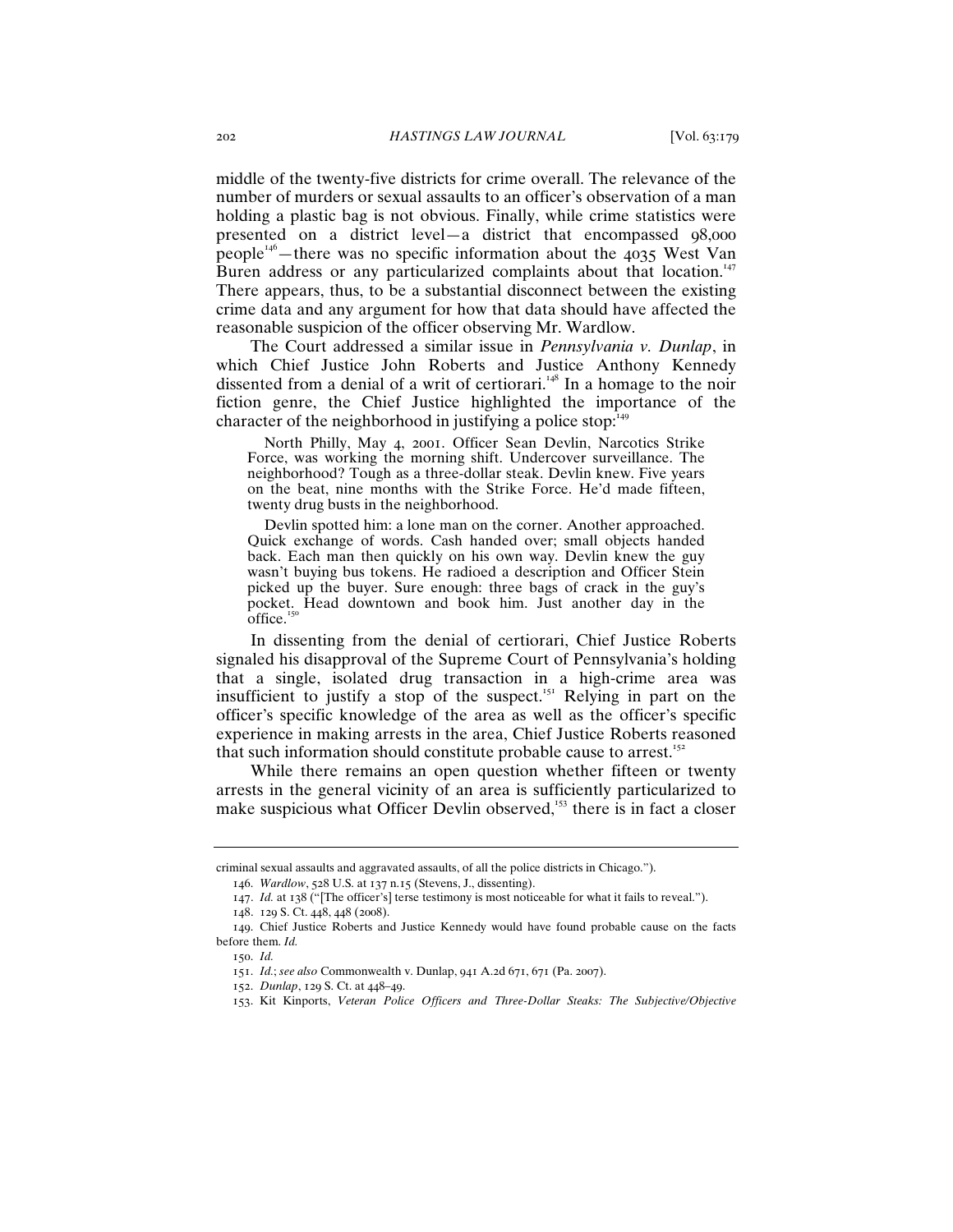nexus between what he knew about the area and what he saw. Relevantly, Officer Devlin's purpose for being there was that the Philadelphia Police Department's Narcotics Strike Force had authorized a "plain-clothes surveillance" for a particular corner.<sup>154</sup> Unlike in *Wardlow*, in which the Narcotics Strike Force was driving through the streets and happened to see Mr. Wardlow on West Van Buren, Officer Devlin had staked out a particularized location with a particularized crime problem because of an official decision of his police administrators.<sup>155</sup> Further, the expected type of criminal activity matched what Officer Devlin actually saw—suspected narcotics dealing.<sup>15</sup>

In *Dunlap*, as opposed to *Wardlow*, an understanding of crime patterns made the officer's observations more reasonable because the particularized knowledge of the area was tied to the particularized suspicion of the observed person. These two cases help frame the federal and state court approaches to the issue.

## C. An Overview of Federal and State Cases Addressing High-Crime Areas

Most federal and state courts that have addressed the high-crime area issue post-*Wardlow* employ the term without much sustained analysis.<sup>157</sup> In many cases, the "area" is not defined by geographic location or connected to a particular type of crime.<sup>158</sup> Only a handful of

158. *See, e.g.*, United States v. Caruthers, 458 F.3d 459, 468 (6th Cir. 2006) (finding that the appellant had conceded the particular intersection at issue was a "'high crime' area where officers expect nightly calls regarding robberies or shots fired").

*Dimensions of Probable Cause and Reasonable Suspicion*, 12 U. Pa. J. Const. L. 751, 754–56 (2010).

<sup>154</sup>. Petition for Writ of Certiorari to the Pennsylvania Supreme Court, *Dunlap*, 941 A.2d 671 (No. 07-1486), 2008 WL 2305800, at \*2.

<sup>155</sup>. *Dunlap*, 129 S. Ct. at 448.

<sup>156</sup>. The debate that framed *Pennsylvania v. Dunlap* continued in the Supreme Court of Pennsylvania with *Dunlap* itself being clarified by *Commonwealth v. Thompson*, 985 A.2d 928, 943–44 (Pa. 2009).

<sup>157</sup>. *See, e.g.*, United States v. Smith, 594 F.3d 530, 532 (6th Cir. 2010) ("Cincinnati police officers were on uniform patrol in Over-the-Rhine, a high-crime, high-drug area just north of downtown Cincinnati . . . ."); United States v. Lopez-Garcia, 565 F.3d 1306, 1310 (11th Cir. 2009) (justifying a stop based on a hand-to-hand transaction between the defendant and his brother-in-law in an area "wellknown for narcotics activity—particularly for street-level, hand-to-hand drug dealing"); United States v. Campbell, 549 F.3d 364, 368, 371 (6th Cir. 2008) (holding that a car parked under a viaduct on private property was suspicious enough to justify a stop where the officer described the "location as a 'hot spot'—a high-crime area that was the site of drug sales, prostitution, and car theft"); United States v. Ruidiaz, 529 F.3d 25, 30 (1st Cir. 2008) (notorious high-crime area used without explanation or analysis as one factor for reasonable suspicion); United States v. Taylor, 511 F.3d 87, 92 (1st Cir. 2007) (officer's knowledge of high-crime area used as a factor to justify seizure of defendant); State v. Collins, 890 So. 2d 616, 619 (La. Ct. App. 2004); State v. Moore, 853 A.2d 903, 907 (N.J. 2004) ("[Officer] had made numerous drug arrests in the same neighborhood, which was known to the police for heavy drug trafficking"); Commonwealth v. Blair, 860 A.2d 567, 574 (Pa. Super. Ct. 2004); Commonwealth v. McClease, 750 A.2d 320, 323 (Pa. Super. Ct. 2000); Riley v. Commonwealth, 412 S.E.2d 724, 726 (Va. Ct. App. 1992); State v. Morgan, 539 N.W.2d 887, 891–92 (Wis. 1995).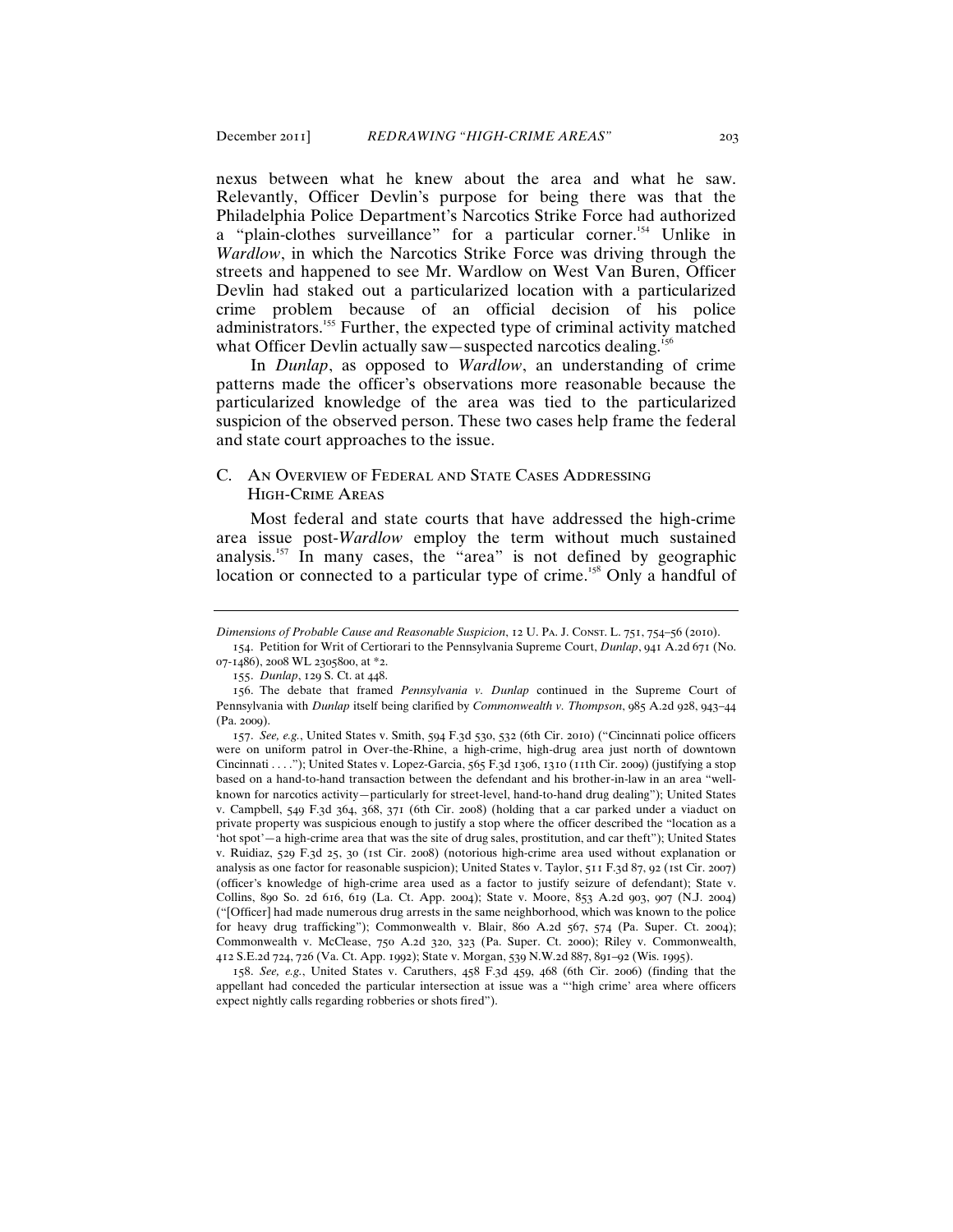courts have referenced any statistical data for crime patterns in an area.<sup>159</sup> A few courts have narrowed the area to a more particularized address or location,<sup>160</sup> usually in keeping with the initial justifications for police suspicion.<sup>161</sup> While some courts have expressed concern or confusion about what exactly a high-crime area is<sup>162</sup> or how it should be weighed in

160. United States v. Griffin, 589 F.3d 148, 150 (4th Cir. 2009) ("[T]he Value-Lodge Motel in Charlotte, North Carolina, was well known to officers of the Charlotte-Mecklenburg Police Department as a location for violent crime and drug trafficking."); United States v. See, 574 F.3d 309, 311 (6th Cir. 2009) ("[The officer] testified that Cedar Estates is a high-crime area and that . . . due to a series of recent robberies in the area, he was instructed to pay 'special attention' to the area and to remain alert for '[l]oud music from vehicles, loud music from the apartment building, persons loitering, the areas of drug related activity, suspicious person, persons, that is loitering that are not really residents or visiting residents in that area.'"); United States v. Am, 564 F.3d 25, 27, 30 (1st Cir. 2009) ("[Officers were] patrolling in a marked police cruiser a high-crime area of Lynn, Massachusetts, where there were frequent shootings and where the Department was conducting increased patrols as part of its ongoing gang suppression strategy .... The stop occurred in a location of known gang violence based on suspicion that Am was engaged in criminal activity related to his gang membership, namely carrying a weapon for protection from rival gangs."); United States v. Black, 525 F.3d 359, 361, 365 (4th Cir. 2008) ("[The arrest occurred in] a 'high-crime' neighborhood . . . [and the testifying detective] knew the neighborhood to be a high-crime area, and he had made numerous arrests for drugs and trespassing in Mosby Court in his 12 years as a police officer."); United States v. McCoy, 513 F.3d 405, 407, 412 (4th Cir. 2008) (limiting the definition of high-crime areas to grocery stores because "according to some Loudoun County police officers, nearly half of all the drug deals in Loudoun County occur in public parking lots of grocery stores and other retail stores").

161. *See, e.g.*, United States v. DeJear, 552 F.3d 1196, 1198 (10th Cir. 2009) ("According to the officers, that house was at an intersection that had a history of criminal activity."); United States v. Clarkson, 551 F.3d 1196, 1198 (10th Cir. 2009) ("[M]onitoring a residence in Salt Lake City, Utah, due to suspected criminal conduct involving narcotics dealing, violent crime, prostitution, and gang activity [led to a stop based on traffic violations stemming from sighting of car at that location]."); United States v. Pearce, 531 F.3d 374, 377 (6th Cir. 2008) ("This special police detail was intended to address a recently increased level of criminal activity—particularly narcotics trafficking—in the area, which had been evidenced by a homicide shooting near the Deli a few days earlier.").

162. In *United States v. Wright*, Judge Lipez, in dissent, analyzed the lack of empirical data presented in the high-crime area claim:

The empirical evidence in the record also fails to connect the officers' general perceptions about high levels of crime in the area to the specific time and location of Wright's arrest, or show that firearms crimes were of particular concern during that period. Defense counsel requested incident reports from the Boston Police Department for all violent crimes involving a firearm that occurred in October and early November 2004 within 1,000 feet of the location of Wright's arrest. Thirteen incidents were listed, but the ten available reports showed only two episodes (on October 12 and October 19) in which armed individuals had threatened random individuals on the street. In addition, although the Department typically prepared biweekly reports and maps showing "hot spots" throughout the city, no statistics and maps were generated between August 31 and November 8—the date of Wright's arrest—because the format of the Department's data collection was being revamped during that period. Defense counsel reported in an affidavit that the two most recent such reports, from August 2004, showed that the nearest hot spots were 1.5 and more than 2 miles from

<sup>159</sup>. *Compare* United States v. Baskin, 401 F.3d 788, 793 (2005) (rejecting the claim that "the government must produce 'specific data' establishing that a location is a 'high-crime area'"), *with* United States v. Diaz-Juarez, 299 F.3d 1138, 1145 (9th Cir. 2002) (Ferguson, J., dissenting) ("Agent Rodriguez testified that Tierra del Sol Road 'was located in a high-crime area,' relying on his speculative observations . . . . This testimony was a far cry from the 'specific data' required to support the assertion that the stop took place in a 'high-crime' area.").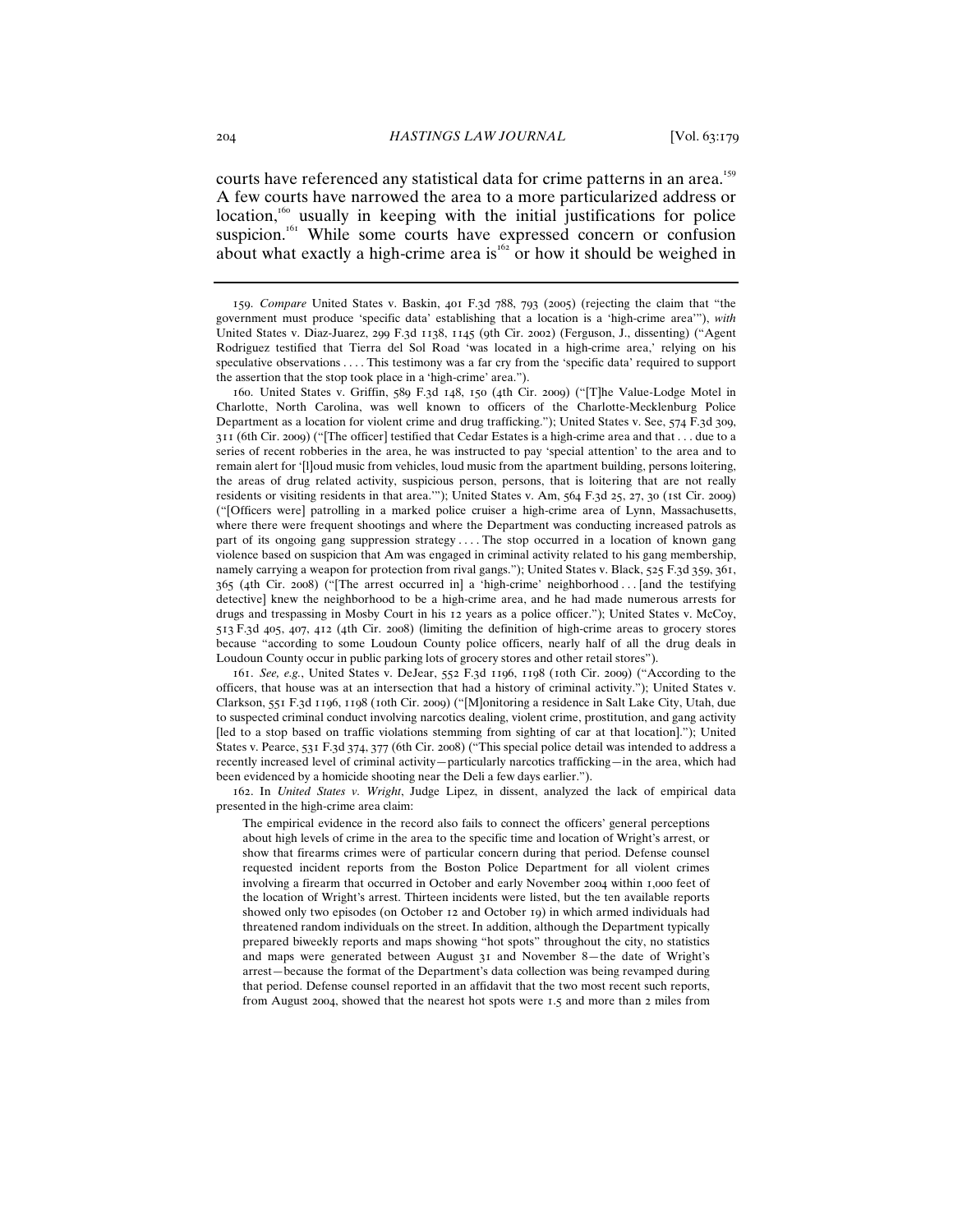the totality of circumstances, only a few federal courts of appeals have explicitly addressed the empirical basis for and constitutional problems with the term.<sup>163</sup> Unsurprisingly, courts have developed different standards and different solutions to resolve the issue.<sup>164</sup>

From a review of the cases, three themes emerge. First, a reference to a high-crime area weighs in favor of finding of reasonable suspicion. In practical terms this means that the same activity in one neighborhood, but not in another, may rise to the level of reasonable suspicion.<sup>165</sup> On occasion, courts have even considered "known crime areas"<sup>166</sup> or "medium-to-high crime areas"<sup>167</sup> to weigh in favor of reasonable suspicion. Second, an individual's presence in high-crime area alone is not sufficient for reasonable suspicion.<sup>168</sup> Third, courts on occasion have

166. *See* United States v. Luqman, 522 F.3d 613, 619 (6th Cir. 2008) ("[D]uring the period from August 2004 until August 2005, only 24 prostitution arrests were made in an area several square miles in size surrounding the North Hill neighborhood, and only six of these arrests were in the immediate vicinity of Luqman's arrest. Moreover, this data was confirmed by the government's concession at oral argument that North Hill is not a high prostitution area. Regardless of what Officer Donohue may have claimed at trial, it is unclear what basis he had for viewing North Hill as rife with prostitution."). *Compare id.* at 615 n.1 (known prostitution area distinguished from a high prostitution area), *with id.* at 618 (Clay, J. dissenting) ("Luqman was not arrested in an area noted for a high incidence of prostitution activity. Indeed, data introduced by the prosecution at trial demonstrates that over a one year period, only six prostitution arrests occurred in the vicinity of Luqman's arrest. Nevertheless, the majority now holds that we must treat the neighborhood where Luqman was arrested as a 'high prostitution' area merely because a police officer tells us that it is.").

167. United States v. Bullock, 510 F.3d 342, 348 (D.C. Cir. 2007) (using the fact that stop occurred in a medium-to-high crime area as a factor in the totality of circumstances to frisk as suspect for weapons); *see also* United States v. Swain, 324 F. App'x. 219, 223 (4th Cir. 2009) (unreported) ("[T]he district court considered evidence that Trooper Davis had personally made drug buys within two hundred yards of the Beaver Apartments and that other officers had arranged for controlled buys either at the apartment building or in the general area. Statistical data also supported a finding that the area was disposed toward criminal activity (it ranked fourteenth of seventy-five areas in the city in terms of serious crimes).").

168. *See, e.g.*, United States v. Jones, 606 F.3d 964, 967–68 (8th Cir. 2010) (upholding suppression of a firearm and ammunition recovered from the defendant and discounting the assertion that the arrest occurred in a high-crime area because there was no allegation of criminal activity); United States v. Neely, 564 F.3d 346, 352 (4th Cir. 2009) (holding that fumbling for trunk switch in a highcrime area, without more, was not enough to justify a full search of the defendant's car); United States v. Hughes, 517 F.3d 1013, 1015–18 (8th Cir. 2008) (holding that the claim that an area was a high-crime area due to "reputed narcotics trafficking" was not enough to create reasonable suspicion).

the Blue Hill Avenue location of Wright's arrest.

<sup>582</sup> F.3d 199, 222–23 (1st Cir. 2009) (Lipez, J. dissenting) (footnotes omitted).

<sup>163</sup>. *See Black*, 525 F.3d at 367; United States v. Wright, 485 F.3d 45, 53 (1st Cir. 2007); United States v. Bonner, 363 F.3d 213, 216–19 (3rd Cir. 2004); United States v. Montero-Camargo, 208 F.3d 1122, 1143 (9th Cir. 2000) (en banc) (Kozinski, J., concurring).

<sup>164</sup>. *See* Ferguson & Bernache, *supra* note 22, at 1590–92.

<sup>165</sup>. For example, in *Shelton v. United States*, the District of Columbia Court of Appeals distinguished a long line of cases justifying Fourth Amendment seizures based on hand-to-hand transactions, because the observed activity *did not* take place in a high-crime area. *See* 929 A.2d 420, 423 (D.C. 2007). This means that the very same activity—for example, receiving an object in return for money—may be justification for a stop in a high-crime area, but not in a non high-crime area.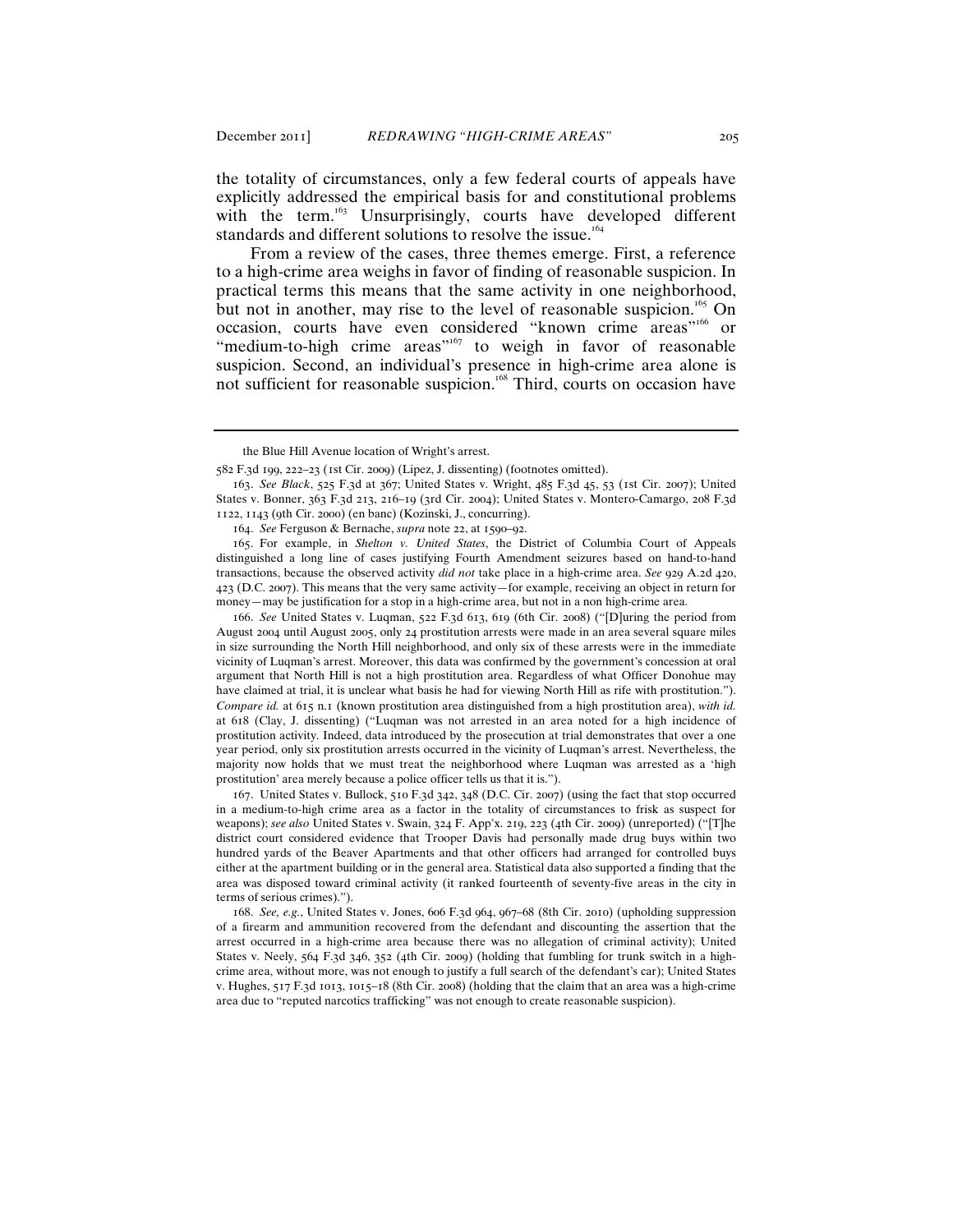cautioned about the consequences of allowing the term to "tip the totality scales" in a finding of reasonable suspicion.<sup>169</sup>

For our purpose, two overarching conclusions can be drawn from this review of the case law. First, the elevation of "high-crime area" to one of only two factors in the totality of circumstances considered in *Wardlow* has heightened the term's importance in subsequent cases. Whether examined or not, its presence tips the scales to a finding of reasonable suspicion. This raises a host of fairness concerns, including issues of race, class, and place that will be discussed in later Parts.<sup>1</sup> Second, the cases show that the term "high-crime area" can be viewed with different levels of specificity with regards to type of crime and location. Connecting back to the *Wardlow* and *Dunlap* analysis, the level of specific knowledge about particular crime patterns (for instance, number of arrests) in a particular area (for example, an identifiable corner) distinguishes the cases. When narrowed to a particularized area and a particularized crime, crime patterns can be quite useful in adding to the reasonable suspicion analysis. As we will discuss in the next Part, this is precisely the type of information that GIS crime-mapping technology can now provide.

## IV. The Intersection of Crime-Mapping Technologies and the Fourth Amendment

Officially drawn high-crime areas are a central problem emerging from the intersection of crime-mapping technologies and the Fourth Amendment. These areas can be identified areas determined through a CompStat data system $171$  or predesignated areas like those in Miami-

<sup>169</sup>. United States v. Wright, 582 F.3d 199, 221 (1st Cir. 2009) (Lipez, J. dissenting) ("Establishing a link between the defendant's observed conduct and the high crime area designation is essential in protecting individual rights because of the decisive impact of that designation in the reasonable suspicion calculus. When it applies, every observed act is viewed through a more suspicious lens."); United States v. Black, 525 F.3d 359, 367 (4th Cir. 2008) (Gregory, J. dissenting) ("[I]t is an unfortunate reality that, in America today, high-crime areas are frequently poor. Thus, by making much of the fact that the events of this case transpired in a 'high-crime' area—notably near public housing projects—the majority embarks on the treacherous path of lowering the Fourth Amendment protection afforded to people in low-income areas."); Commonwealth v. Dunlap, 941 A.2d 671, 681 (Pa. 2007) (Saylor, J. concurring) ("[I]n the absence of some particular circumstance that does not substantially overlap with legitimate behavior, I do not believe that the high-drug-activity location factor should be given the sort of weight which would tip the totality scales in favor of finding probable cause to arrest.").

<sup>170</sup>. *See, e.g.*, Angela Davis, *Race, Cops, and Traffic Stops*, 51 U. Miami L. Rev. 425, 427–32 (1997) (discussing the discriminatory nature of pretextual traffic stops); Tracey Maclin, *Race and the Fourth*  Amendment, 51 VAND. L. REV. 333, 333-93 (1998) (discussing the Fourth Amendment in the racial context); William J. Stuntz, *Race, Class, and Drugs*, 98 Colum. L. Rev. 1795, 1798 (1998) (recognizing that differences in policing crack and powder cocaine offenses, even if in actuality based on class differences, appear to be based on race differences, which undermines the normative force of drug laws).

<sup>171</sup>. *See supra* Part II.B.1.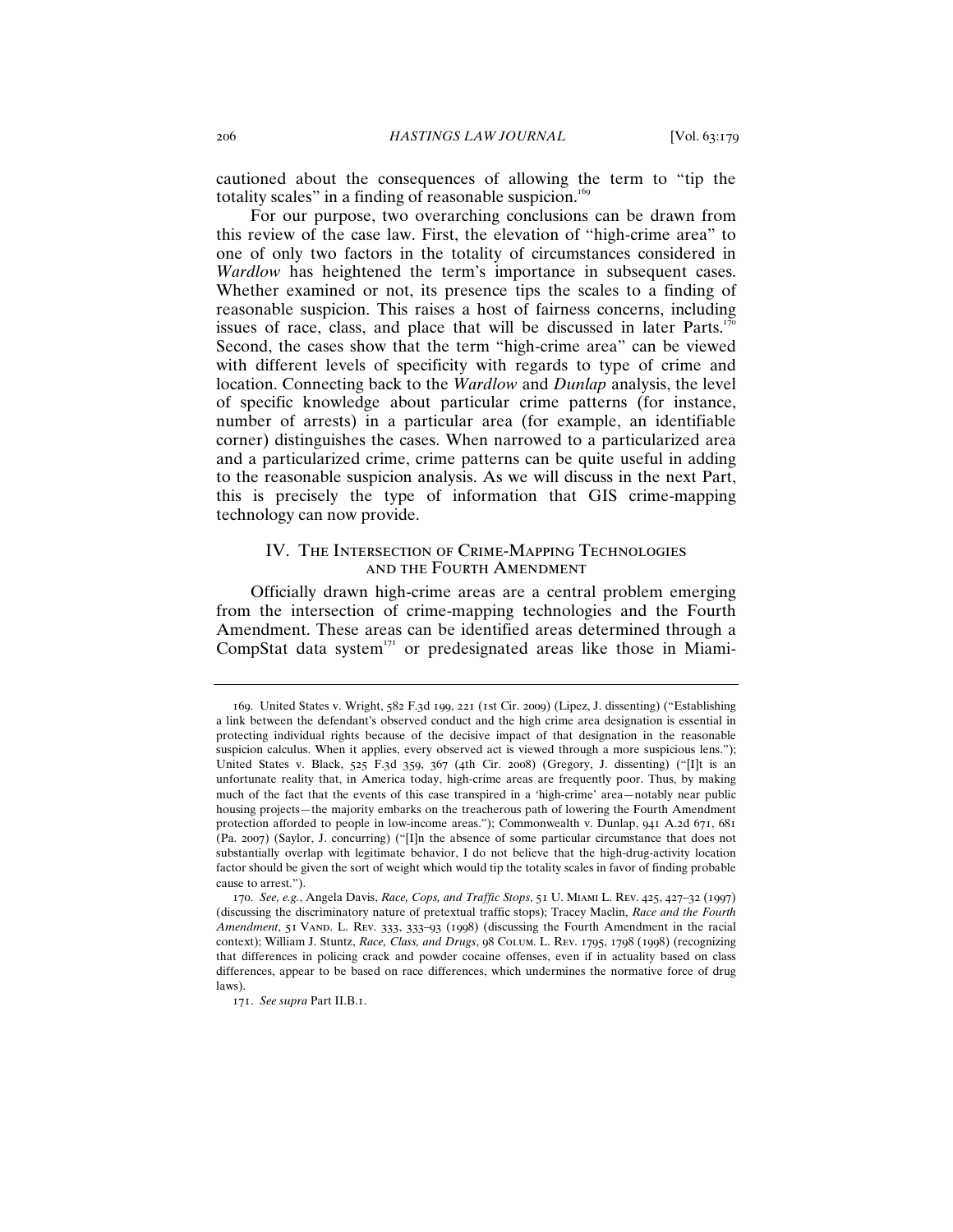Dade (Intercoastal Region).<sup>172</sup> The areas can be publicized or unpublicized, but share the common factor that they are official, geographically defined areas known to police administrators.

Take, as an example, a scenario similar to the *Wardlow* case. Assume, hypothetically, that Mr. Wardlow was standing in a publicized, officially designated high-crime area when the police stopped him. At the suppression hearing, in an effort to justify the *Terry* stop, the prosecution presents evidence to show the area was officially designated as in the top ten percent for crime in the jurisdiction. Assuming this data is accurate, $\overline{1}$ how does the fact that the area is an officially designated high-crime area affect the law enforcement officer patrolling the streets? How does it affect a court's determination of reasonable suspicion at a suppression hearing? How does it change existing Fourth Amendment doctrine? Finally, how does it affect the liberty of individuals who are living in designated high-crime areas? This Part addresses the constitutional consequences when police administrators draw high-crime area lines, creating officially designated high-crime areas.

#### A. Effect on Law Enforcement

Assuming the police officer was aware of the high-crime area designation, it would be reasonable to rely on this information in making a *Terry* stop. In fact, it might be unreasonable for an officer not to take into account this objective factual information.<sup> $174$ </sup> Since allowing empirical data to influence a police officer's reasonable suspicion determination makes that determination more objectively reasonable, such an approach would be consistent with existing Fourth Amendment practice and jurisprudence.<sup>175</sup> Location has always mattered in policing.<sup>176</sup> More perfect information about general crime patterns in an area only strengthens the level of objective suspicion. Police know that there are regular patterns to a neighborhood.<sup>177</sup> Using the official designation

177. Benforado, *supra* note 85, at 857 ("Physical space offers cues to law enforcement officers that suggest appropriate behavior ... at the point of deciding who seems suspicious and needs to be

<sup>172</sup>. *See supra* Part II.B.2.

<sup>173</sup>. A threshold question is whether the data is accurate. While there are concerns about data collection and analysis in this area, *see infra* Part VI, assuming the police officer relied in good faith on the administrative determination of the area, it would be hard for any court to fault this reliance.

<sup>174</sup>. There would be little reason for a police officer to ignore information provided by police administrators about a neighborhood.

<sup>175</sup>. *See* Whren v. United States, 517 U.S. 806, 813 (1996) (recognizing the objective nature of reasonable suspicion); Kinports, *supra* note 153, at 754–55.

<sup>176</sup>. Silverman, *supra* note 86, at 136 ("[E]ven the same citizen behavior can take on numerous meanings to the public and to the police depending on the context of the behavior. The location, time of event, number of events, aggregation of events, and condition of the victim/observer relative to the perpetrator and the previous activity/reputation of the perpetrator/actor often influence the extent to which events are viewed as threatening and offensive ...." (citing GEORGE L. KELLING, "BROKEN WINDOWS" AND POLICE DISCRETION 35 (1999))).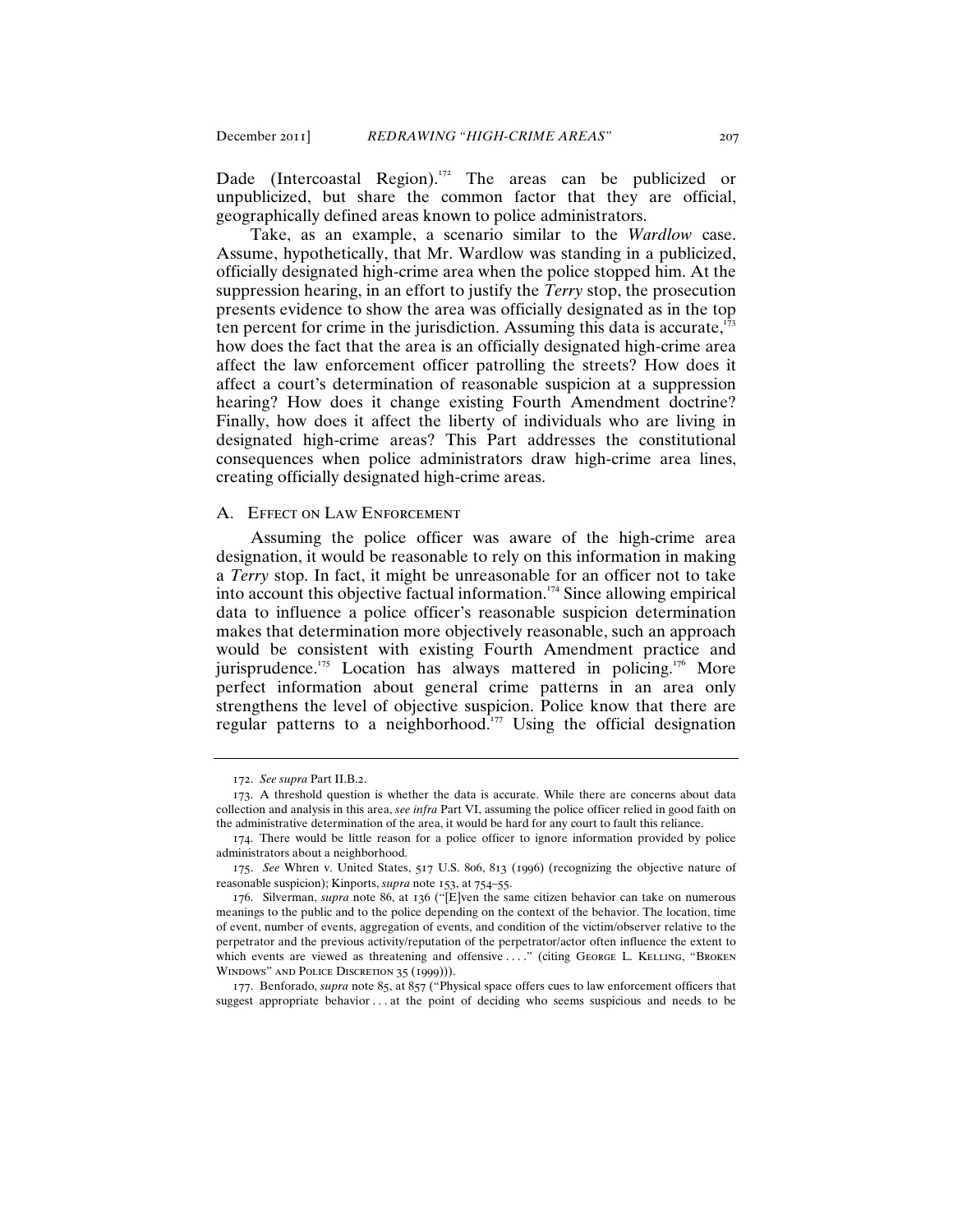about the area as a contextual factor only strengthens the officer's objective reasonableness for a stop.

#### B. Effect on a Court's Reasonable Suspicion Analysis

An accurately designated high-crime area based on objective data simplifies a court's constitutional analysis. With an official high-crime area designation, one factor of the totality of circumstances analysis for determining reasonable suspicion is essentially predetermined.<sup>178</sup> If an officer reasonably relied on this fact, and the designation was officially generated, then under *Wardlow* it would be reasonable for the court to consider the fact as part of the totality of circumstances. The judge will simply use this factor to make the ultimate legal conclusion whether the officer had reasonable suspicion. While the fact that the stop occurred in a high-crime area is by itself insufficient for a reasonable suspicion determination, some courts have been willing to accept that otherwise innocuous activities *in these areas* can justify a stop.<sup>179</sup> A predetermined high-crime area in many ways constrains the discretion of courts to evaluate reasonable suspicion. Courts are required to consider a highcrime area, and such a designation effectively lowers the threshold of reasonable suspicion in these officially designated areas.<sup>180</sup>

In addition, because the predetermined area is designated by police administrators at the district level and not by the police officer at the street level, courts will be even more likely to defer to this judgment.<sup>181</sup> The administrative nature of the decision removes the determination from the core concern of the Fourth Amendment, which is preventing abuses of officers in their discretionary decisions.<sup>182</sup> This deference would

investigated further . . . .").

<sup>178</sup>. Of course, such a fact can be contested at the hearing, and, as discussed in Part VI, *infra*, there may be reason to question the validity of the designation.

<sup>179</sup>. *See supra* Part III.

<sup>180</sup>. David A. Harris, *Particularized Suspicion, Categorical Judgments: Supreme Court Rhetoric Versus Lower Court Reality Under* Terry v. Ohio, 72 St. John's L. Rev. 975, 1022 (1998).

<sup>181</sup>. *See* Nat'l Treasury Emps. Union v. Von Raab, 489 U.S. 656, 668 (1989) ("[I]n certain limited circumstances, the Government's need to discover such latent or hidden conditions, or to prevent their development, is sufficiently compelling to justify the intrusion on privacy entailed by conducting such searches without any measure of individualized suspicion."); Skinner v. Ry. Labor Exec.'s Ass'n, 489 U.S. 602, 623 (1989) (recognizing the government's interest in dispensing with the warrant requirement when obtaining a warrant is likely to frustrate the governmental purpose behind the search); United States v. Martinez-Fuerte, 428 U.S. 543, 560–61 n.13 (1976); United States v. Biswell, 406 U.S. 311, 314–16 (1972).

<sup>182</sup>. Johnson v. United States, 333 U.S. 10, 13–14 (1948) ("The point of the Fourth Amendment, which often is not grasped by zealous officers, is . . . . in requiring that . . . inferences be drawn by a neutral and detached magistrate instead of being judged by the officer engaged in the often competitive enterprise of ferreting out crime." (footnote omitted)).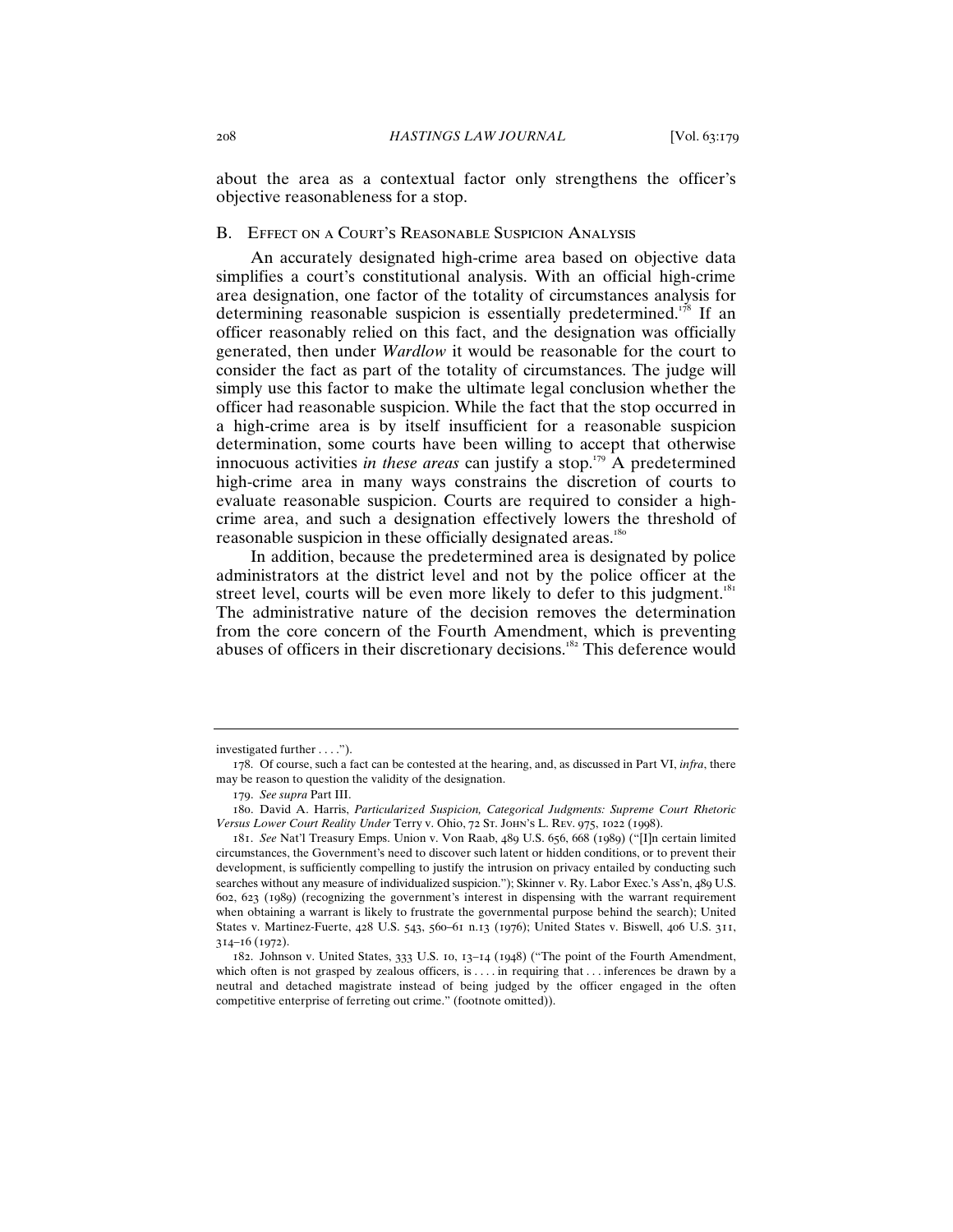likely be even stronger for legislatively designated high-crime areas due to issues of comity and democratic theory.<sup>18</sup>

#### C. Effect on Fourth Amendment Doctrine

By marking out a defined space of potentially less constitutional protection,<sup>184</sup> the use of GIS technologies exacerbates a tension in current Fourth Amendment doctrine. As will be explained below, the ability to create a recognized high-crime area opens up the possibility of also creating an implicit high-crime area exception to the Fourth Amendment. While such an exception would be in direct tension with Supreme Court cases prohibiting "general crime suppression" tactics and requiring more than mere presence in a high-crime area, it might, in the day-to-day reality of police encounters on the street, become a de facto reality.

## *1. Standard of Reasonable Suspicion*

High-crime area designations do not change the legal standard for a *Terry* stop. Individualized "reasonable suspicion of criminal activity" is still the legal test.<sup>185</sup> In the high-crime area context, reasonable suspicion requires more than someone "look[ing] suspicious" or not belonging in the area.<sup>186</sup> Yet by predetermining a place of expected generalized criminal activity, the high-crime area designation leads to a lower standard of suspicion in practice.<sup>187</sup>

186. Brown v. Texas, 443 U.S. 47, 49 (1979).

<sup>183</sup>. *See* Robert Justin Lipkin, *Which Constitution? Who Decides? The Problem of Judicial Supremacy and the Interbranch Solution*, 28 CARDOZO L. REV. 1055, 1132 (2006); James B. Thayer, *The Origin and Scope of the American Doctrine of Constitutional Law*, 7 Harv. L. Rev. 129, 144 (1893) (discussing the judicial obligation in upholding legislative acts).

<sup>184</sup>. Constitutional protection may be lessened in that the threshold is lower because otherwise innocuous acts, such as running from police or conducting hand-to-hand transactions, create reasonable suspicion.

<sup>185</sup>. The court must find reasonable suspicion based on the totality of circumstances: "[T]he essence of all that has been written is that the totality of circumstances—the whole picture—must be taken into account. Based upon that whole picture, the detaining officers must have a particularized and objective basis for suspecting the particular person stopped of criminal activity." Terry v. Ohio, 392 U.S. 1, 21 n.18 (1968) ("This demand for specificity in the information upon which police action is predicated is the central teaching of [the] Court's Fourth Amendment jurisprudence." (internal citations omitted)); *see also* United States v. Cortez, 449 U.S. 411, 417–18 (1981) (requiring more than the mere assertion that the defendant "looked suspicious" in an area that had a "high incidence of drug traffic" to find reasonable suspicion).

<sup>187</sup>. Whether this has always been the case is debatable, but what is evidenced in an official highcrime area is that the term will have a greater effect. *See, e.g.*, David A. Harris, *Factors for Reasonable*  Suspicion: When Black and Poor Means Stopped and Frisked, 69 Ind. L.J. 659, 660, 677-78 (1994); Lewis R. Katz, Terry v. Ohio *at Thirty-Five: A Revisionist View*, 74 Miss. L.J. 423, 493 (2004); Raymond, *supra* note 20, at 121–22; David Seawell, Wardlow*'s Case: A Call to Broaden the Perspective of American Criminal Law*, 78 Denv. U. L. Rev. 1119, 1130–31 (2001); Walsh, *supra* note 16, at 914. For example, handing an object to another person in one neighborhood justifies a seizure, whereas handing an object to another person in a non high-crime area does not. Shelton v. United States,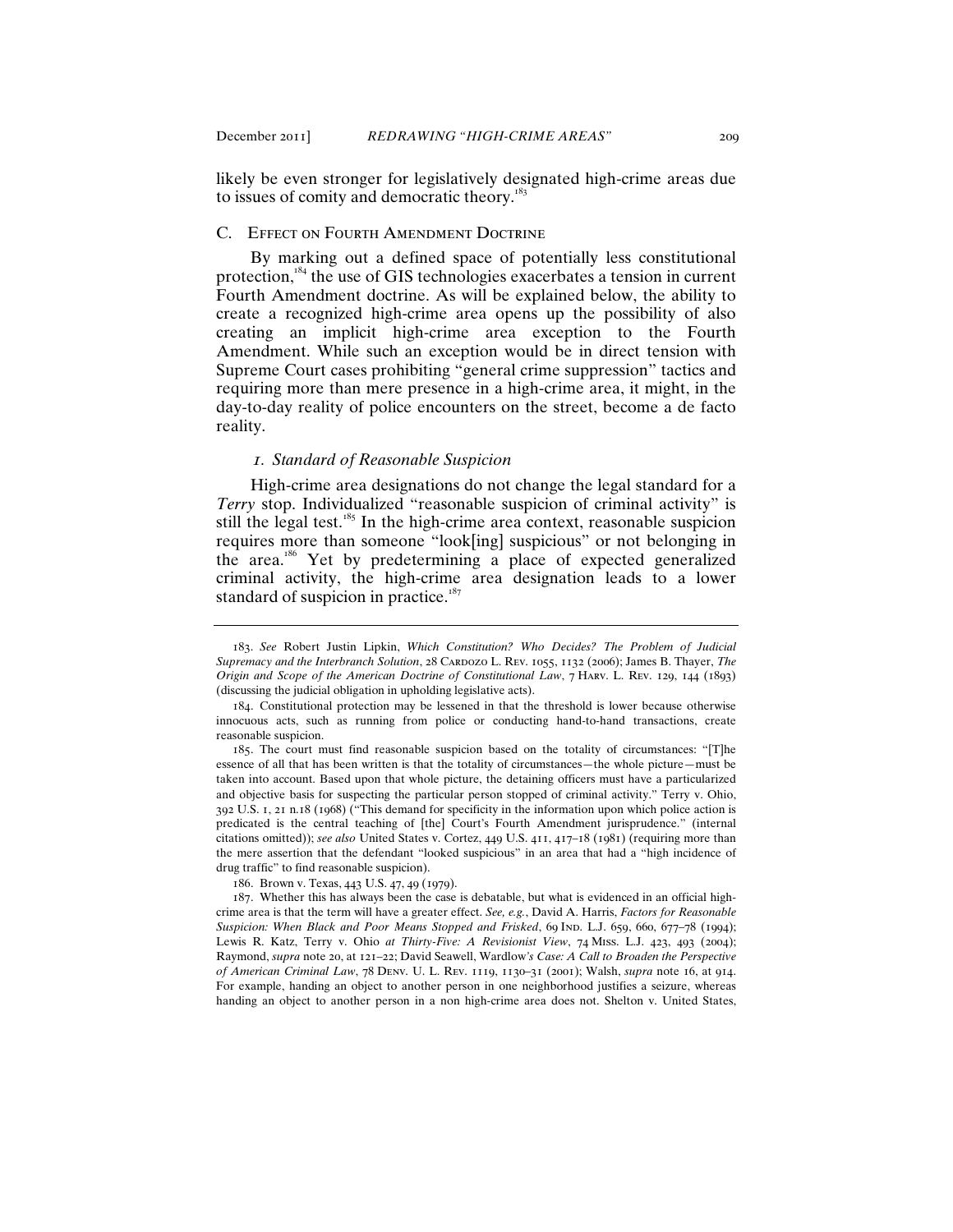The clearest analogy to the situation can be seen in the application of Fourth Amendment "reasonable suspicion" to roving U.S. Border Patrol stops along the United States border. The same constitutional standard applies in this context as in police stops, but, as has been made clear along the border, the "thumbs are on the scale" of reasonable suspicion in certain targeted areas.<sup>188</sup> In *Almeida-Sanchez v. United States*<sup>189</sup> and *United States v. Brignoni*-*Ponce,*<sup>190</sup> the Supreme Court allowed U.S. Border Patrol agents to stop suspected illegal immigrants using a reasonable suspicion standard.<sup>191</sup> The result is that border patrol agents can stop individuals if they have reasonable suspicion to suspect illegal status and can question those stopped about citizenship and immigration status.<sup>192</sup>

As written, the legal standard appears to provide protection against arbitrary or abusive stops and seizures of individuals. Yet as applied along the southern border of the United States, the reasonable suspicion standard has proved less protective of civil liberties. Scholars have criticized the way in which it has been abused, $193$  citizens have been arbitrarily detained,<sup>194</sup> and courts have commented on the ease with which the term has been manipulated to justify a finding of reasonable suspicion. As Judge Jacques Wiener of the Fifth Circuit observed, judges have been willing to uphold vehicle stops along the border based on innocuous and contradictory findings.<sup>195</sup> Among the findings, courts have justified stops when:

<sup>929</sup> A.2d 420, 423 (D.C. 2007).

<sup>188</sup>. *See* United States v. Montoya de Hernandez, 473 U.S. 531, 538 (1985); *see also* Cameron W. Eubanks, *Laptops, Airports, and the Border: Expanding Technology and the Shrinking Fourth Amendment in* United States v. Arnold, 64 U. Miami L. Rev. 1117, 1129 (2010) ("[S]earches conducted at the border are generally reasonable simply because they occur at the border."); Anil Kalhan, *The Fourth Amendment and Privacy Implications of Interior Immigration Enforcement*, 41 U.C. Davis L. Rev. 1137, 1157–58 (2008) (discussing the expansion of immigration enforcement activities into the interior of the country).

<sup>189</sup>. 413 U.S. 266 (1973).

<sup>190</sup>. 422 U.S. 873 (1975).

<sup>191</sup>. *See* Renata Ann Gowie, *Driving While Mexican: Why the Supreme Court Must Reexamine*  United States v. Brignoni-Ponce, 23 Hous. J. Int'l L. 233, 236 (2001) (discussing Supreme Court precedent allowing a roving border patrol to stop vehicles based on specific articulable facts and rational inferences from those facts).

<sup>192</sup>. *See id.*

<sup>193</sup>. *Id.* at 237.

<sup>194</sup>. Kevin R. Johnson, *The Case Against Racial Profiling in Immigration Enforcement*, 78 Wash. U. L.Q. 675, 697 (2000) (citing James Pinkerton, *Border Patrol Twice Stops U.S. Judge on Way to Court*, Hous. Chron., Oct. 1, 2000, at 1; Leonel Sanchez, *Latinos Protest Ethnic Profiling*, San Diego Union-Trib., July 24, 2000, at A1).

<sup>195</sup>. United States. v. Zapata-Ibarra, 223 F.3d 281, 281–82 (5th Cir. 2000) (Wiener, J. dissenting). This is similar to Justice Marshall's dissent in *United States v. Sokolow*, which analyzed drug-courier profiles. *See* 490 U.S. 1, 13–14 (1989) (Marshall, J., dissenting).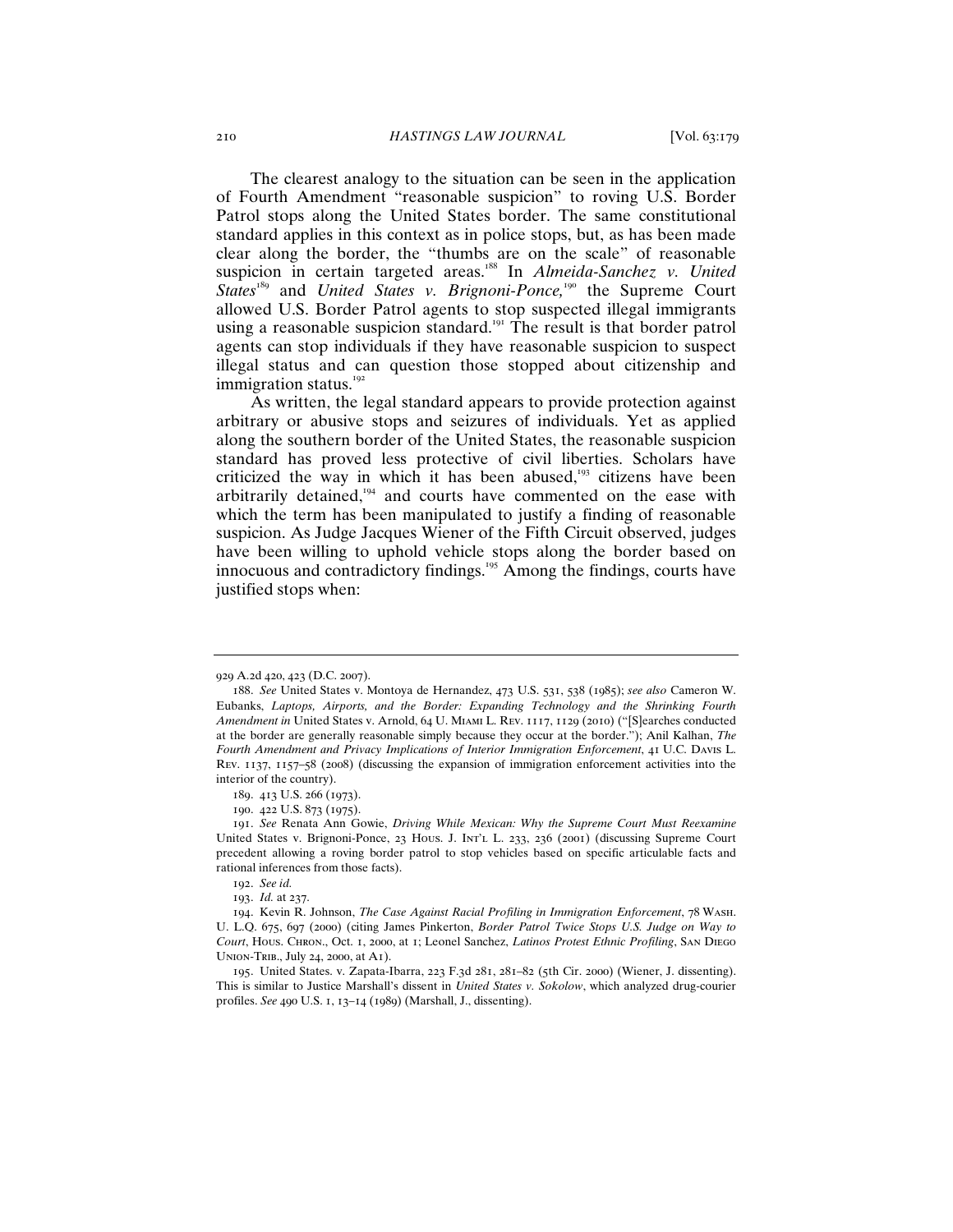The vehicle was suspiciously dirty and muddy, *or* the vehicle was suspiciously squeaky-clean; the driver was suspiciously dirty, shabbily dressed and unkept, *or* the driver was too clean; the vehicle was suspiciously traveling fast, *or* was traveling suspiciously slow (*or* even was traveling suspiciously at precisely the legal speed limit); the [old car, new car, big car, station wagon, camper, oilfield service truck, SUV, van] is the kind of vehicle typically used for smuggling aliens or drugs; the driver would not make eye contact with the agent, *or* the driver made eye contact too readily; the driver appeared nervous (*or* the driver even appeared too cool, calm, and collected); the time of day [early morning, mid-morning, late afternoon, early evening, late evening, middle of the night] is when "they" tend to smuggle contraband or aliens; the vehicle was riding suspiciously low (overloaded), *or* suspiciously high (equipped with heavy duty shocks and springs); the passengers were slumped suspiciously in their seats, presumably to avoid detection, *or* the passengers were sitting suspiciously ramrod-erect; the vehicle suspiciously slowed when being overtaken by the patrol car traveling at a high rate of speed with its high-beam lights on, or the vehicle suspiciously maintained its same speed and direction despite being overtaken by a patrol car traveling at a high speed with its high beam lights on; and on and on ad nauseam.<sup>19</sup>

These are not atypical findings. Nor can they be explained simply as the result of the particular facts of the cases. Instead, the result stems from the ease with which reasonable suspicion evaluations can be swayed by the place in which the event occurs. The reality is that on the U.S.- Mexico border, reasonable suspicion means something different than in other parts of the country.

Does the roving border-patrol analogy mean that there is an exception to the Fourth Amendment reasonable suspicion standards for those individuals travelling near the border? No. But the "thumbs on the scale" are real and must be considered in evaluating how a predesignated high-crime area will affect the Fourth Amendment in practice. As has been seen in the ad hoc approach in federal court decisions on the subject, a high-crime area designation can have a considerable weight.

## *2. Tension with "General Crime Suppression" Techniques*

At the same time, however, the Supreme Court has made clear that "general crime suppression techniques" cannot be used to circumvent the protections of the Fourth Amendment.<sup>197</sup> In a series of cases involving checkpoints, the Supreme Court has disallowed "general crime

<sup>196</sup>. *Zapata-Ibarra*, 223 F.3d at 282–83 (alteration in original).

<sup>197</sup>. *See, e.g.*, Ferguson v. Charleston, 532 U.S. 67 (2001) (holding that a state hospital's administration of a urine test without the patient's consent was an unreasonable search); Indianapolis v. Edmond, 531 U.S. 32 (2000) (holding that Indianapolis' drug interdiction checkpoints were an unreasonable search); Chandler v. Miller, 520 U.S. 305 (1997) (holding that Georgia's drug-testing requirement for state electoral candidates was an unreasonable search).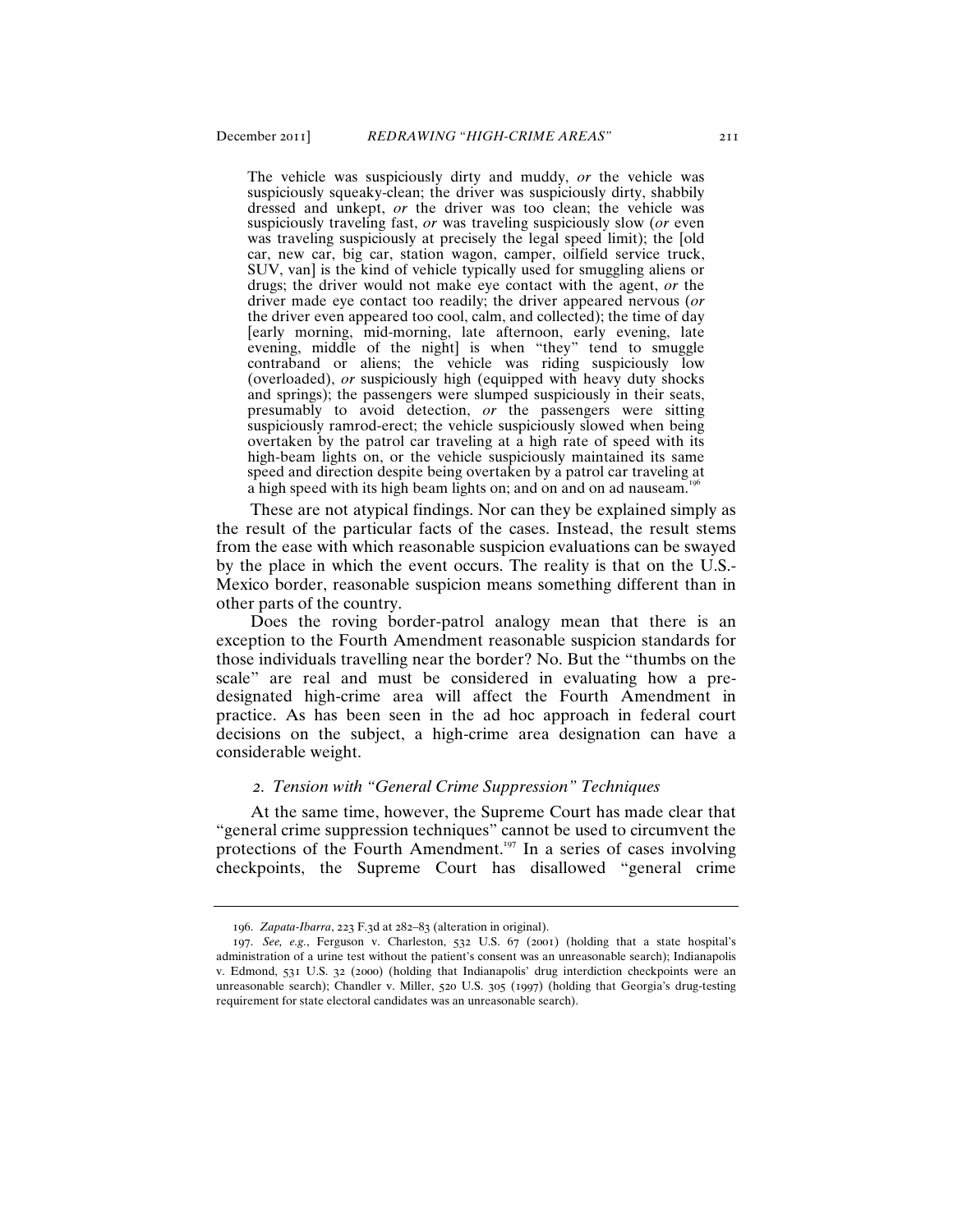suppression" tactics, even in high-crime areas.<sup>198</sup> These cases allow us to explore a counterweight in the doctrine to see how the Court might address seizures in a predesignated high-crime area.

The legal framework for checkpoints differs from the analysis for reasonable suspicion. In checkpoint cases, the issue is whether the seizure is reasonable based on a balancing of interests.<sup>199</sup> The question is not whether the police officers have individualized reasonable suspicion, but whether the seizure itself is justified based on the type of checkpoint or the place of the roadblock. Despite the different legal framework, the Court's approach to checkpoints offers some insight into how it might address reasonable suspicion in an area with an empirically validated, localized, and targeted crime problem.

In each of the checkpoint cases, the Court has balanced the public interest necessitating the seizure against the liberty interests of the individuals seized. In *Michigan Department of State Police v. Sitz*,<sup>200</sup> the Court held that sobriety checkpoints were constitutional because the public interest in preventing drunk driving outweighed the brief stops at issue.<sup>201</sup> Relevant to our data-driven focus, the *Sitz* Court had been presented with empirical data showing the effectiveness of these sobriety checkpoint practices.<sup>202</sup> The Court used this data to distinguish the unconstitutional checkpoints in *Delaware v. Prouse*, *<sup>203</sup>* in which no data had been presented.<sup>204</sup> While the *Sitz* data showed only a 1.6% success rate in identifying drunk drivers, $205$  the Court held that on balance, the specific goal of preventing drunk driving was weighty enough, citing the "magnitude of the drunken driving problem" and statistical basis for that concern. <sup>206</sup> The Court seemed comfortable allowing a particularized seizure for a particular purpose in a particular place (even if not targeting a particular individual).

<sup>198</sup>. *E.g.*, *Edmond*, 531 U.S. at 32.

<sup>199</sup>. Brown v. Texas, 443 U.S. 47, 50–51 (1979). The Supreme Court has analyzed seizures by balancing the gravity of the public concerns served by the seizure against the degree to which the seizure advances the public interest.

<sup>200</sup>. 496 U.S. 444 (1990).

<sup>201</sup>. *Id.* at 451. Drunk driving and the tracking of drunk-driving incidents has also been the focus of crime-mapping efforts. *See* Tom Beretich, *Mapping Programs Target Alcohol Impaired Driving*, Geography & Pub. Safety, July 2008, at 5, 5; Jeff Kaufmann, *Creating a Safer Houston Through Crash Mapping*, Geography & Pub. Safety, July 2008, at 2, 3; Ned Levine, *On Traffic Safety and Law Enforcement*, Geography & Pub. Safety, July 2008, at 1, 1.

<sup>202</sup>. 496 U.S. at 451.

<sup>203</sup>. 440 U.S. 648 (1979) (holding that random stops violate the Fourth Amendment because such stops provide officers with "unbridled discretion").

<sup>204</sup>. Leslie P. Butler, City of Indianapolis v. Edmond*: An Unprecedented Use of "Primary" Purpose Leaves Wide Open the Door for "Secondary" Problems*, 46 St. Louis U. L.J. 175, 189, 194 (2002).

<sup>205</sup>. 496 U.S. at 454–55. The sobriety checkpoint at issue only lasted for seventy-five minutes. Only 126 vehicles passed through the checkpoint, two were stopped and one person was arrested.

<sup>206</sup>. *Id.* at 451.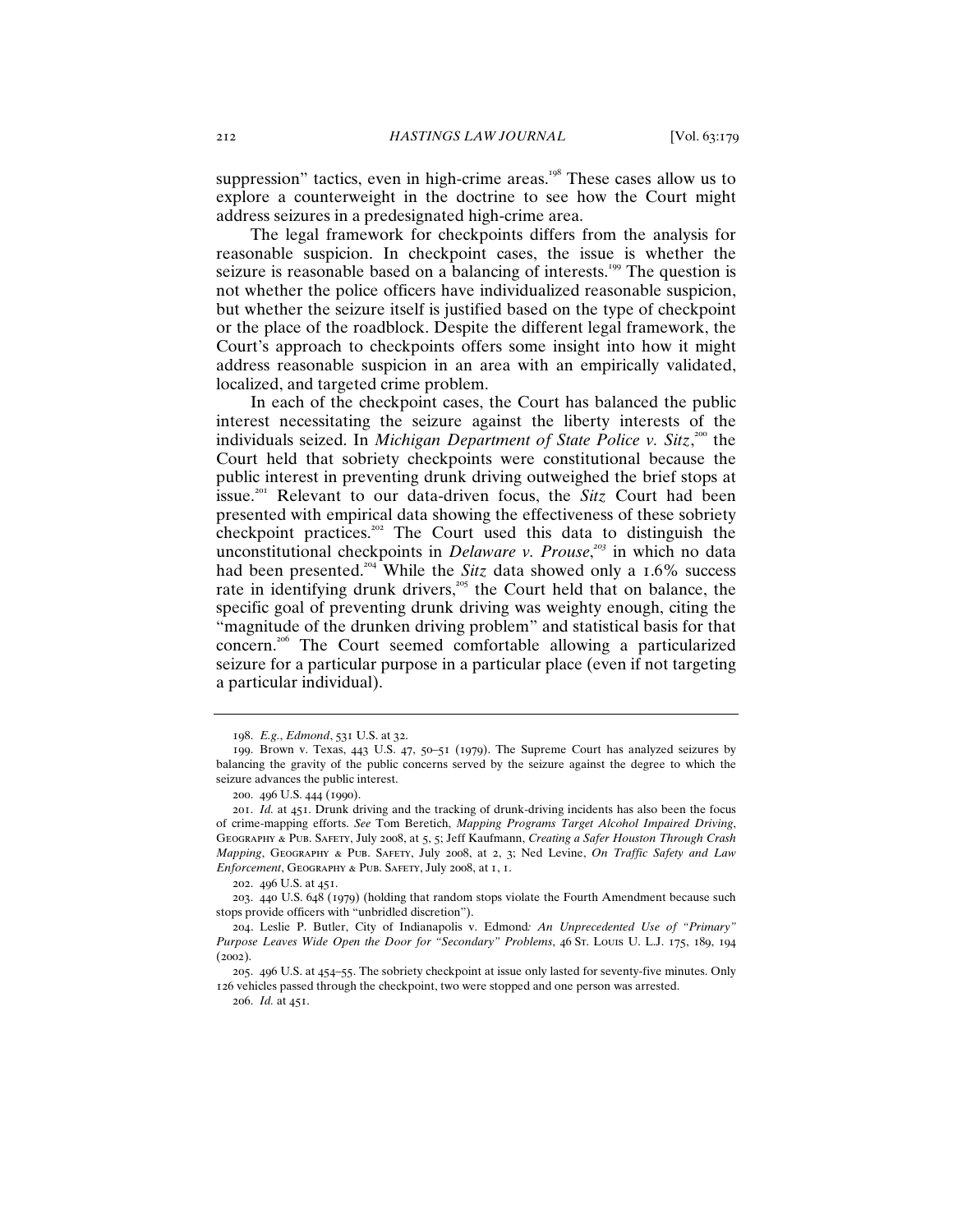The question then arises, if empirical analysis from an official highcrime area demonstrated that sobriety-checkpoint-like stops in an area were effective or that the crime problem in an area was so severe as to outweigh the intrusion of brief investigative stops, does the logic of *Sitz* allow brief seizures to address a targeted high-crime problem? This is not a hypothetical situation, as certain jurisdictions have made exactly that argument.

In *Mills v. District of Columbia*,<sup>207</sup> police checkpoints were erected in a targeted high-crime area that had experienced a series of violent crimes and shootings in a short period of time. Police sought to identify the names and purposes of individuals entering this area in an effort to prevent future crimes.<sup>208</sup> A federal district court upheld the checkpoints but the D.C. Circuit declared them unconstitutional.

The D.C. Circuit based its decision on *City of Indianapolis v. Edmond*. <sup>209</sup> In *Edmond*, the Supreme Court held that checkpoints established for the primary purpose of general crime suppression were an unreasonable violation of the Fourth Amendment. The checkpoints in *Edmond* were understood to be drug interdiction roadblocks, created to "[interrupt] the flow of illegal narcotics throughout Indianapolis."<sup>210</sup> Even though those roadblocks were more effective than those in *Sitz*, with a five-percent hit rate for drugs recovered and a nine-percent hit rate for arrests stemming from the roadblocks, the court still found them unconstitutional.<sup>211</sup> The court required a "quantum of individualized suspicion" beyond the general concern for drugs.<sup>212</sup> In other words, the public interest in stemming the flow of illegal drugs in an area known for illegal drugs could not outweigh the liberty interests of those stopped without suspicion.

Clearly, the same logic could be used to push back against the creation of a high-crime area exception to the Fourth Amendment. *Edmond* and other cases<sup>213</sup> have drawn the line at generalized approaches to crime. Even in response to targeted and empirically validated crime

<sup>207</sup>. 571 F.3d 1304, 1306 (D.C. Cir. 2009) ("The neighborhood safety zone (NSZ) program was created by the Metropolitan Police Department (MPD) in response to the violence that has plagued the Trinidad neighborhood in Northeast Washington, D.C., for many years. Before this case arose, Trinidad had recently been the scene of twenty-five assaults involving firearms, five of which resulted in deaths, and six of which involved the use of vehicles. Shortly after a triple homicide in the Trinidad neighborhood on May 31, 2008, the MPD designated a portion of the neighborhood an NSZ.").

<sup>208</sup>. *Id.* at 1307 ("[O]fficers were required to identify themselves to motorists and inquire whether the motorists had 'legitimate reasons' for entering the NSZ area.").

<sup>209</sup>. 531 U.S. 32 (2000).

<sup>210</sup>. Butler, *supra* note 204, at 175 (quoting the Indianapolis Police Department's written guidelines for drug interdiction checkpoints, which were also cited in *Edmond v. Goldsmith*, 38 F. Supp. 2d 1016, 1018 (S.D. Ind. 1998)).

<sup>211</sup>. *Id.* (1161 cars stopped, 55 drug related arrests, 49 other arrests).

<sup>212</sup>. *Edmond*, 531 U.S. at 47.

<sup>213</sup>. *See* cases cited *supra* note 197.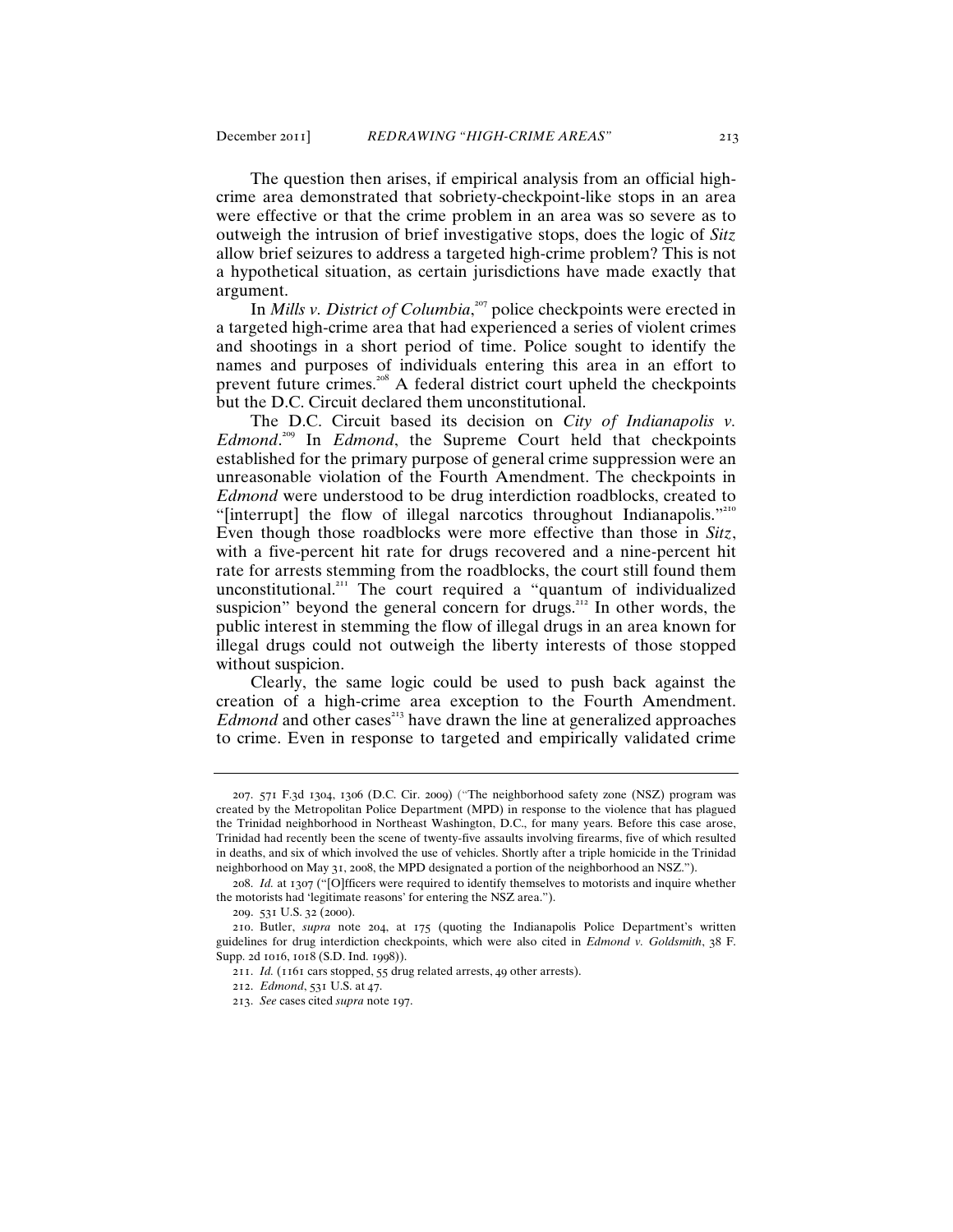problems, courts have deemed unreasonable those overbroad responses that do not include an individualized basis for suspicion.<sup>214</sup>

The question remains, however, what if instead of establishing a checkpoint in a targeted high-crime area, the police simply flooded the neighborhood with officers and had these officers ask for identification or ask residents to state their purpose for walking through the area. Assuming seizures could be made only on reasonable suspicion, these high-crime area roving patrols might well be upheld. Even though the officers would be doing generalized crime-suppression work in checking the residents (and arguably in a manner more arbitrary than a checkpoint), they would not be violating the Fourth Amendment because they would be able to point to some other activity to justify a seizure (due to the heightened suspicion created by the high-crime area designation). This practice, legitimated by empirical data, would create a de facto high-crime area exception in certain high-crime areas. In such a targeted high-crime area, deference to police suspicion might begin looking like the roving border patrol example discussed earlier. Again, this is not a hypothetical as such tactics are being deployed today in New York City in conjunction with its CompStat program. As will be discussed in the next Subpart, these tactics have a direct effect on the liberty interests and civil rights of residents of the area.

#### D. EFFECT ON LIBERTY OF CITIZENS: WHY IT MATTERS

For citizens living in designated high-crime areas, the Supreme Court's checkpoint jurisprudence may not offer much comfort. The reasonable suspicion analysis is elastic enough for certain police departments to announce targeted "stop and frisk" tactics, whereby officers are encouraged to make contact with citizens in the hopes of creating justification for a full seizure or frisk.<sup>215</sup> The legal standard is the

<sup>214</sup>. *Edmond*, 531 U.S. at 45–56 ("[P]rogrammatic purposes may be relevant to the validity of the Fourth Amendment intrusions undertaken pursuant to a general scheme without individualized suspicion."). This has been a consistent theme in the Court's Fourth Amendment jurisprudence. Some form of particularized suspicion is required to justify a stop. *Edmond*, thus, offers some comfort to those concerned that high-crime areas might be treated like sobriety concerns on the nation's highways.

<sup>215</sup>. David Hinson, Note, *Pressure Points: How a Combination of Methods Employed to Reduce Urban Firearm Crime Threatens the 4th Amendment and Proposed Solutions*, 43 New Eng. L. Rev. 869, 883 (2009) ("In 1988, Boston police, faced with a rising 'gang problem,' assigned the City Wide Anti-Crime Unit to Boston's most violent neighborhoods. . . . In 1989, a Boston precinct commander publicly referred to the tactics as a 'stop and frisk campaign,' . . . further strengthening the public's distrust of the Boston Police Department."); Andrew Maykuth, *Philly Cops Ready to Up Stop-and-Frisk Tactics*, Phil. Inquirer, Apr. 14, 2008, http://www.policeone.com/patrol-issues/articles/1683965- Philly-cops-ready-to-up-stop-and-frisk-tactics ("Police Commissioner Charles H. Ramsey wants officers to increase the number of legal searches they conduct as part of a strategy the department calls aggressive but intelligent policing. 'We're not asking you to do anything illegal or unconstitutional in any way,' Lt. Francis T. Healy, a department lawyer, says in a training video being shown to patrol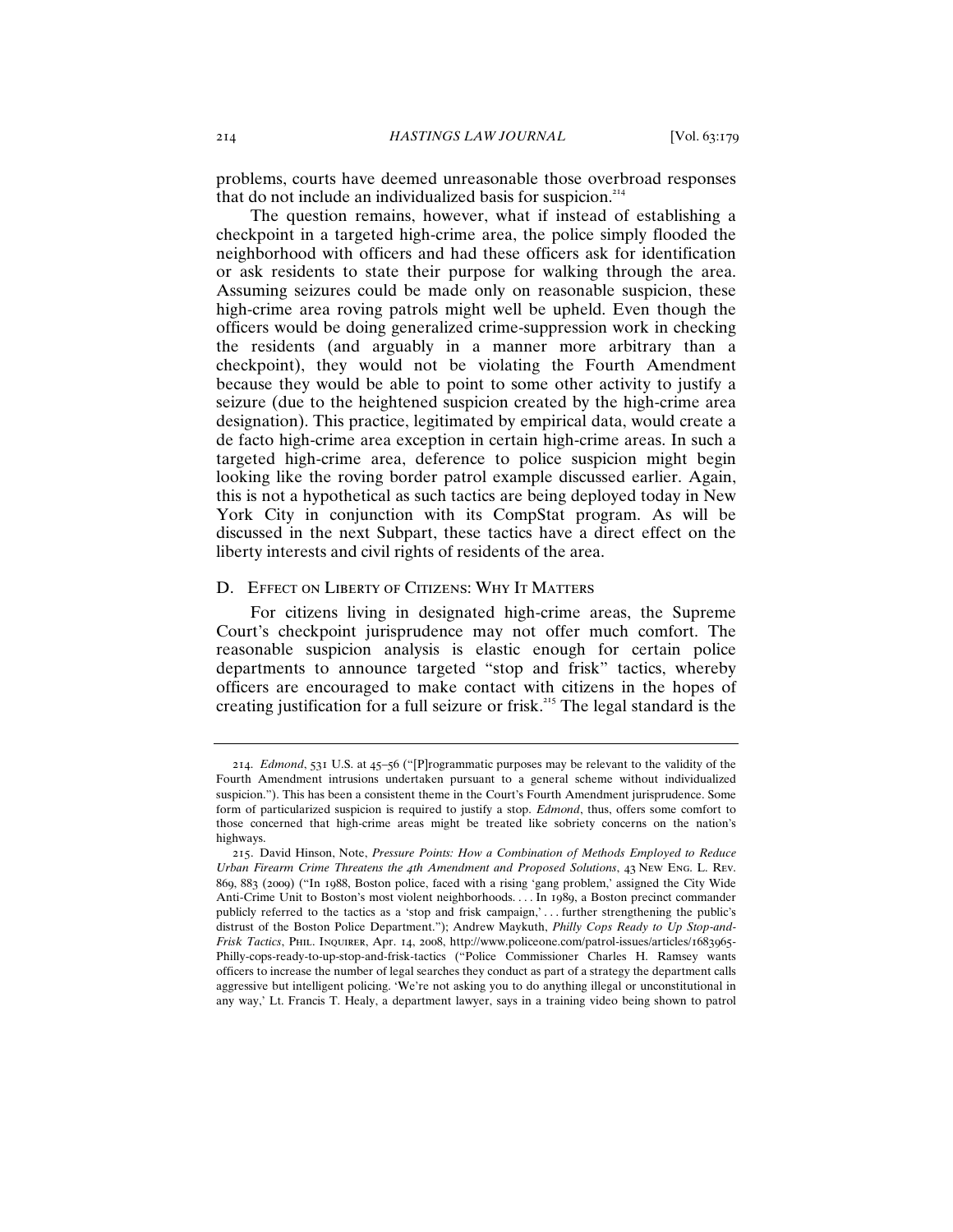same, but in practice, citizens in targeted high-crime areas have less robust Fourth Amendment protections.

A vivid example of such a tactic took place in Brownsville, Brooklyn, an eight-square-block high-crime area. From 2006 to 2010, police officers conducted 52,000 stop and frisks among a population of 14,000.<sup>216</sup> That means one stop per year for each of the residents in the area.<sup>217</sup> One man, a twenty-six-year-old legal assistant, had been stopped over thirty times.<sup>218</sup> Out of those stops, only about one percent of the suspects were arrested.<sup>219</sup> However, Brownsville is statistically a highercrime area—one that deservedly has drawn the attention of police administrators.<sup>220</sup>

How did the designation of the neighborhood as a high-crime area affect the liberty interests of its citizens? First, it has to be acknowledged that from a traditional Fourth Amendment perspective, there is no protection from heightened police presence in public.<sup>221</sup> Additional police on the street, additional surveillance techniques, and even additional consensual police contacts do not infringe upon a reasonable expectation of privacy, because what one knowingly exposes to the public, including one's presence, is not protected.<sup>222</sup> While the Court did acknowledge in *Katz v. United States* that the Fourth Amendment may protect information that we "seek[] to preserve as private, even in an area accessible to the public,"<sup>223</sup> most denizens of higher crime areas cannot take measures to signal such an expectation of privacy.<sup>224</sup>

223. 389 U.S. at 351.

officers. 'We just want you to do what you're doing today, but step it up a bit.'" (internal quotation marks omitted)).

<sup>216</sup>. Rivera et al., *supra* note 98 ("[B]etween January 2006 and March 2010, the police made nearly 52,000 stops on these blocks and in these buildings.").

<sup>217</sup>. *Id.*

<sup>218</sup>. *Id.*

<sup>219</sup>. *Id.*

<sup>220</sup>. *Id.*

<sup>221</sup>. *See, e.g.*, Florida v. Riley, 488 U.S. 445, 451–52 (1989); Katz v. United States, 389 U.S. 347, 351  $(1967)$ .

<sup>222</sup>. Marc Jonathan Blitz, *Video Surveillance and the Constitution of Public Space: Fitting the Fourth Amendment to a World that Tracks Image and Identity*, 82 Texas L. Rev. 1349, 1357 (2004); Daniel J. Solove, *A Taxonomy of Privacy*, 154 U. Pa. L. Rev. 477, 496 (2006) ("When surveillance occurs in a public place, however, the Court has refused to recognize a reasonable expectation of privacy."); *see, e.g.*, United States v. Drayton, 536 U.S. 194, 207 (2002); United States v. Mendenhall, 446 U.S. 544, 557–60 (1980); Schneckloth v. Bustamonte, 412 U.S. 218, 222 (1973); *Katz*, 389 U.S. at 352.

<sup>224</sup>. Christopher Slobogin, *The Poverty Exception to the Fourth Amendment*, 55 Fla. L. Rev. 391, 401 (2003) ("[T]he Court has signaled that the reasonableness of privacy expectations in such areas is contingent upon the existence of 'effective' barriers to intrusion. In other words, one's constitutional privacy is limited by one's actual privacy. That stance ineluctably leads to the conclusion that Fourth Amendment protection varies depending on the extent to which one can afford accoutrements of wealth such as a freestanding home, fences, lawns, heavy curtains, and vision and sound proof doors and walls." (footnote omitted)).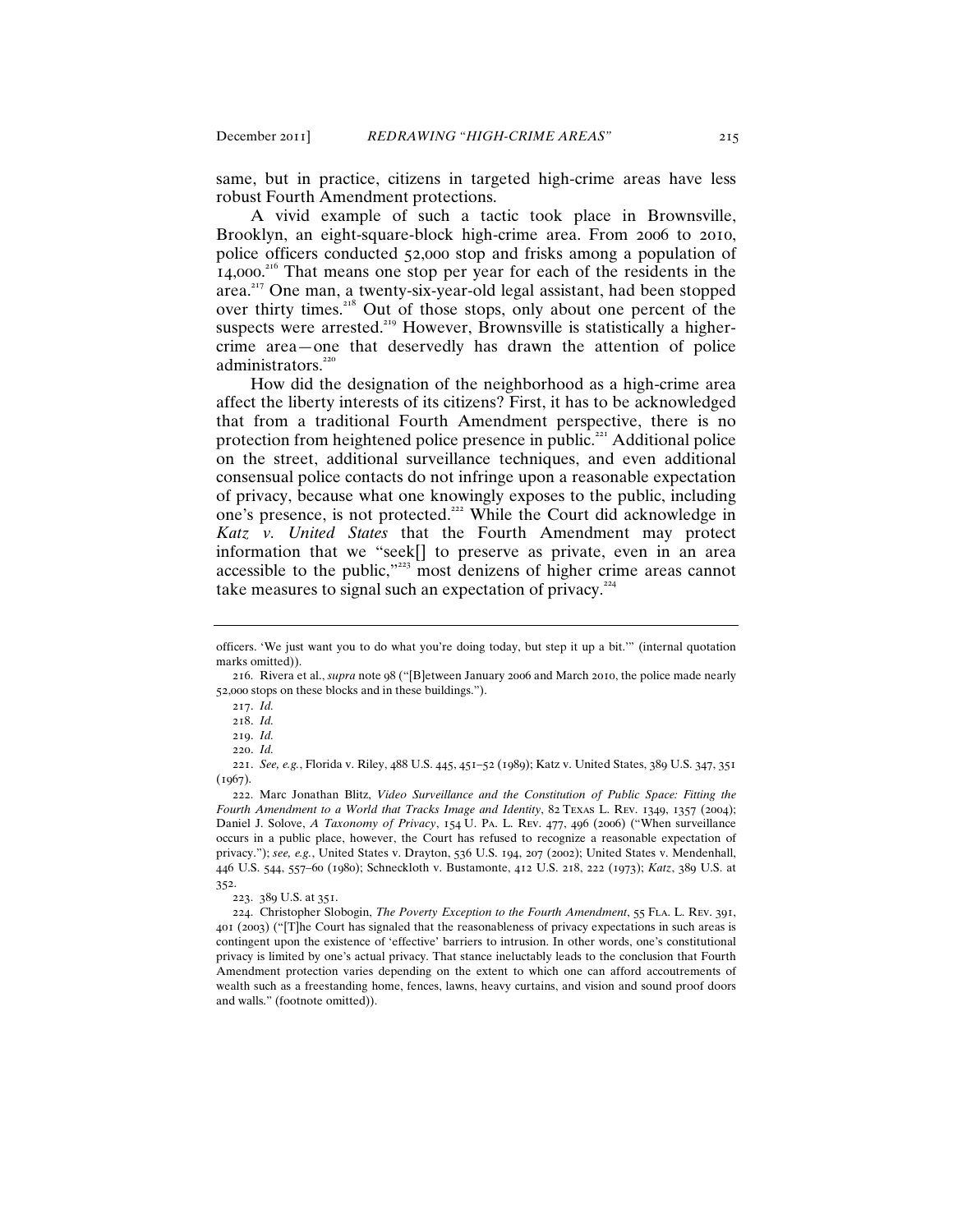Yet, while there may not be a Fourth Amendment violation, broader Fourth Amendment values affecting the expectation of privacy need to be evaluated in considering the effect of predesignating highcrime areas.<sup>225</sup> An intensive and visible police presence affects behavior.<sup>226</sup> Police walking on the street, inquiring about the reason for being in a certain area, or monitoring the travel of residents will regulate freedom of movement.<sup>227</sup> Some of this is explicit, such as when individuals are ordered not to congregate together.<sup>228</sup> In Washington, D.C.'s "drug free zones," more than two people may not walk or talk together after being ordered to disperse.<sup>229</sup> Such associational rights may be significantly impacted in high-crime areas.<sup>230</sup> Citizens may be concerned about retaining informational privacy, revealing intimate facts, or a loss of autonomy, even in a public space.<sup>231</sup> Police regulation and self-regulation can have an effect on individual expression, creativity, and freedom to travel. $^{232}$ 

An increased police presence also means an increased likelihood of interpersonal police-citizen encounters.<sup>233</sup> For example, a high percentage of the stop and frisks in New York City turned out to be mistaken (meaning no contraband was recovered), resulting in an unnecessary infringement on personal liberty.<sup>234</sup> Scholars have recognized that these

226. *See* Blitz, *supra* note 222, at 1407.

230. Blitz, *supra* note 222, at 1410.

<sup>225</sup>. Ronald J. Bacigal, *The Right of the People to Be Secure*, 82 Ky. L.J. 145, 186 (1993) ("Because the Fourth Amendment exists to limit and regulate the exercise of governmental power, its coverage properly extends to any unilateral governmental action that infringes upon a citizen's protected right of privacy." (footnote omitted)); Tracey Maclin, *The Central Meaning of the Fourth Amendment*, 35 Wm. & Mary L. Rev. 197, 209–12 (1993); Scott E. Sundby, *"Everyman"'s Fourth Amendment: Privacy or Mutual Trust Between Government and Citizen?*, 94 Colum. L. Rev. 1751, 1777 (1994) (discussing the constitutional value of "trust" underlying the Fourth Amendment); *see* Thomas Y. Davies, *Recovering the Original Fourth Amendment*, 98 Mich. L. Rev. 547, 624–723 (1999) (offering a comprehensive history of the Fourth Amendment); Tracey Maclin, *The Complexity of the Fourth Amendment: A Historical Review*, 77 B.U. L. Rev. 925, 925–73 (1997) (same).

<sup>227</sup>. Solove, *supra* note 222, at 492–94 (discussing surveillance as one aspect of the taxonomy of privacy).

<sup>228</sup>. D.C. Code §§ 48-1002–48-1003 (2011); *see also* Kathleen Beckett & Steve Herbert, *Penal Boundaries: Banishment and the Expansion of Punishment*, 35 Law & Soc. Inquiry 1, 9 (2010) (discussing the exclusion of convicted persons from "drug-free zones" and "prostitution-free zones").

<sup>229</sup>. D.C. Code §§ 48-1002–48-1003.

<sup>231</sup>. *Id.* at 1408-09.

<sup>232</sup>. Tracey Maclin, *The Decline of the Right of Locomotion: The Fourth Amendment on the Streets*, 75 CORNELL L. REV. 1258, 1262 (1990) (discussing the right to travel as a liberty interest).

<sup>233</sup>. Ronald Weitzer, *Racialized Policing: Residents' Perceptions in Three Neighborhoods*, 34 L. & Soc'y Rev. 129, 130 (2000) ("Because crime rates tend to be higher in both black and white lower-class communities than in middle-class areas, residents of lower-class areas have more contacts with police and, hence, a greater number of contacts that might go awry and result in conflict.").

<sup>234</sup>. Bacigal, *supra* note 225, at 194 ("By refusing to place constitutional restrictions on an officer's initial approach to a citizen, the Court has decreed that police officers need not justify their desire to single out and confront a particular individual. The hapless, though presumptively innocent, individual must suffer this form of police scrutiny as part of the cost of walking on a public street.").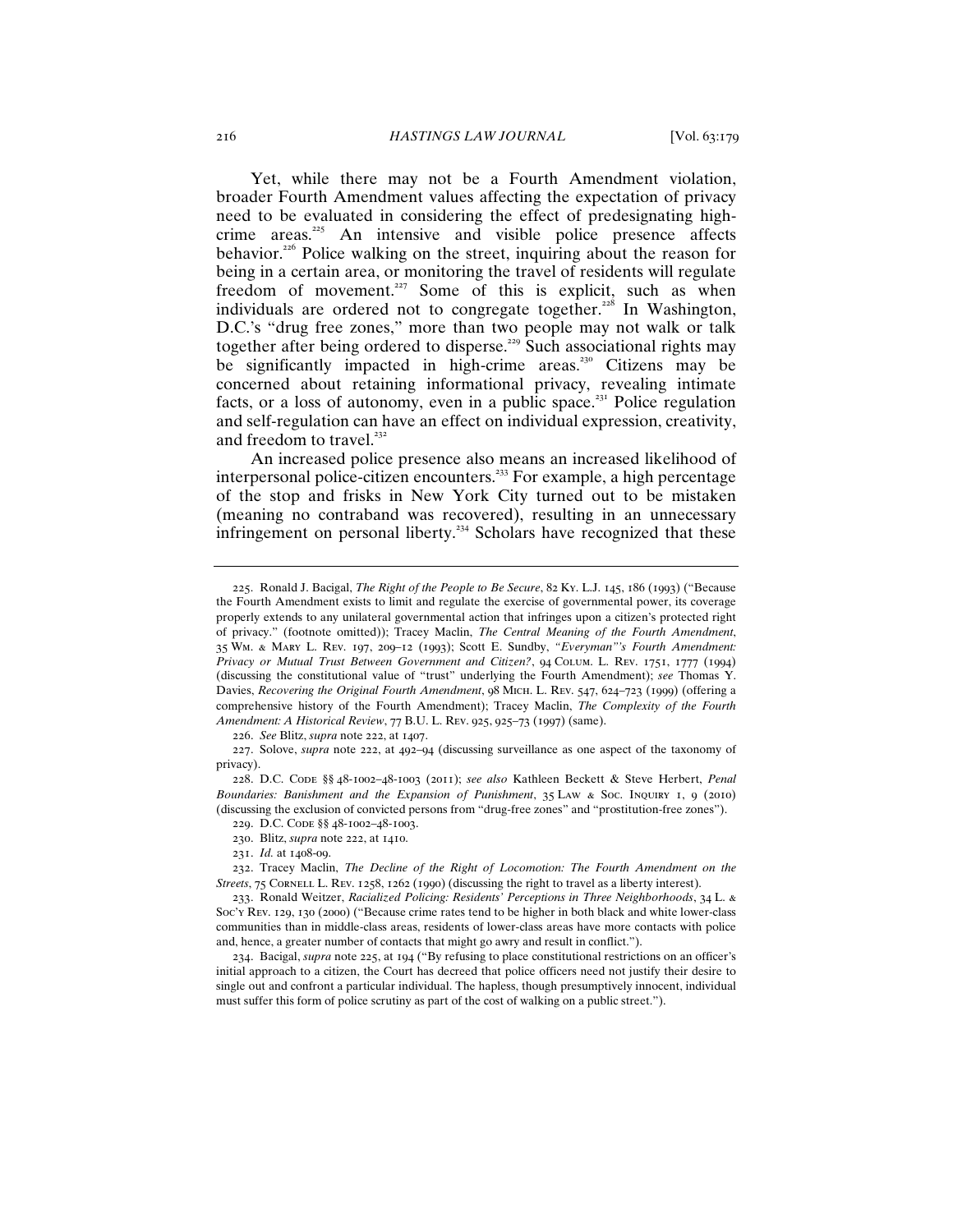largely negative police-citizen encounters may affect dignity rights of citizens,<sup>235</sup> may involve a stigmatic harm,<sup>236</sup> and may be interpreted as a lack of respect<sup> $237$ </sup> that can itself undermine core constitutional principles. This restructuring of power undercuts the "right to be let alone"<sup>238</sup> that informs our Fourth Amendment protections. Whether they embrace it as a positive protective presence or reject it as an unnecessary interference, residents in these areas are forced to think about police surveillance as an ever-present reality.

Finally, citizens may perceive inequality in the application of the law based on class or race. The correlation between high-crime areas and low income communities is strong.<sup>239</sup> The correlation between low-income communities and communities of color is similarly strong.<sup>240</sup> Neighborhoods may become a proxy for racially biased law enforcement.<sup>241</sup> Residents in those neighborhoods may believe that different rules apply because of race.<sup>242</sup> This perceived discriminatory treatment both undermines the belief that the legal system is fair, and disrupts other social organizing structures in a community.<sup>243</sup>

238. Olmstead v. United States, 277 U.S. 438, 478 (1928) (Brandeis, J., dissenting).

240. Harris, *supra* note 187, at 660; Stuntz, *supra* note 170, at 1810 ("An early 1990s study of census data found that the population of extremely poor neighborhoods in America's hundred largest cities was 57% black, 24% Hispanic, and 16% white.").

241. Sheri Lynn Johnson, *Race and the Decision to Detain a Suspect*, 93 Yale L.J. 214, 233–36 (1983); Weitzer, *supra* note 233, at 141 ("Police may discriminate not only against individuals but also against neighborhoods populated by different racial groups.").

<sup>235</sup>. John D. Castiglione, *Human Dignity Under the Fourth Amendment*, 2008 Wis. L. Rev. 655, 660–61.

<sup>236</sup>. Kristin Connor, *Updating* Brignoni-Ponce*: A Critical Analysis of Race-Based Immigration Enforcement*, 11 N.Y.U. J. Legis. & Pub. Pol'y 567, 607–10 (2008); William J. Stuntz, *Privacy's Problem and the Law of Criminal Procedure*, 93 Mich. L. Rev. 1016, 1066 (1995).

<sup>237</sup>. Andrew E. Taslitz, *Respect and the Fourth Amendment*, 94 J. Crim. L. & Criminology 15, 23 (2003) ("What is lost in the mere technicality vision of the Fourth Amendment, therefore, is an appreciation for the ways that it affects the fate of communities of identity. The Fourth Amendment protects core interests essential to human flourishing, interests in privacy, property, and freedom of movement." (footnotes omitted)).

<sup>239</sup>. Benforado, *supra* note 85, at 846–48 ("[K]ey factors correlated to high rates of crime—like the level of male unemployment and the prevalence of single-adult households—are not constant across neighborhoods; in fact, quite the opposite. Poverty itself is embedded spatially, which has powerful implications given its well-documented connection to crime."); Raymond, *supra* note 20, at 128; Slobogin, *supra* note 224, at 404.

<sup>242</sup>. David A. Harris, *The Stories, the Statistics, and the Law: Why "Driving While Black" Matters*, 84 Minn. L. Rev. 265, 290–91 (1999); Johnson, *supra* note 241, at 236; Randall S. Susskind, Note, *Race, Reasonable Articulable Suspicion, and Seizure*, 31 Am. Crim. L. Rev. 327, 347 (1994); *see also* Taslitz, *supra* note 237, at 21–22; Anthony C. Thompson, *Stopping the Usual Suspects: Race and the Fourth Amendment*, 74 N.Y.U. L. Rev. 956, 965 (1999).

<sup>243</sup>. Jeffrey Fagan et al., *Reciprocal Effects of Crime and Incarceration in New York City Neighborhoods*, 30 FORDHAM URB. L.J. 1551, 1566 (2003) ("Neighborhood is important in the social regulation of both legal and illegal behavior; also because of this, it is the locus at which criminogenic factors exert their influence on the everyday lives of neighborhood residents.").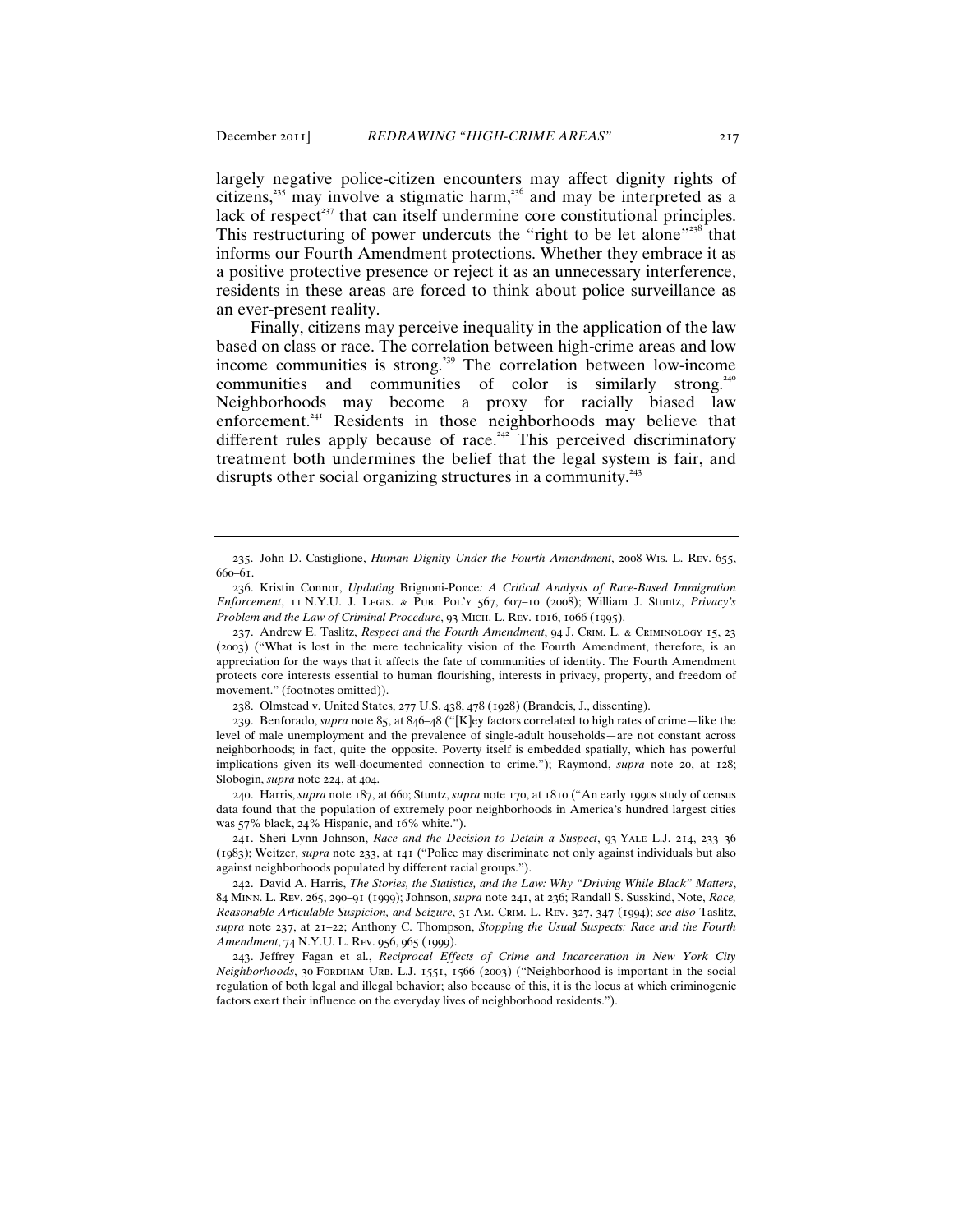## E. Language and Line-Drawing Concerns

To summarize, the use of crime-mapping technologies to create official high-crime areas significantly impacts Fourth Amendment freedoms. Whether viewed positively or negatively from a policy perspective, the term "high-crime area" does have real, and perhaps unintended, constitutional consequences. If police administrators create official high-crime areas using the Supreme Court's suggested terminology, then reviewing courts will simply defer to that designation in their analysis. The result will be the creation of an implicit high-crime area exception to the Fourth Amendment based on crime-mapping data.

The problem is initially one of language. Even on its face, the "highcrime area" term is overgeneralized. Usually, an officer is suspicious not of crime in general, but rather a particular type of crime. Reasonable suspicion develops because the officer is observing some ongoing activity that relates to an identifiable criminal act.<sup>244</sup>  $\overline{GIS}$  technology itself demonstrates that the generalized "high-crime area" terminology is outdated. Police in jurisdictions that use GIS know far more about the level, rate, and location of particular crimes than the generic label suggests.<sup>245</sup> In collecting and coding the crime reports, the information is not simply recorded as undifferentiated crime, but as particular types of crimes in particular locations. Jurisdictions identify the location of highdrug areas, high-murder areas, and high auto-theft areas as separate and distinct places. A generic high-crime area label is thus an unnecessarily sloppy term, but one that can be improved by GIS technology.

Similarly, the terminology is vague about how "high" in crime an area must be to be constitutionally significant. Courts' struggle to define the term results in large measure from the difficulty in comparing one area to another. There is a denominator problem—meaning it is impossible to judge a relative comparison without a set denominator.<sup>246</sup> Should the crime rate be calculated by population, <sup>247</sup> block, <sup>248</sup> or

<sup>244</sup>. What an officer observes in a hand-to-hand drug deal is different than what an officer observes when watching a person case a store for a robbery attempt. To know that the observed handto-hand transaction is happening in a generic high-crime area is less useful than knowing that the area is a high-drug area. A hand-to-hand transaction even in the highest auto theft and robbery areas means little in terms of any relevance to reasonable suspicion for a stop.

<sup>245</sup>. Matthew White & Todd Wiles, *Jacksonville Sheriff's Office: Mapping with Text Analysis*, 8 Crime Mapping News, no. 1, 2009 at 1, 1.

<sup>246</sup>. Harries, *supra* note 7, at 105 ("[W]hat is the crime rate? To answer this we have to know the base of the rate. Do we want it per 1,000 persons, per reporting area, or per patrol district? To calculate this rate we must know how many crime incidents have occurred, and, if we are calculating a population-based rate, how many persons there are per unit area. This value, the base of our rate, is also known as the denominator, because it is the bottom of the fraction used to calculate the rate.").

<sup>247</sup>. Eck, *supra* note 109, at 32 ("Analysts often use population counts as denominators for calculating rates for these other crime types. This approach, however, may merely create hot spot mapping output that misleads by exaggerating the crime problem in town centers that have few residents but a concentration of crimes such as robbery and vehicle crime. Ideally, it is preferable to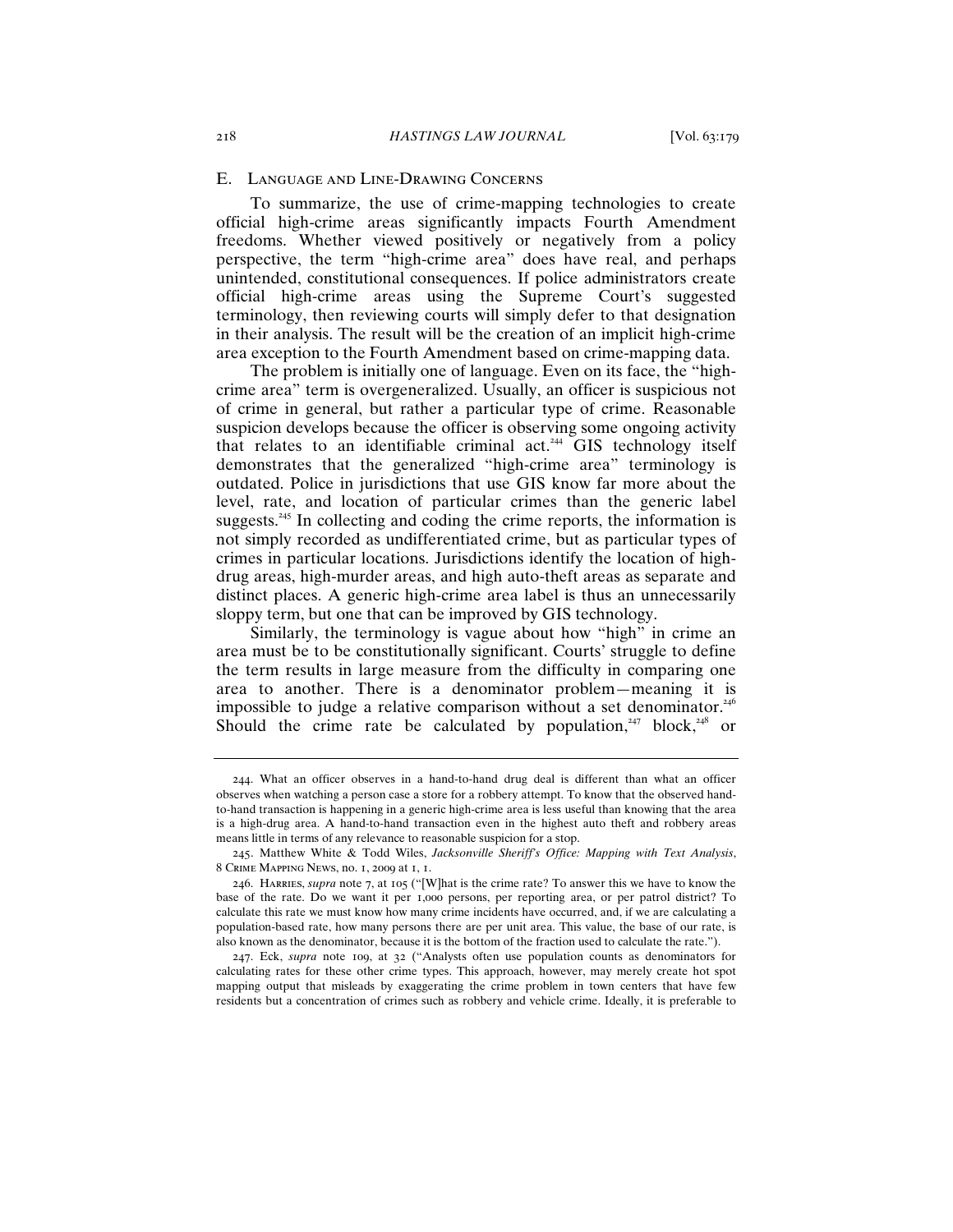district?<sup>249</sup> Does it depend on the type of crime?<sup>250</sup> Does it depend where you are in the country? Even with almost perfect information about crime patterns and with sophisticated data-analysis programs, these linedrawing questions have no easy answers.

To solve the twin problems of language and line drawing, it is necessary to change our terminology and our focus. Courts should recognize that the existing "high-crime area" terminology is too generalized to be useful and is not consistent with the specific GIS data available to police administrators. A more particularized approach that focuses on the specific crimes in specific areas is both more consistent with the current use of crime-mapping technology as well as more responsive to Fourth Amendment tensions.

## V. A New Framework: Redrawing High-Crime Areas

With advancements in GIS technology, data-collection mechanisms now allow for a more particularized understanding of crime patterns in Fourth Amendment suppression hearings. Courts no longer need to rely on overbroad terminology or generalized neighborhood labeling. Programs such as CompStat<sup>251</sup> and other daily and weekly reporting mechanisms mean that officers can be provided with up-to-date data on particular locations.<sup>252</sup> Hotspot technology can identify specific locations by crime and even time of day.<sup>253</sup> In some jurisdictions, new crime maps are generated every twenty-four hours and can be shared with officers and staff and even emailed to officers on the beat.<sup>254</sup> With modern

Paulsen & Robinson, *supra* note 6, at 183.

250. Eck, *supra* note 109, at 32 ("For robbery, a suitable denominator for calculating rates would be pedestrian counts for the area; for vehicle crime, a suitable denominator would be vehicle counts."). 251. Chainey & Ratcliffe, *supra* note 24, at 270.

253. *Id.*

254. Tom Casady, *Automating Briefings for Police Officers*, *in* Crime Mapping Case Studies: PRACTICE AND RESEARCH 27, 28 (Spencer Chainey & Lisa Tompson eds., 2008). For example, Lincoln, Nebraska, home to a police force of 317 officers, 105 civilian employees, 242,000 citizens, has a process

use denominators that are directly relevant to the crime type for which the analysts wish to create a rate. In the case of residential burglary, analysts usually have this with census tract household counts.").

<sup>248</sup>. "Wide interjurisdictional and intrajurisdictional variations in environments also make the application of absolute definition criteria tricky." HARRIES, *supra* note 7, at 113.

<sup>249</sup>. The difficulty is that without understanding the base line population, it is hard to compare the significance of the amount of crime. Derek Paulsen explains:

For example, if two different areas within a city both have clusters of 10 crimes but one has a population three times higher than the other, the magnitude of the crime concentrations is very different. Specifically, the less populous area would have a much higher magnitude crime problem despite both areas experiencing the same absolute amount of crimes.

<sup>252</sup>. Willis et al., *supra* note 10, at 172 ("Members of each department's Crime Analysis Unit (CAU) selected the data on those crimes regularly presented at COMPSTAT meetings and entered them into a database using a data management program. These data were generally available the following day.").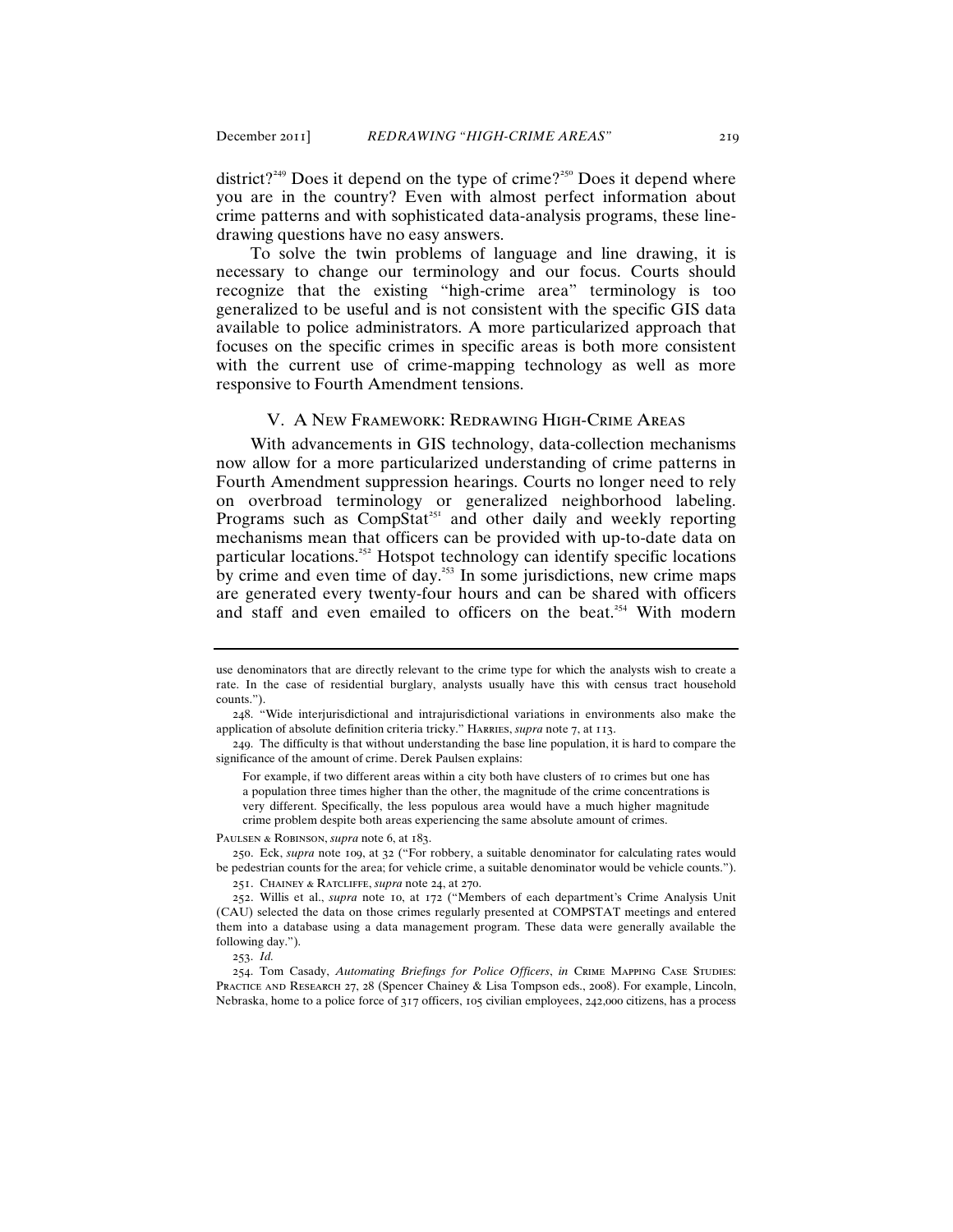technology, daily reporting has improved to almost real-time data collection.<sup>255</sup> Police officers can be deployed<sup>256</sup> to respond to reports of crimes within minutes.<sup>257</sup> Personal crime maps can be created for individual beats.<sup>258</sup> With centralized databases available on mobile police computers, information about areas, persons, and even mug shots can be uploaded and provided to officers on their beats.<sup>259</sup> Adding global positioning system (GPS) data and locating information to the systems provides even more real-time data capture capabilities.<sup>260</sup> Similarly, the geographic location<sup>261</sup> and time can be narrowly defined.<sup>262</sup>

256. In Overland Park, Kansas, this real-time policing is happening.

*Id.* at 7; *see also* Allison Mayer, *Geospatial Technology Helps East Orange Crack Down on Crime*, Geography & Pub. Safety, Jan. 2009, at 8, 8–9 (describing the success of crime-mapping technologies that reduced crime levels by half during 2003–2008).

257. ARCWatch, *supra* note 97, at 2 ("Crime analysts produce continuously updated crime maps that are distributed via e-mail throughout Columbia PD including to law enforcement commanders, investigators, and police officers working on patrol. With just a few mouse clicks and within minutes, crime intelligence sergeants send out information about suspects in the form of prepared Be-On-the-Lookout (BOLO) reports, which are crime notifications that go to police staff after an incident, or series of related incidents, occurs.").

258. Paulsen & Robinson, *supra* note 6, at 157.

259. In San Diego County, there is a new program that will share information including detailed local crime data and mug shots of probationers and parolees among seventy-one agencies. Wartell, *supra* note 50, at 4.

260. Paulsen & Robinson, *supra* note 6, at 171 ("A pilot program between the Kentucky State Troopers and Eastern Kentucky University in 2002 tested the usefulness of GPS and GIS. All troopers in one post were provided with GPS receivers and were instructed to radio basic crime and location information to their post after taking a crime report. These crime data were then used to create daily, weekly, and monthly tactical crime maps. Preliminary results have shown that crime data that used to take as long as 15 days to process and map are accurately being created and disseminated within a 24 hour period.").

261. Usually the area will be defined by blocks, because the crimes are coded by block. In discussing the crime rates of Baltimore County, Maryland, one researcher articulated the decision to

whereby when a certain level of crime in a given area reaches a stated threshold, there is an automatic report generated and emailed to the officers. The email includes a map and details of the incidents. *Id.*; *see also* Tom Casady, *Case Study: Crime Mapping in Lincoln, Nebraska*, *in* Chainey & Ratcliffe, *supra* note 24, at 8–9; Rich, *supra* note 50, at 3 ("[T]hrough [the Cambridge, Massachusetts police department's Daily Crime Bulletin] the department shares maps and crime analysis so that all officers and staff are more aware and knowledgeable of crime trends in various neighborhoods."); Willis et al., *supra* note 10, at 172 (observing that in Minneapolis the COMPSTAT analysts would map the new crimes within twenty-four hours of entering a police report).

<sup>255</sup>. Douglass, *supra* note 10, at 6 ("With the advancement of computer aided dispatch (CAD) and record management systems (RMS) however, officers began to perform sophisticated strategic and tactical crime analysis. This kind of analysis provides real-time information, which allows law enforcement to virtually locate crimes as they occur and respond with the resources necessary to make a difference.").

At Overland Park, plans include the creation of a desktop application that would allow a patrol sergeant to view the hot spots identified by our crime analysis unit and use the application's "drag-and-drop" function to deploy patrol units to these areas. These deployments could change from place to place and hour to hour based on the volume of criminal activity. As a result, a patrol officer could be assigned to any number of deployments throughout his or her shift.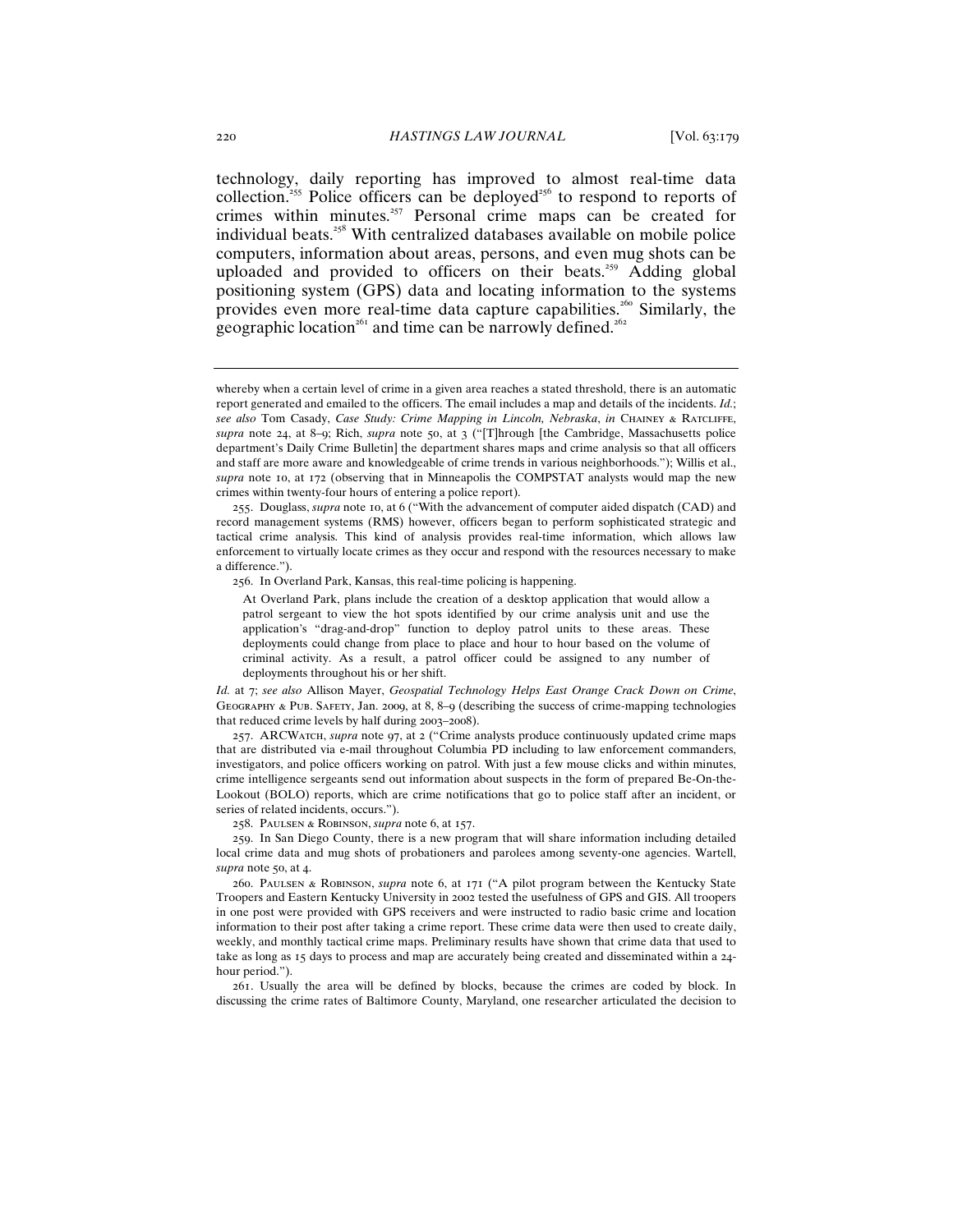Faced with these technological changes, courts should embrace this innovation as a way to provide analytical rigor to the high-crime area question. Courts need not limit themselves to generalized understandings of undifferentiated crimes or to overbroad official labels. Problem areas of a particular crime can be identified, targeted, and reported in court as part of any Fourth Amendment suppression hearing. This crime-mapping data can inform a new particularized approach to replace the current high-crime area analysis.

#### A. The Particularized Approach

A particularized approach to high-crime areas is centered on the collection and distribution of particularized crime data, including crime type, time, and location. By necessity, the approach assumes that the technology exists in the jurisdiction, the police officer is aware of this data, and the information affects the officer's observations.

The particularized approach focuses on the nexus between a particularized crime pattern in a defined area and a police officer's observations on the street. In a Fourth Amendment suppression hearing, if a police officer relied on current data about a particular type of crime at a specific location,<sup>263</sup> it would be appropriate to factor it in the reasonable suspicion analysis. A court would look at the objective data available to the officer and its relevance to the observation of alleged criminal activity, and factor that objective information into the reasonable suspicion analysis. If the officer did not base his decision on

use blocks as the measure of comparison:

Crime densities per block were calculated by dividing the count for each block by the area of the block. The density metric was selected as the best measure of the spatial distribution of crime, particularly when calculated for small areas such as the census blocks used here. Density within larger units, such as census tracts, would be less meaningful owing to the possibility of substantial intra-unit variation. Blocks tend to be smaller in areas with high population density where the probability of crimes is also theoretically highest, thus reinforcing the suitability of crime density by blocks as the most appropriate metric for the present purpose.

Other possible metrics were rejected. These were *crime frequencies* and *populationbased rates*. Frequencies are unsuitable as they incorporate no information about the size of the geographic unit. Rates would be more appropriate in that they provide an adjustment for population, but none for the size of geographic unit. However, rates are inappropriate for small areas such as blocks owing to the possibility of zero or near-zero values in the denominator, producing rates that approach infinity.

Keith Harries, *Extreme Spatial Variations in Crime Density in Baltimore County, MD*, 37 Geoforum 404, 406 (2006).

<sup>262</sup>. "For drug markets in Jersey City, New Jersey, hot spots were defined by intersections and the four connected street blocks, and hot times were from noon to midnight." Anselin et al., *supra* note 7, at 224 (citing Weisburd & Green, *Defining the Street Level Drug Market*, *in* Drugs and Crime: Evaluating Public Policy Initiatives (MacKenzie & Uchida eds., 1994)).

<sup>263</sup>. The geographic limits should be similar to the limits of a hotspot, usually being no larger than a block, or several blocks. *See supra* Part II.B.3.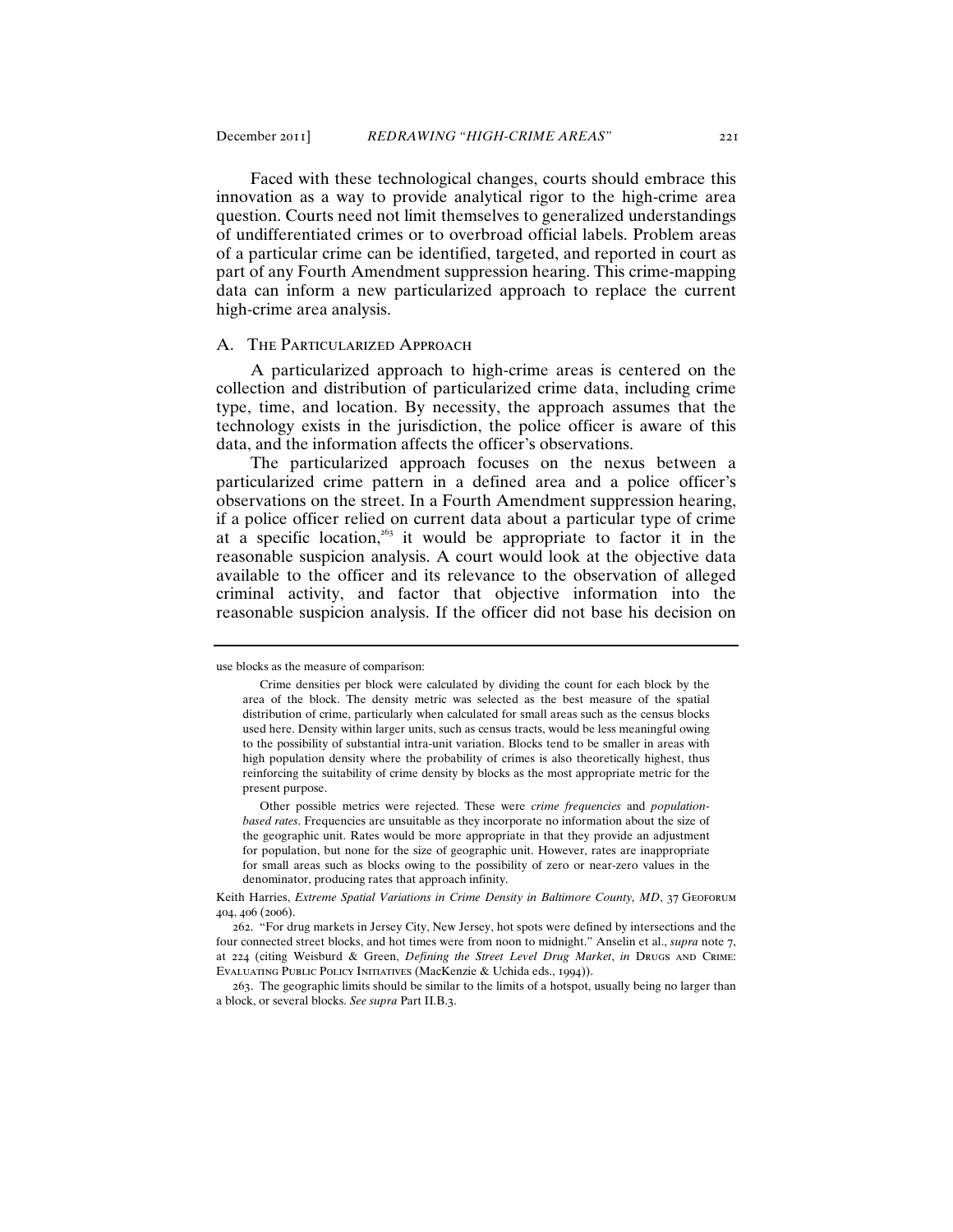specific data about a specific crime problem in a specific area, or if the data relied upon did not demonstrate a specific and relevant crime problem, then reliance on this information should not be considered.

Such a particularized approach to high-crime areas means modifying our terminology. A court should not accept testimony or evidence that a particular location was a generic high-crime area when more particularized and specific information about the location is available.<sup>264</sup> Nor should claims based on officially designated, overbroad designations be allowed. The test should be whether the officer acted on a particularized understanding of the specific crime patterns of a particular area.<sup>265</sup> This will avoid relying on the "talismanic litany" of a high-crime area as a cover for impermissible hunches or generalized suspicion about a neighborhood. $266$ 

In practical terms, instead of asking the question, "was the area at issue objectively a high-crime area," the court would ask whether a reasonable officer with the same crime data would reasonably believe the area was known for a particular type of crime.<sup>267</sup> The data would have to be up-to-date, localized to a few blocks or less, and specific to a particular type of crime. A court would have to verify the data and that the police officer knew of the data, but if verified and relevant, such reliance would likely be reasonable.<sup>26</sup>

Of course, some areas will have a number of different crimes occurring in the same location. This fact does not obviate the need for a particularized understanding. A location with several different types of

266. As an example, instead of a police officer testifying that an area was a high-crime area or even a high-drug area, the officer would testify that there had been seven drug arrests in a two-block area in the last month. The officer would then relay why what he saw on the street made that information relevant. Assuming the police officer saw a hand-to-hand transaction of money for small objects, this data would be factored into the court's reasonable suspicion analysis.

267. This approach is somewhat similar to Judge McKee's dissent in *United States v. Bonner*, with the modification that the officer's belief be based on statistical data and not just a generic reasonable belief. 363 F.3d 213, 222 n.5 (3d Cir. 2004) (McKee, J., dissenting).

268. The important analytical shift is that the focus is why the officer would have believed the specific actions in that specific neighborhood were suspicious. After all, the reason why this information is relevant at all is that it affects the officer's suspicions of an observed action in the context of the area.

<sup>264</sup>. Thus, for example, instead of referring to a generic high-crime area, the officer would refer to the report that there were six recent robberies in the five blocks he was patrolling over the past three weeks, or a usual uptick of six car thefts from a particular downtown development in the last week.

<sup>265</sup>. As a real world example, in Columbia, South Carolina, the adoption of GIS allowed the police department to concentrate on a series of automobile thefts. Data had been compiled that showed a rise in car thefts in a particular part of downtown Columbia that had been undergoing economic development. ARCWATCH, *supra* note 97, at 2. A targeted unit was sent to the area within days. *Id.* The unit focused on the days and times that had been identified through the data. Officers made several arrests based on this targeted approach. *Id.* Assuming that any of these arrests generated a Fourth Amendment issue, the officers would well be position to argue that they had particularized information about a particular crime pattern. Their targeted approach would justify relying on this information about the area to justify any reasonable suspicion.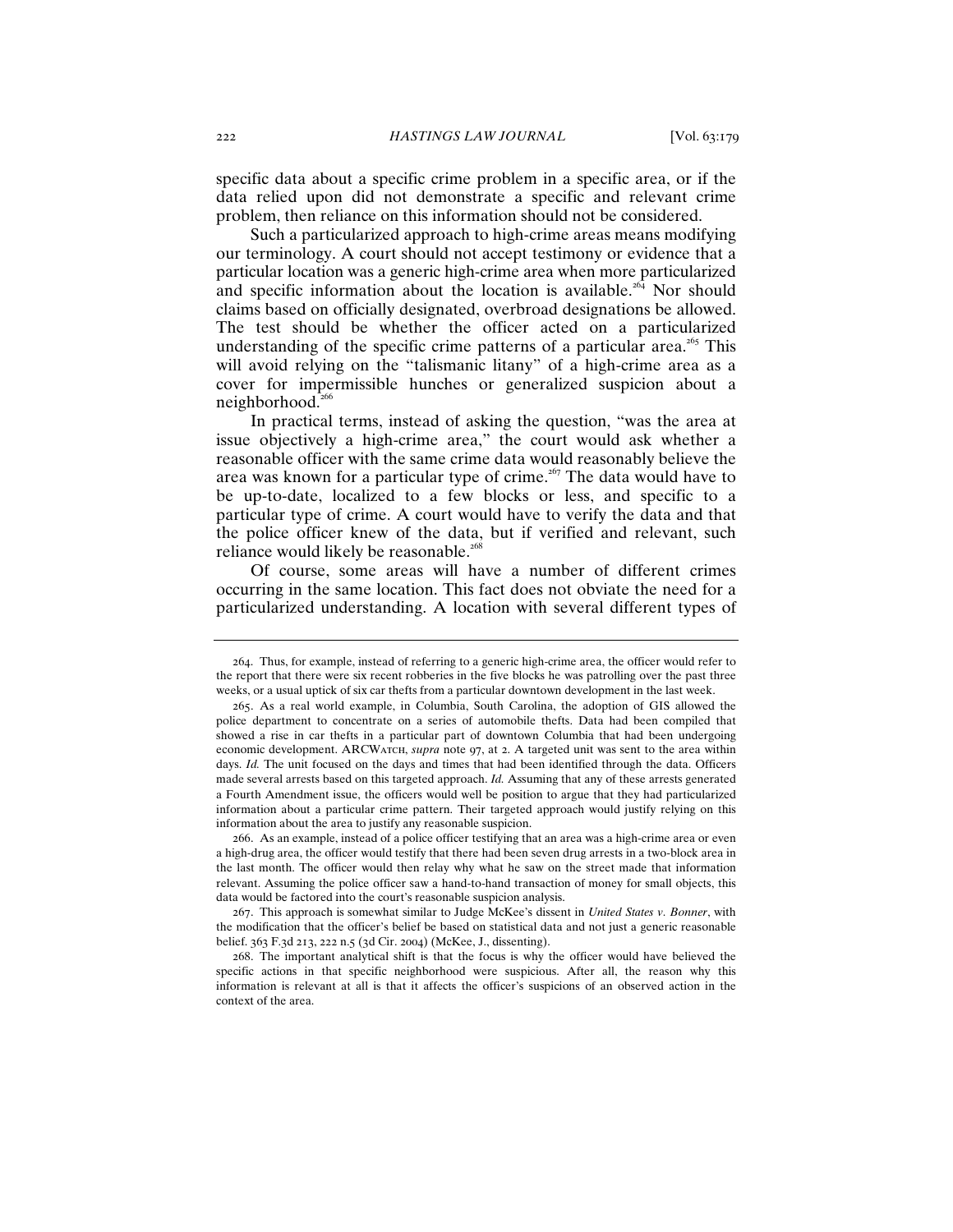crime provides the police more flexibility to apply their particularized understandings to the observations at issue. If the officer is aware of current data that shows a block is known for drug dealing, prostitution, and robbery, then observations consistent with any one of those activities

might give rise to reasonable suspicion. The point is to let the technology and data, as opposed to a generalized sense about an area, guide the officer. $269$ 

## B. Why the Particularized Approach Is Necessary

This particularized approach to crime areas has six distinct advantages. First, it embraces current technology. While police administrators and courts have moved along two divergent paths in terms of using the technology, there is no good reason to continue this divide. Sophisticated crime-mapping technologies are being used by crimemapping professionals on a daily basis.<sup>270</sup> Particularized information needs only to be provided to courts. On occasion, experts may be called to resolve a dispute in the data, but such adversarial testing would neither be time consuming nor complicated.<sup>271</sup>

Second, a particularized approach avoids the denominator problem. Courts no longer have to ask if this particular area is "higher" in crime in a general sense than another area. Instead, courts would look at particular data and how that data affected the officer. Of course, questions about whether courts should evaluate absolute numbers or comparisons will remain, as will questions about the proper geographical area to compare. However, a shift to more particularized information maintains an objective, data-driven focus on the crime realities of an area. Police officers will be required to know the crime information about an area and courts will need to demand objective verification, but the focus will be on the particular data guiding the officer in a particular setting.

Third, an emphasis on particularized information is consistent with the admonition from the Supreme Court in *Terry* to demand individualized and particularized suspicion for a Fourth Amendment stop.<sup>272</sup> Of course, even in an area of particularized crime, there still must

<sup>269</sup>. United States v. Montero-Camargo, 208 F.3d 1122, 1143 (9th Cir. 2000) (Kozinski, J., concurring) ("Just as a man with a hammer sees every problem as a nail, so a man with a badge may see every corner of his beat as a high crime area."); *see also* C.E.L. v. State, 995 So. 2d 558, 564 (Fla. Dist. App. 2008) (Northcutt, J., dissenting) ("This neighborhood is classified as a 'high-crime neighborhood' not by some objective statistical measurement, but by the subjective testimony of individual law enforcement officers.").

<sup>270</sup>. Filbert, *supra* note 48, at 4–5.

<sup>271</sup>. This is not to minimize the difficulties. In many cases the line between levels of crime will be close.

<sup>272</sup>. This particularized approach is consistent with Justice Stevens' dissent in *Wardlow*, in which he stated, "Of course, it would be a different case if the officers had credible information respecting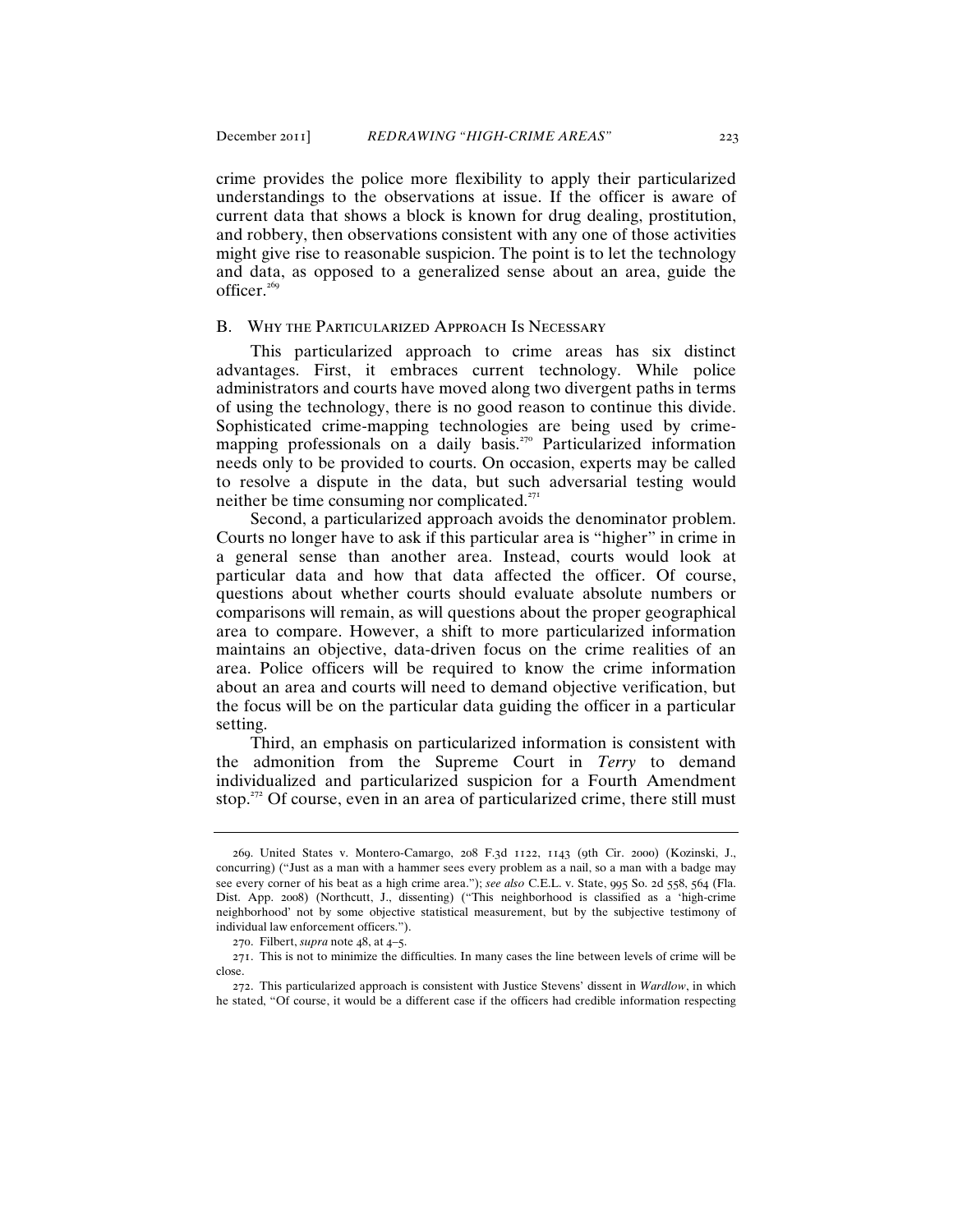be individualized suspicion *of the person*, but requiring an additional demand of particularized knowledge of the location reinforces this constitutional limiting principle against general police power. $273$ 

Fourth, a particularized understanding of crime patterns limits the "thumbs on the scales" concern from the "roving border patrol" analogy. Now, instead of starting from a place of generic criminal suspicion and bootstrapping arguably innocent actions into individualized suspicion, courts will focus on specific crime concerns linked to specific observations in a particular area. The thumbs are not necessarily off the scale, but the focus shifts from an area's past reputation to current and empirically based crime patterns in an area.

Fifth, a particularized approach minimizes the negative effects of officially labeling an entire neighborhood. The focus is instead on the particular type of crime at a precisely defined location. This both respects the liberty of individuals living in high-crime neighborhoods and minimizes the reputational damage done by an overbroad generalization.

Sixth, the approach provides the flexibility to target crime in non higher-crime areas. One of the problems with the overreliance on the generalized high-crime area terminology is that it disadvantages officers in otherwise crime-free areas. For example, if there is suddenly a rash of robberies, the fact that the area is not a high-crime area would cut against the police in justifying reasonable suspicion. <sup>274</sup> However, if the officer could point to the data of a spike in robberies, the officer would have extra reason to be suspicious of certain activities in that area.

While not perfect, a more data-driven approach is an improvement over the police "war stories"<sup>275</sup> that have essentially served as the basis of prior designations of high-crime areas. In fact, analysis of crime data has shown that subjective opinions about high-crime areas are often erroneous.<sup>276</sup> Studies show that police officers perceive a greater crime problem in their area than may actually exist from a comparative perspective $277$  and officers also misperceive the relative dangerousness of

that specific street address which reasonably led them to believe that criminal activity was afoot in that narrowly defined area." Illinois v. Wardlow, 528 U.S. 119, 138 n.16 (2000) (Stevens, J., dissenting); *see also Montero-Camargo*, 208 F.3d at 1138 ("We must be particularly careful to ensure that a 'high crime' area factor is not used with respect to entire neighborhoods or communities in which members of minority groups regularly go about their daily business, but is limited to specific, circumscribed locations where particular crimes occur with unusual regularity.").

<sup>273</sup>. Vernonia Sch. Dist. 47J v. Acton, 515 U.S. 646, 670 (1995) (O'Connor, J., dissenting); Florida v. Bostick, 501 U.S. 429, 440 (1991) (Marshall, J., dissenting) ("The general warrant, for example, was certainly an effective means of law enforcement. Yet it was one of the primary aims of the Fourth Amendment to protect citizens from the tyranny of being singled out for search and seizure without particularized suspicion *notwithstanding* the effectiveness of this method.").

<sup>274</sup>. Shelton v. United States, 929 A.2d 420, 423 (D.C. 2007).

<sup>275</sup>. *Montero-Camargo*, 208 F.3d at 1143 (Kozinski, J., concurring).

<sup>276</sup>. *See* Rich, *supra* note 63, at 8.

<sup>277</sup>. In Nina Cope's analysis of police understanding in Britain, she recognized that a tension can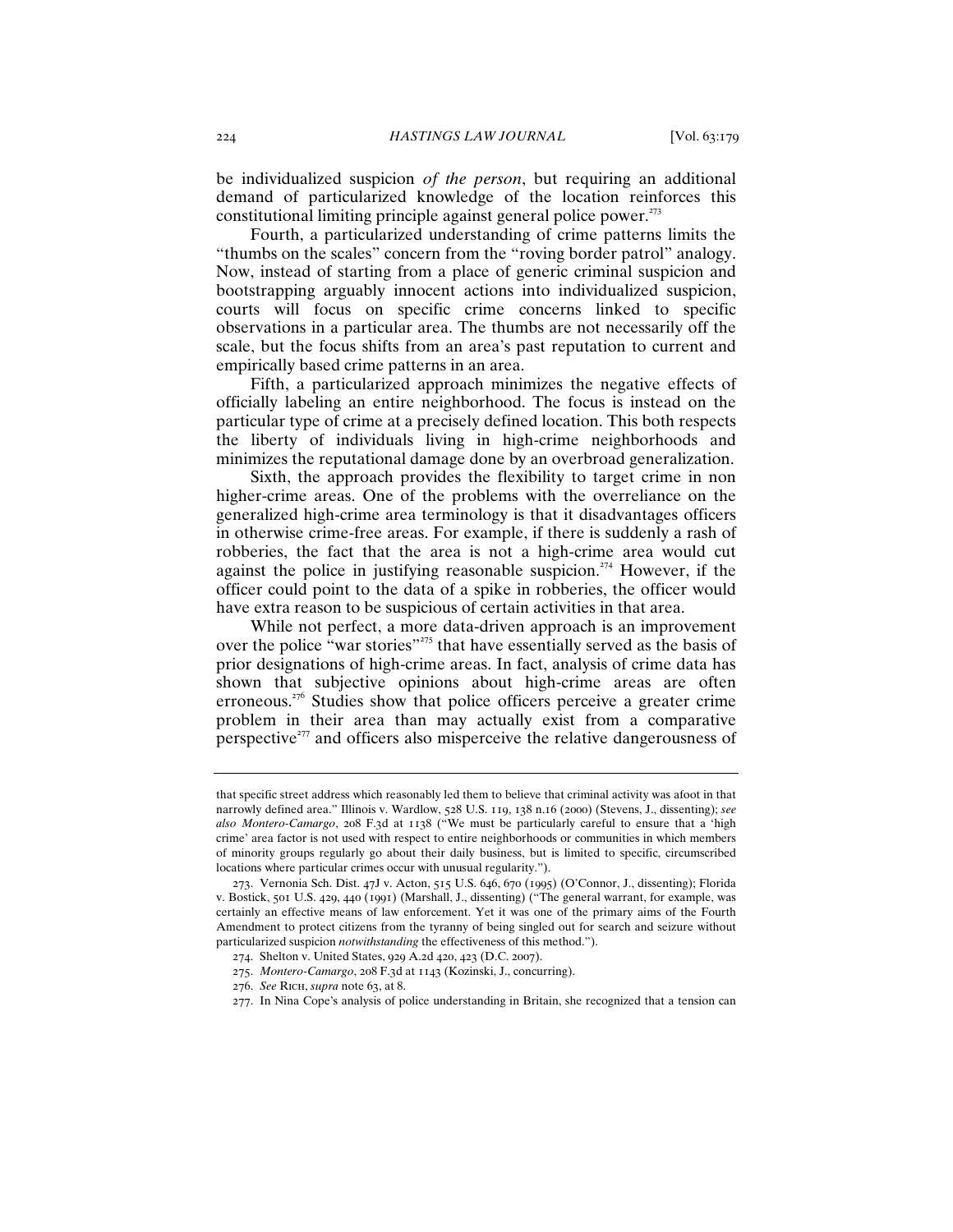their patrol areas. $278$  A data-driven approach may even counteract some of the underlying causes of the misperceptions about an area.<sup>279</sup>

Thus, at least as a basis for moving the discussion forward, courts should accept that when crime data is available, it should form the basis of the Fourth Amendment determination.

#### VI. Potential Concerns

A particularized approach based on GIS technology raises serious concerns of law and policy. First, there are concerns with the accuracy, transparency, and reliability of crime-mapping data and analysis. Second, there are concerns with application of this approach to police-citizen encounters in these areas. These concerns center on the perceived discriminatory effect of police policies that appear to target communities of color or low-income communities for increased enforcement. Finally, there are collateral concerns about the economic effect of a high-crime area designation on communities that are already low income.

## A. CRIME DATA

Any successful adoption of GIS technologies requires data that is accurate and complete.<sup>280</sup> A system is only as good as the data included,

#### Cope, *supra* note 23, at 200.

result when the police officer's subjective understanding of crime does not match with the objective numbers:

 <sup>[</sup>T]his macro picture of crime may not correspond to officers' micro experiences of crime in their area. For example, in one borough officers suggested there was a significant robbery problem near a large transport interchange. The analyst, based on reviews of crime data and crime mapping, suggested that while the station locality was problematic, the problem was not significant enough compared to three other locations situated further south of the borough. In such situations officers face a dilemma; rely on their own experiential knowledge . . . or respond to the information developed by an analyst with no experience of "working on the streets."

<sup>278</sup>. Interestingly, the degree of familiarity and knowledge of an area does not necessarily correlate to a more accurate understanding of crime patterns. Paulsen & Robinson, *supra* note 6, at 38 ("In addition to citizens' perceptions of crime patterns, other researchers have studied the spatial perceptions of police officers as they relate to crime patterns within a city and found that they, too, are incorrect.").

<sup>279</sup>. In Chicago in the late 1980s, the police officials shared crime data with citizens. As described by Brandon Garrett, "residents often [had] very different ideas of where trouble spots exist in their neighborhoods. With better computer technology, mapping was for the first time providing a powerful tool for community members to visualize crime patterns and to evaluate police response." Brandon Garrett, *Remedying Racial Profiling*, 33 Colum. Hum. Rts. L. Rev. 41, 112 (2001); *see also* Shawn Monterastelli, Note, *Using Law and Law Enforcement to Prevent Violence and Promote Community Vibrancy near Bars, Clubs, and Taverns*, 16 Notre Dame J.L. Ethics & Pub. Pol'y 239, 259 (2002) ("[C]ommunity defined hot spots may be quite different from police defined hot spots." (quoting Taylor, *supra* note 40, at 2 (1998) (internal quotation marks omitted)).

<sup>280</sup>. Cope, *supra* note 23, at 193 ("As the computer intelligence databases were the primary source of information for analysts, the quality of analysis was integrally linked to the quality of information on intelligence systems.").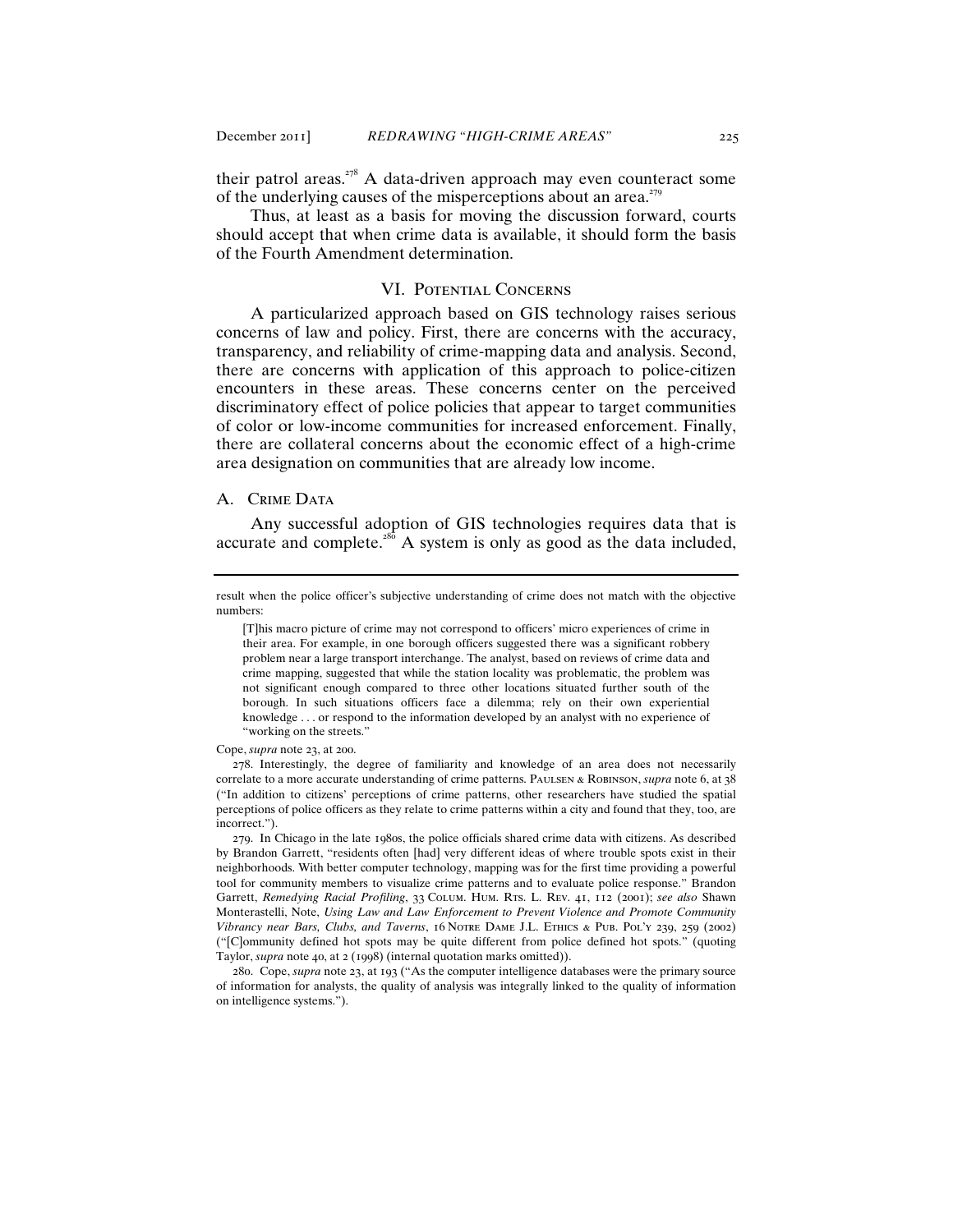and because that data is collected, inputted, and analyzed by human beings, there exists the potential for errors. These data errors range from miscoding or misspelling street names, to using the wrong abbreviations, to providing the wrong numerical address.<sup>281</sup> Data must be inputted in a timely fashion, it must be reliable, and it must be organized in such a way that crucial information is not lost in the data-transfer process.<sup> $282$ </sup> The quality of data underlying crime-mapping technologies can be easily compromised through ignorance, overwork, poor training, or error.<sup>283</sup>

At a more fundamental level, crime mapping does not address all crime because not all crime is reported.<sup>284</sup> Unreported crime will not be mapped or analyzed. Some crimes do not have geographic points of reference,<sup>285</sup> while other crimes do not have victims.<sup>286</sup> Because crime mapping focuses primarily on "street crime," it creates a disproportionate emphasis on those types of violations. Thus, even with a fully functioning crime-mapping program, crime analysts are creating an imperfect proxy for the level of crime in a society.<sup>287</sup> While a particularized approach makes better use of the existing data, it is still dependant on the accuracy and completeness of that data.

## B. Crime Analysis

In addition to concerns about data collection methods, there are concerns about whether the information is analyzed and presented in a complete and unbiased manner. Incomplete analysis or inaccurate comparisons can result in misleading statistics.<sup>288</sup> By changing the analytical parameters, or adjusting the algorithms, crime-mapping analysts can make

286. For example, in a possession offense there is no specific victim, and the criminal would not usually report his or her own possession to have the crime recorded.

<sup>281</sup>. Harries, *supra* note 7, at 98; *see also* Boba, *supra* note 44, at 38–39.

<sup>282</sup>. Boba, *supra* note 44, at 38–39.

<sup>283</sup>. Cope, *supra* note 23, at 193 ("Data quality affected the development of analysis. Analysts frequently found crucial details missing from intelligence reports for their products.").

<sup>284</sup>. Chainey & Ratcliffe, *supra* note 24, at 65 ("Crime data recorded in police information systems offer only a partial view of crime in society, and not all crime reported to the police ends up being recorded as crime.").

<sup>285</sup>. *See, e.g.*, Markovic & Stone, *supra* note 11, at 2 ("Financial fraud, extortion, and many forms of conspiracy do not occur at fixed locations and are therefore rarely mapped.").

<sup>287</sup>. Good crime analysis is by its nature overinclusive, whereby even in high-crime areas there are low crime blocks. Data might show a spike in crime at a particular location, such as at a nightclub or bar, surrounded by no other crime. Comparisons from a particular area might therefore be inexact, even with perfect record keeping and data management. Taylor, *supra* note 40, at 2 ("Even in a high crime neighborhood, most blocks will have low crime rates, and most addresses will have no reported crimes. Links between crime and community do not provide the data on specific places needed to guide deployment of police officers.").

<sup>288</sup>. "The importance of selecting appropriate time periods for mapping cannot be overemphasized. For example, a map covering a month may mask noteworthy week-by-week variations. Or weekly maps could hide day-to-day changes." Harries, *supra* note 7, at 12.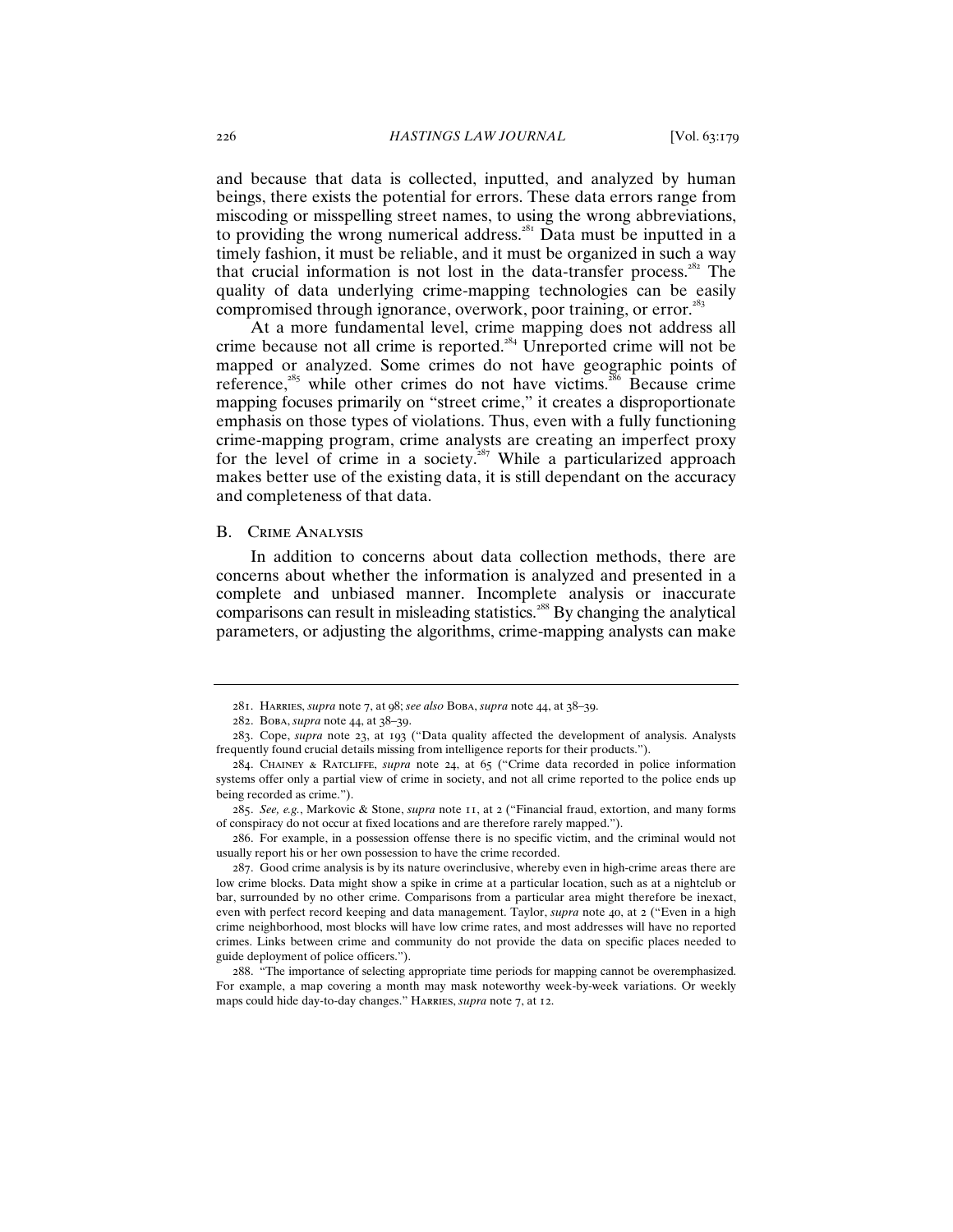statistics seemingly support misleading conclusions.<sup>289</sup> How maps are displayed can also influence the impact of the data. As one expert stated: "[B]ecause we can lie with statistics, we can also lie with statistical maps. Indeed, maps have been used throughout history as propaganda tools."<sup>290</sup>

Reliance on crime analysis must, therefore, be accompanied by an understanding of the political and administrative pressures that can affect the analysis.<sup>291</sup> Local politics and involved community groups can influence how crime patterns are interpreted and how crime-fighting resources are deployed.<sup>292</sup> A particularized approach to crime analysis reduces the ability to influence decisionmakers, but does not eliminate it.

Furthermore, there is no systemic process for oversight or transparency in the data analysis. One of the realities in adopting a crime-mapping analysis system organized and administered by law enforcement is that there is no outside "check" on the data or analysis. Without external oversight and expert audits, the integrity of the system could degrade. While police administrators have every incentive to keep up-to-date information, political and bureaucratic pressures exist that could affect the analysis. Much of the testing of this data will take place in court hearings, in which defense counsel will either challenge the data itself or use the data in challenging a Fourth Amendment stop. In those cases, courts, through expert testimony, will need to address the validity and accuracy of the data.

A particularized approach does not directly address this oversight problem. While the particularized data can be explored relatively easily during a suppression hearing, the underlying data system cannot.<sup>293</sup>

293. This pressure will come primarily from trial courts, which will require accurate data to serve as the basis of the court decisions.

<sup>289</sup>. *Id.* at 53.

<sup>290</sup>. *Id.* (citation omitted).

<sup>291</sup>. *See* Harries, *supra* note 261, at 406 ("Baltimore County has shown that residents of low crime neighborhoods are extremely sensitive to real or perceived changes in crime incidence, and their sensitivity is politically potent, since such residents tend to be more affluent, better connected politically, and more active in the political arena, compared to residents of high crime areas. With the police chief serving at the pleasure of the elected county executive, it is possible that disproportionate resources may be allocated to nominally low crime areas, thus reducing resources available for application to more serious problems."); Willis et al., *supra* note 10, at 158 ("[P]olice and citizens' perceptions of crime may differ from what is presented in official sources. Although crime rates might not have increased dramatically, city residents, politicians, or police could have decided that crime levels were unacceptably high or not declining fast enough."); *id.* at 171 ("City politics powerfully influenced officer deployment.").

<sup>292</sup>. Willis et al., *supra* note 10, at 163 ("Other[] [officers] felt COMPSTAT denied residents equal access to police services by allocating more patrols to high crime areas, thereby reducing patrols in other areas."). One can also imagine the reverse if, for example, high-crime areas were weighted by auto thefts or burglaries, then upscale neighborhoods might appear to have a higher level of crime than other areas with more street crime.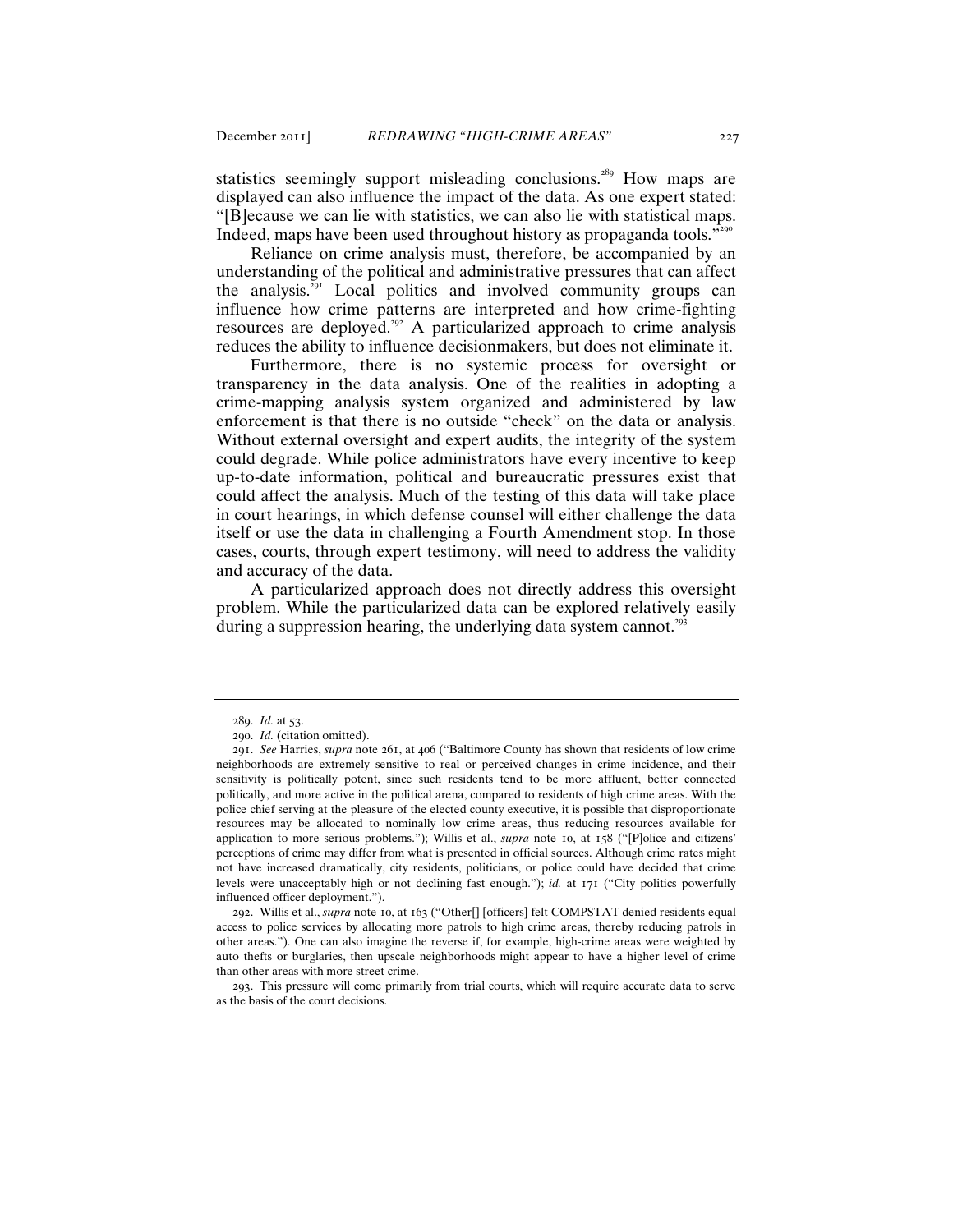## C. Application

Recognizing an existing crime pattern does not dictate the solution to that problem. Running parallel to the development of CompStat is a debate about police tactics, pitting those in favor of "community policing"<sup>294</sup> against the more data-oriented approach. The statistics from New York City help fuel the debate.<sup>295</sup> In 2009 alone, 575,000 people were stopped and frisked.<sup>296</sup> Ninety percent of those people were African American or Latino. Only 1.3% of those detained were caught with weapons, and only 6% were arrested.<sup>297</sup> Some critics of the New York approach have commented that the need for data motivated the high number of stops.<sup>298</sup> Data-focused administrators demanded arrest data from the officers. To get more statistics, police stopped more people. A few New York City police officers even admitted that in some areas there was a quota of sorts, such that they were encouraged to report at least ten recorded stops a month.<sup>299</sup>

A particularized approach must acknowledge the reality that police stops involve physical and sometimes intrusive interactions. Even if targeted to particular problem areas, stops will still generate policecitizen tension. Distrust and resentment can build up over perceived police misconduct.<sup>300</sup> Whether data driven or not, a perception of mistreatment serves to undermine the legitimacy of the front line responders in the criminal justice system.<sup>301</sup> Tension from an overintrusive

298. Silverman, *supra* note 86, at 145 ("[In New York City], [n]umbers, sometimes any numbers, rule the day. [COMPSTAT], in the words of one participant, is 'wound up too tight.' A white Brooklyn detective, a twenty-year veteran, put it this way, 'COMPSTAT is everything. People are tired of being harassed, searched and frisked, and run off the streets. People are fed up; the cops are, too.'" (citing Eli B. Silverman, NYPD Battles Crime: Innovative Strategies in Policing 212 (2001))).

299. *See, e.g.*, W. Rees Davis & Bruce D. Johnson, *Criminal Justice Contacts of Users and Sellers of Hard Drugs in Harlem*, 63 Alb. L. Rev. 877, 917 (2000).

301. K. Babe Howell, *Broken Lives from Broken Windows: The Hidden Costs of Aggressive Order-*

<sup>294</sup>. Livingston, *supra* note 26, at 562–63 (1997) (discussing the rise of community-oriented policing, which involves a focus on police-community partnership and problem-solving strategies).

<sup>295</sup>. Notwithstanding the overall numbers from CompStat in New York, the tactic of flooding a designated area with officers does not always work. Taylor, *supra* note 40, at 2 ("Increasing patrol deployments to higher crime neighborhoods without knowing where and when crimes are likely to occur within those neighborhoods appears to produce only modest gains in crime control." (citing George L. Kelling & Catherine M. Coles, *Fixing Broken Windows: Restoring Order and Reducing Crime in Our Communities* (1996))). More police presence does not necessarily mean less crime. Weisburd & Eck, *supra* note 117, at 51.

<sup>296</sup>. Editorial, *Lingering Questions About 'Stop-and-Frisk*,*'* N.Y. Times, Feb. 19, 2010, at A26.

<sup>297</sup>. *Id.*

<sup>300</sup>. Former Attorney General Janet Reno stated, "'[t]he perception of too many Americans is that police officers cannot be trusted . . . . Especially in minority communities residents believe the police have used excessive force, that law enforcement is too aggressive, that law enforcement is biased, disrespectful and unfair." Erik Luna, *Transparent Policing*, 85 Iowa L. Rev. 1107, 1117 (2000) (footnote omitted); *see also* Weitzer, *supra* note 233, 129–30 ("At the neighborhood level, blacks are more likely than whites to believe that blacks living in the respondent's own community are treated unfairly by the police, and that black neighborhoods receive inferior treatment by the police.").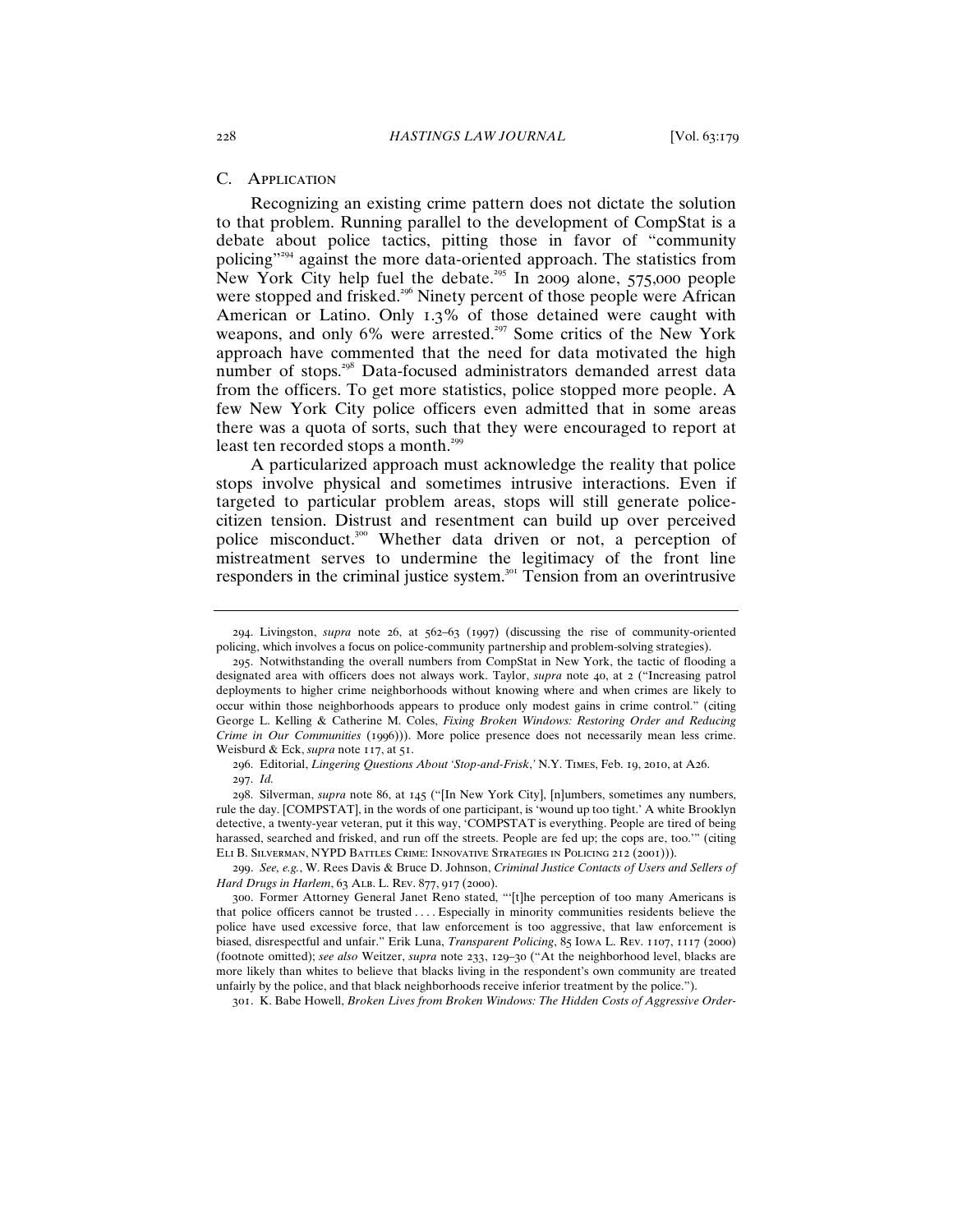police presence can result in less community cooperation with law enforcement.<sup>302</sup> The hope is that a more particularized approach will minimize and legitimize these contacts and focus attention on the real problem areas rather than the broad stop and frisk policies in practice today.

## D. CONSTITUTIONAL EQUITY

Issues of class discrimination and racial profiling have arisen in regard to high-crime areas since their inception.<sup>303</sup> To have low-income communities of color officially designated as "problem" neighborhoods invites charges of unequal application of the law.<sup>304</sup> A particularized approach minimizes the perception of generalized police surveillance but it cannot eliminate the problem. Further, inequality concerns are not always clear cut, as many residents of high-crime areas welcome additional police presence.<sup>305</sup> Tensions between citizens who perceive intrusive police treatment are sometimes offset by perceptions of citizens who feel a lack of police protection.<sup>306</sup>

While a particularized approach does not prevent the perception of unequal treatment, it does prevent police officers and courts from applying (in practice) a different legal standard in higher-crime areas than in lower-crime areas. It demands a rigor of analysis between data

*Maintenance Policing*, 33 N.Y.U. Rev. L. & Soc. Change 271, 271 (2009); Luna, *supra* note 300, at 1119 ("Mistrust of the police not only undermines the perceived authority of the law and agent in question, but also the legitimacy of all laws and all officials. In the end, mistrusting community members are less likely to cooperate with law enforcement, less likely to voluntarily provide information to police, and less likely to comply with legal commands.").

<sup>302</sup>. Benforado, *supra* note 85, at 898 (2010) ("If one of our important normative goals is equal treatment and equal protection of our citizens by the law, the fact that police—as a result of official policy and individual discretion—treat people differently depending on the neighborhood in which they are encountered should disturb us. And it is not just out of a sense of fairness that we should be concerned. When people in a particular area feel that police mistreat them, individuals are far less likely to provide the cooperation that police desperately need to clear cases and reduce crime.").

<sup>303</sup>. Mia Carpiniello, *Striking a Sincere Balance: A Reasonable Black Person Standard for "Location Plus Evasion"* Terry *Stops*, 6 Mich. J. Race & L. 355, 358 (2001); Ronner, *supra* note 134, at 385; Slobogin, *supra* note 224, at 405.

<sup>304</sup>. Richard R.W. Brooks, *Fear and Fairness in the City: Criminal Enforcement and Perceptions of Fairness in Minority Communities*, 73 S. Cal. L. Rev. 1219, 1246, 1256–57 (2000) (finding that highincome African Americans, more so that lower-income African Americans, perceived the legal system as unfair, and that the difference in perception was the result of the low expectations of poorer African Americans and heightened sensitivity of wealthier African Americans); Garrett, *supra* note 279, at 57 (2001) ("[P]olice often defend their conduct by arguing that they merely stop people in high crime neighborhoods—protecting residents and responding to disruptive street activity—or simply respond to calls where suspects are described as 'black.' However, police are often accused of relying on 'flimsy' evidence in deciding that certain neighborhoods are crime-prone.").

<sup>305</sup>. Brooks, *supra* note 304, at 1221 ("Frustrated and overwhelmed by gangs, drugs and crime, blacks in high-crime neighborhoods welcome disproportionately tough criminal sanctions and expanded police discretion.").

<sup>306</sup>. *Id.*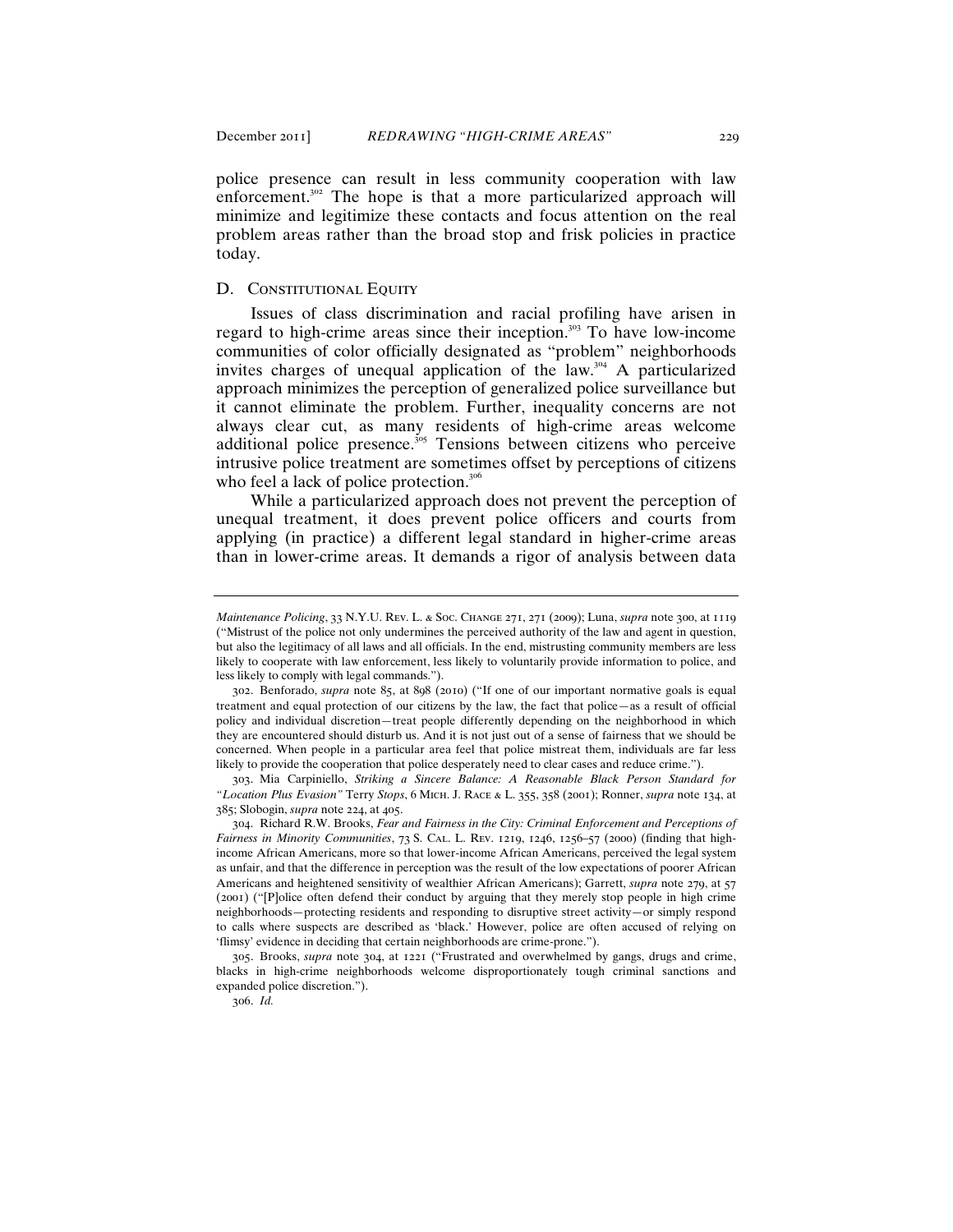and observation that has so far not been applied to the high-crime area question. If the concern is to prevent the creation of an implicit highcrime area exception to the Fourth Amendment, then a particularized approach that focuses on specific locations and data, rather than neighborhood labels, is a move toward constitutional equity.

## E. Collateral Concerns About High-Crime Area Labeling

The stigma attached to generalized or particularized high-crime areas goes beyond criminal consequences. There are direct economic costs, including less economic development, lower real estate values, increased social disorganization, and reduced opportunities for employment.<sup>307</sup> "[R]esearch has shown that 'high crime' labels create a destructive feedback loop in which property values decline, causing areas to become less viable socially. Still other research has shown that increasing crime rates follow the wide-scale application of 'criminal area' labels to specific neighborhoods, almost encouraging crime."<sup>308</sup>

The counterintuitive result is that a greater police presence can, in fact, foster the social conditions that increase crime.<sup>309</sup> Disrupting existing social connections through arrest, incarceration, or intrusive surveillance causes normal social connections break down.<sup>310</sup> The breakdown of social capital $311$  can undermine community bonds and pride. While difficult to quantify, the stigma of living on the "wrong side of the tracks" becomes amplified if the police have designated your neighborhood as one of the worst.

An official high-crime area designation may also affect institutions anchoring a neighborhood. Universities might see decreased enrollment, and fewer supermarkets and restaurants might decide to open in the

<sup>307</sup>. Howell, *supra* note 301, at 271; Tracey L. Meares, *Place and Crime*, 73 Chi.-Kent L. Rev. 669, 695 (1998) ("Law enforcement policies that generate high levels of incarceration of geographically concentrated offenders will inevitably lead to family disruption, unemployment, and low economic status. These are the factors that disrupt the community-level social processes that provide law-abiding individuals with incentives to build the important networks that reinforce the crime-fighting potential of law-enforcement policies."); Jonathan Simon, *Governing Through Crime Metaphors*, 67 Brook. L. Rev. 1035, 1069 (2002) ("[Certain labels resulted in] whole communities [that] remained isolated from the economic growth of the past three decades in large part because of the stigma of being high crime areas.").

<sup>308</sup>. Paulsen & Robinson, *supra* note 6, at 38 (citation omitted).

<sup>309</sup>. Fagan et al., *supra* note 243, at 1554 (2003) ("[N]eighborhoods with high rates of incarceration invite closer and more punitive police enforcement and parole surveillance, contributing to the growing number of repeat admissions and the resilience of incarceration, even as crime rates fall. Incarceration begets more incarceration, and incarceration also begets more crime, which in turn invites more aggressive enforcement, which then re-supplies incarceration.").

<sup>310</sup>. *See, e.g.*, Todd R. Clear et al., *Coercive Mobility and Crime: A Preliminary Examination of Concentrated Incarceration and Social Disorganization*, 20 Just. Q. 33 (2003).

<sup>311</sup>. Robert D. Putnam, Bowling Alone: The Collapse and Revival of American Community 46, 55–57 (2000).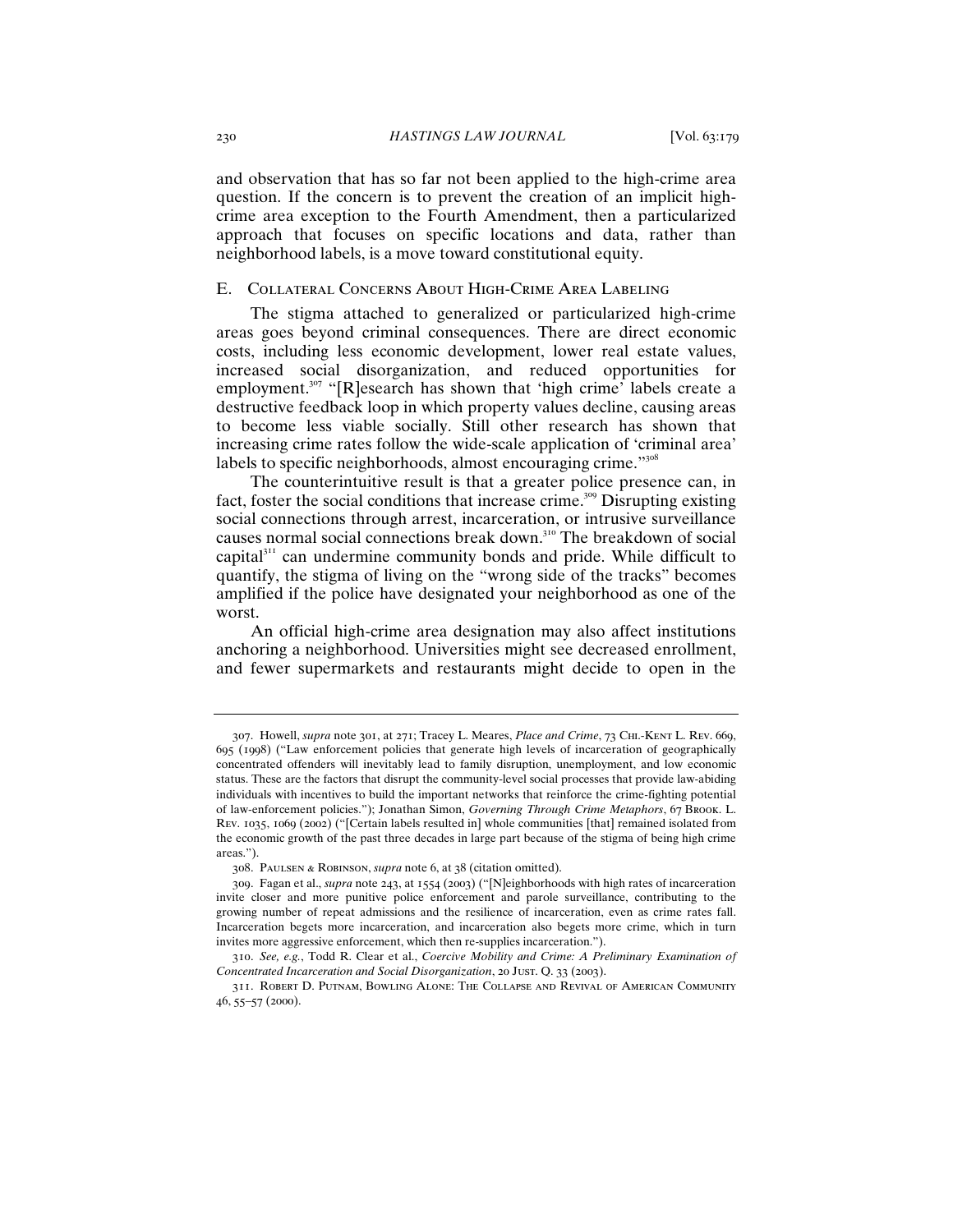area.<sup>312</sup> Insurance rates and premiums might rise.<sup>313</sup> In contrast, a particularized designation, limited to blocks and particular crimes, and presumably changing over time, would lessen the stigma on certain neighborhoods.

#### **CONCLUSION**

A particularized use of crime-mapping techniques for Fourth Amendment reasonable suspicion analysis embraces the promise of datadriven policing, while at the same time minimizing the intrusions on core liberty interests. It not only adopts the utility of crime-mapping techniques, but pushes those techniques to be more precise. In doing so, it recognizes that the high-crime area language courts have been using for almost forty years is outdated in comparison with the data now available about a given location. Carving out areas of lesser Fourth Amendment protection through official high-crime area designations is not necessary when more targeted information exists about particular crime types and locations. While such an approach burdens police administrators with the requirement to educate their officers, in return it provides police officers with a better understanding about the crime patterns in a given area. It also cabins the stigmatizing effects of labeling entire neighborhoods as "high-crime areas."

A particularized approach also encourages many of the futurethinking policing advances realized by GIS technology. Targeted policing can reduce crime. Further, by encouraging police-citizen communication about discrete crime problems, police can avoid much of the community backlash about overbroad police tactics.<sup>314</sup> In sharing the data, police can empower citizens to participate in solving some of those real problems,<sup>315</sup> creating trust and strengthening community policing strategies.<sup>3</sup>

Finally, a particularized approach provides a measure of constitutional protection for citizens living in crime-prone areas. If police are required to act based on the specific crime patterns in an area and are limited by that particularized information, there will be less chance that individuals will be stopped based on generalized suspicion. Courts also

<sup>312</sup>. B.A. Glesner, *Landlords as Cops: Tort, Nuisance & Forfeiture Standards Imposing Liability on Landlords for Crime on the Premises*, 42 Case W. Res. L. Rev. 679, 774 (1992).

<sup>313</sup>. John T. Schuring, *Detroit's Renaissance Zones: The Economics of Tax Incentives in Metropolitan Location Decisions, the Results of the Zones to Date, and Thoughts on the Future*, 38 U. Det. Mercy L. Rev. 329, 358 (2006).

<sup>314</sup>. Garrett, *supra* note 279, at 114 (discussing how, when the Chicago Police made the crime data public and encouraged citizens to participate in the crime-identifying process, citizens were able to design maps to show police the problem areas, which resulted in successful crime prevention).

<sup>315</sup>. *See* Luna, *supra* note 300, at 1120 ("Empowering citizens through access to government information and by giving them a voice in the decisionmaking process is not only more democratic, but has the potential to establish a basis for trust in otherwise distrusting communities.").

<sup>316</sup>. Rich, *supra* note 63, at 11.